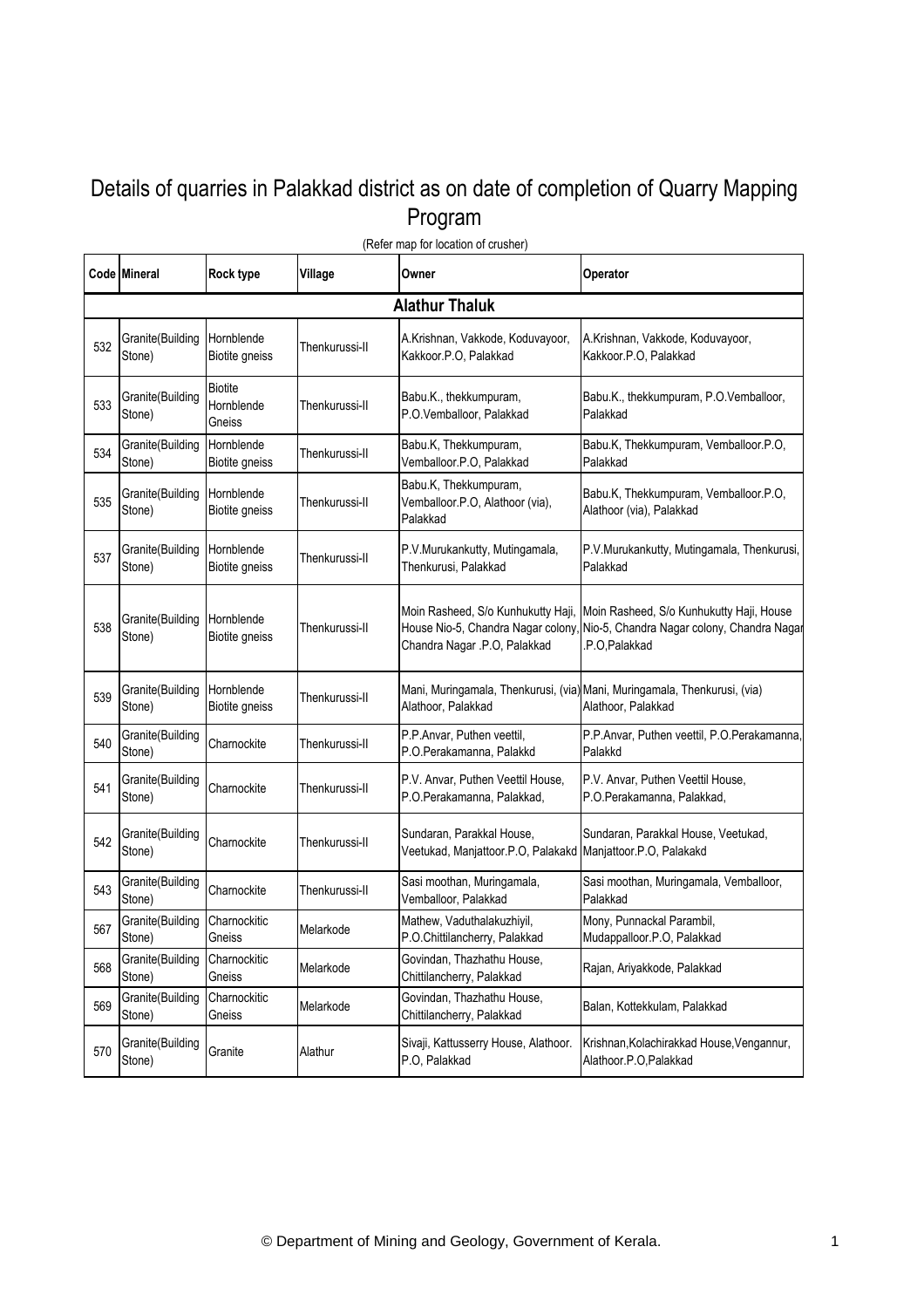|     | Code Mineral               | Rock type                                | Village                            | Owner                                                                                            | Operator                                                                                         |
|-----|----------------------------|------------------------------------------|------------------------------------|--------------------------------------------------------------------------------------------------|--------------------------------------------------------------------------------------------------|
| 571 | Granite(Building<br>Stone) | Charnockite                              | Nenmara                            | V.Thankamma, Panchavady<br>Perumkode, Kaniyamangalam,<br>Nenmara, Palakkad                       | Sivaraman, Kaniyamangalam,<br>Chennamkode, Nenmara.P.O.Palakkad                                  |
| 579 | Granite(Building<br>Stone) | Hornblende<br>Biotite gneiss             | Kuzhalmannam-II                    | Ammukkutty and others, palampully<br>House, Perimkunnam.P.O,<br>Kuzhalmannam (via), Palakkad,    | Mayandi, S/o Kunchu, Navakkodu House,<br>Chithali .P.O, Palakkad,                                |
| 580 | Granite(Building<br>Stone) | Hornblende<br>Biotite gneiss             | Kuzhalmannam-II                    | Thankom, W/o Vasudevan,<br>Puthenpura, Perimkunnam,<br>Kuzhalmannam, Palakkad                    | Kandamukthan, Padinjara vettukad,<br>Manjaloor.P.O, Thenkurussi, Palakkad,                       |
| 581 | Granite(Building<br>Stone) | Hornblende<br>Biotite gneiss             | Kuzhalmannam-II                    | Mony,<br>Perimkunnam, Chithali, Palakkad,                                                        | Sivan, Athamiparambil House, P.O.chithali,<br>Palakkad                                           |
| 582 | Granite(Building<br>Stone) | <b>Biotite Gneiss</b>                    | Thenkurussi-II                     | Yakkoob. A, Noolidampara House,<br>P.O. Erimayoor, Alathoor(via),<br>Palakkad                    | Yakkoob. A, Noolidampara House, P.O.<br>Erimayoor, Alathoor(via), Palakkad                       |
| 583 | Granite(Building<br>Stone) | <b>Biotite Gneiss</b>                    | Erimayoor-II                       | Jyothi Prakash, Pulickalpura,<br>P.O.Erimayoor, Alathoor, Palakkad,                              | Kesavan.K, Puthenkalam, Chithali.P.O,<br>Palakkad                                                |
| 584 | Granite(Building<br>Stone) | <b>Biotite Gneiss</b>                    | Thenkurussi-II                     | Santhakumari, w/o Theyyunni,<br>Chengod House, Manjalloor.<br>P.O, Alathoor, Palakakd,           | Santhakumari, w/o Theyyunni, Chengod<br>House, Manjalloor. P.O, Alathoor, Palakakd,              |
| 585 | Granite(Building<br>Stone) | <b>Biotite Gneiss</b>                    | Kuzhalmannam-II                    | Moideen Abdul Khader, Navakkod<br>Kalam, Chithali.P.O, Alathoor (via),<br>Palakkad.              | Moideen Abdul Khader, Navakkod Kalam,<br>Chithali.P.O, Alathoor (via), Palakkad,                 |
| 586 | Granite(Building<br>Stone) | Biotite gneiss<br>veins                  | (grey) + Pegnatite Kuzhalmannam-II | Kamalakshi amma and others, W/o<br>Narayanan Nair, Kozhuppalli Kalam,<br>P.O.Chithali, Palakkad  | Kamalakshi amma and others, W/o<br>Narayanan Nair, Kozhuppalli<br>Kalam, P.O. Chithali, Palakkad |
| 587 | Granite(Building<br>Stone) | Biotite gneiss<br>veins                  | (grey) + Pegnatite Kuzhalmannam-II | Kamalakashi Amma and others, W/o<br>Narayanan Nair, Kozhappalli kalam,<br>Mhithali.P.O, Palakkad | Appu, Vallamkettippara, Chithali, Palakkad,                                                      |
| 588 | Granite(Building<br>Stone) | <b>Biotite Gneiss and</b><br>Charnockite | Kuzhalmannam-II                    | Sankaran, Kallemkulam House,<br>Chithali.P.O, Palakkad,                                          | Sudevan, Kallemkulam House, Chithali.P.O,<br>Palakkad                                            |
| 589 | Granite(Building<br>Stone) | <b>Biotite Gneiss</b>                    | Kuzhalmannam-II                    | Kamalakshi amma and others, W/o<br>Narayanan Nair, Kozhappalli kalam,<br>Chithali. P.O, Palakkad | Krishnan.V, Nollikkodu veedu, Chithali.P.O,<br>Palakkad                                          |
| 590 | Granite(Building<br>Stone) | <b>Biotite Gneiss</b>                    | Erimayoor-II                       | Sivadasan, S/o A.K. Gopalan,<br>Amoorpadam House, Erimayoor.<br>P.O, Palakkad                    | Krishnan, Puthankalam, Chithali.P.O,<br>Palakkad,                                                |
| 591 | Granite(Building<br>Stone) | <b>Biotite Gneiss</b>                    | Erimayoor-II                       | Kuppan, Aamoorpadom House,<br>P.O.Erimayoor,Alathoor (via),<br>Palakkad,                         | Theyyunni, Chengodu House, Manjalloor<br>.P.O, Alathoor (via), Palakkad,                         |
| 592 | Granite(Building<br>Stone) | <b>Biotite Gneiss and</b><br>Charnockite | Kuzhalmannam-II                    | Abdul Basheer.P.B, Habeeb Manzil,<br>Alangad.P.O, Aluva, Ernakulam                               | Abdul Basheer.P.B, Habeeb Manzil,<br>Alangad.P.O, Aluva, Ernakulam                               |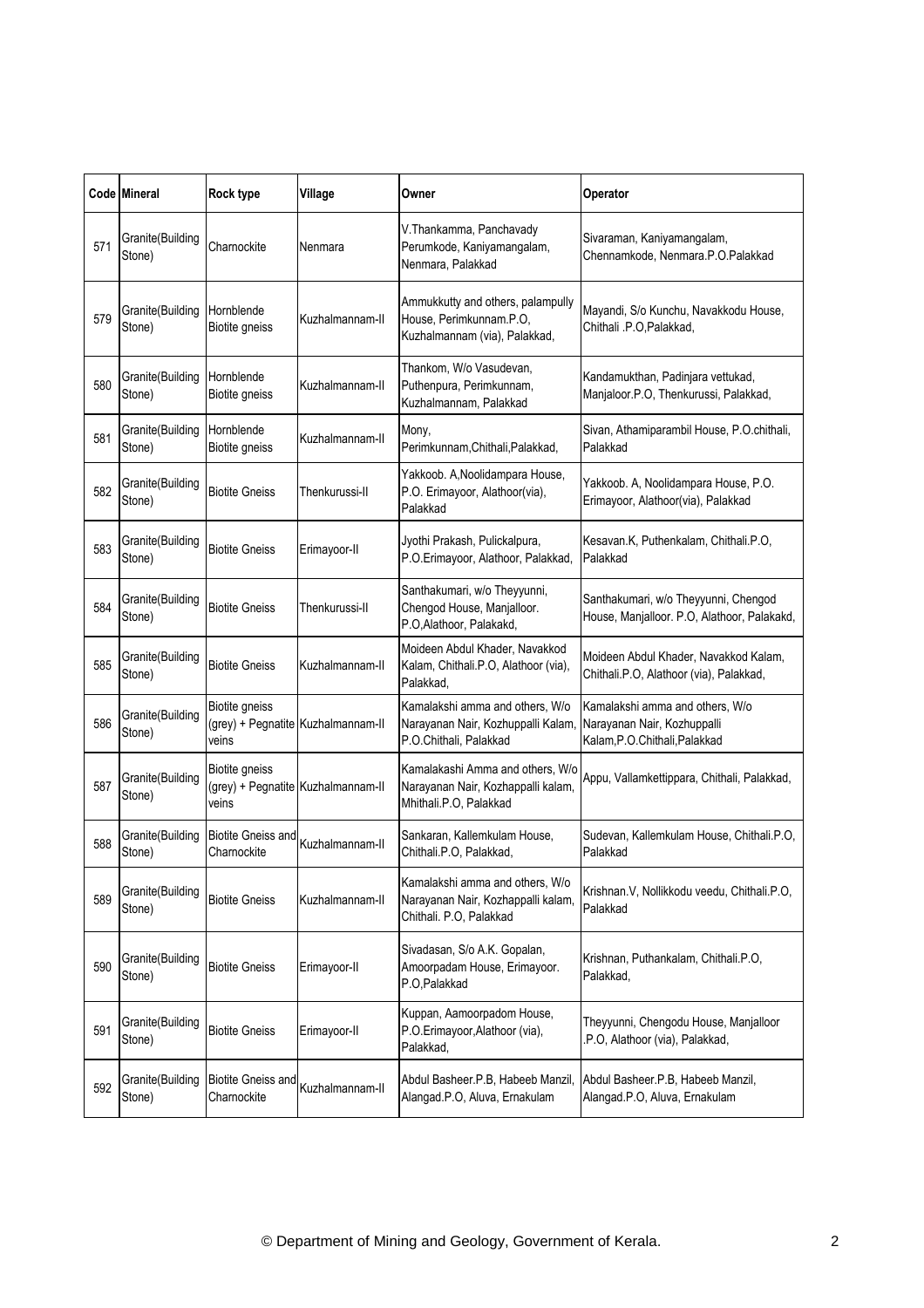|     | Code Mineral               | Rock type                                | Village       | Owner                                                                                                    | Operator                                                                                              |
|-----|----------------------------|------------------------------------------|---------------|----------------------------------------------------------------------------------------------------------|-------------------------------------------------------------------------------------------------------|
| 594 | Granite(Building<br>Stone) | <b>Biotite Gneiss and</b><br>Charnockite | Erimayoor-II  | Moosa Rawther, Aranamkode,<br>Koottala.P.O, erimayoor, Palakkad                                          | Murali.K.A, Kattil House, Manjalloor.P.O,<br>Palakkad                                                 |
| 595 | Granite(Building<br>Stone) | <b>Biotite Gneiss</b>                    | Erimayoor-II  | Rama Iyer, Koottala Gramam,<br>Koottala.P.O, Erimayoor (via),<br>Palakkad                                | Rama Iyer, Koottala Gramam, Koottala.P.O,<br>Erimayoor (via), Palakkad                                |
| 596 | Granite(Building<br>Stone) | Chernockite<br>Pegmatite Veins           | Vandazhi II   | K.Ramachandran, Chellupadi,<br>Mudappalloor.P.O, Palakkad                                                | M.Suresh Kumar, S/o Madhavan, Pannakkal<br>parambu, P.O. Madappalloor, Palakkad,                      |
| 597 | Granite(Building<br>Stone) | Chernockite<br>Pegmatite Veins           | Vadakkencheri | Abdul Kadher, Pazhcherikalam,<br>P.O.Anchumoorthy Mangalam,<br>Alathoor (via), Palakkad                  | K.Haridasan, S/o. Krishnan, Padinjarekadu,<br>P.O.Mudappalloor, Palakkad                              |
| 598 | Granite(Building<br>Stone) | Chernockite<br>Pegmatite Veins           | Vandazhi II   | Arumukhan, Chellupady,<br>P.O.Mudappalloor, Alathoor,<br>Palakkad                                        | P.V.Sasi, Chellupady, P.O.Mudappalloor,<br>Alathoor, Palakkad                                         |
| 599 | Granite(Building<br>Stone) | Chernockite<br>Pegmatite Veins           | Vadakkencheri | Peethambaran.K,<br>Pazhayamangottukalam, P.O.<br>Anchumoorthymangalam, Alathoor<br>(via), Palakkad       | Peethambaran.K, Pazhayamangottukalam,<br>P.O. Anchumoorthymangalam, Alathoor (via),<br>Palakkad       |
| 600 | Granite(Building<br>Stone) | Chernockite<br>Pegmatite Veins           | Mangalam      | Hassan Sahib, Pazhencherry,<br>P.O.Anchumoorthy, Alathoor,<br>Palakkad                                   | Hassan Sahib, Pazhencherry,<br>P.O.Anchumoorthy, Alathoor, Palakkad                                   |
| 601 | Granite(Building<br>Stone) | Chernockite<br>Pegmatite Veins           | Mangalam      | Hussanar, Pazhancherry,<br>P.O.Anchumoorthy,<br>Alathoor, Palakkad                                       | Hussanar, Pazhancherry,<br>P.O.Anchumoorthy,Alathoor,Palakka                                          |
| 602 | Granite(Building<br>Stone) | Chernockite<br>Pegmatite Veins           | Mangalam      | Yoosaf, Pazhancherry, Anchumoorthy, Yoosaf, Pazhancherry,<br>P.O, Alathoor (via), Palakkad               | Anchumoorthy.P.O,Alathoor (via), Palakkad                                                             |
| 603 | Granite(Building<br>Stone) | Chernockite<br>Pegmatite Veins           | Vandazhi II   | Sakkir.A, Pazhancherykalam,<br>P.O.Anchumoorthy mangalam,<br>Alathoor (via), Palakkad,                   | K.Krishnan, Edayode, P.O.Mudappalloor,<br>Alathoor (via), Palakkad                                    |
| 604 | Granite(Building<br>Stone) | Chernockite<br>Pegmatite Veins           | Vandazhi II   | Nazar.A, S/o P.K. Ahammed.<br>Pzhancherikalam,<br>P.O.Anchumoorthy mangalam,<br>Alathoor (via), Palakkad | Nazar.A, S/o P.K. Ahammed,<br>Pzhancherikalam, P.O.Anchumoorthy<br>mangalam, Alathoor (via), Palakkad |
| 605 | Granite(Building<br>Stone) | Chernockite<br>Pegmatite Veins           | Vandazhi II   | Nazar.A, S/o.P.K. Ahammed,<br>Pazhancherikalam,<br>P.O.Anchumoorthy mangalam,<br>Palakkad                | Nazar.A, S/o.P.K. Ahammed,<br>Pazhancherikalam, P.O.Anchumoorthy<br>mangalam, Palakkad                |
| 606 | Granite(Building<br>Stone) | Chernockite<br>Pegmatite Veins           | Vandazhi II   | Ramendran.E.K, Edayode,<br>P.O.Mudappalloor, Palakkad                                                    | K.Sasi, S/o Kuttan, Kunnaparambu,<br>P.O.Mudappalloor, Palakkad                                       |
| 607 | Granite(Building<br>Stone) | Charnockitic<br>Gneiss                   | Vandazhi II   | Dasan, Chelluapdi, Mudappalloor,<br>Palakkad                                                             | Dasan, Chelluapdi, Mudappalloor, Palakkad                                                             |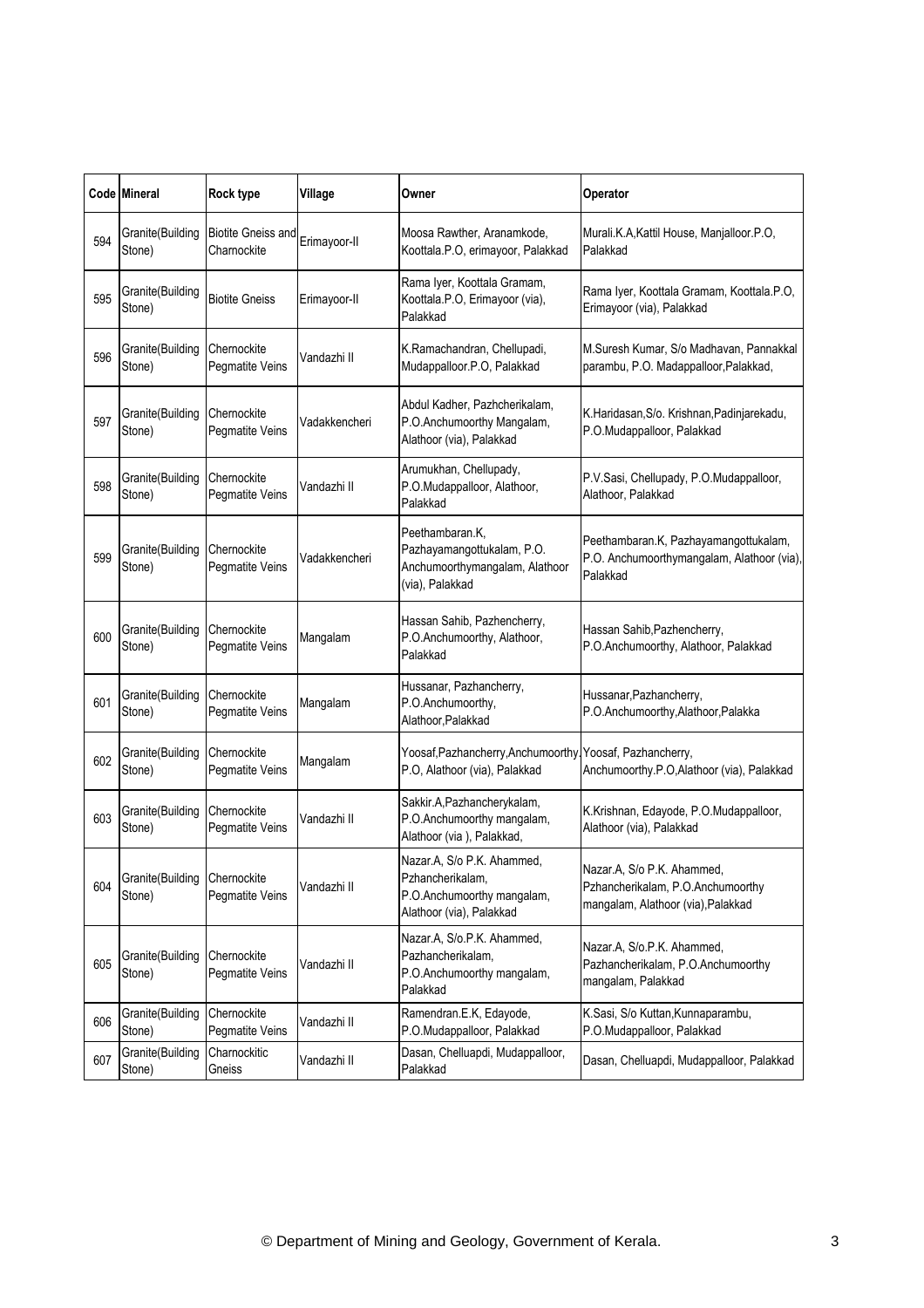|     | Code Mineral               | Rock type                                 | Village      | Owner                                                                                | Operator                                                                             |
|-----|----------------------------|-------------------------------------------|--------------|--------------------------------------------------------------------------------------|--------------------------------------------------------------------------------------|
| 608 | Granite(Building<br>Stone) | Charnockitic<br>Gneiss                    | √andazhi II  | Ramendran.K, Edayode House,<br>P.O.Mudappalloor, Alathoor (via),<br>Palakkad         | Kuttykrishnan.P.C, Pullu House, Chellupady,<br>P.O.Mudappalloor, Alathoor, Palakkad, |
| 609 | Granite(Building<br>Stone) | Charnockite                               | Vandazhi II  | Piyoos Mathew, Puthenpura, P.O.<br>Chittali, Palakkad                                | Piyoos Mathew, Puthenpura, P.O. Chittali,<br>Palakkad                                |
| 610 | Granite(Building<br>Stone) | Chernockite<br>Pegmatite Veins            | √andazhi II  | Biju Joseph, Mekkattil House,<br>P.O.chittali, Palakkad                              | Biju Joseph, Mekkattil House, P.O.chittali,<br>Palakkad                              |
| 611 | Granite(Building<br>Stone) | Charnockite                               | √andazhi II  | Biju Joseph, Mekkattil<br>House, P.O. Chittali, Palakkad                             | Biju Joseph, Mekkattil House, P.O.Chittali,<br>Palakkad                              |
| 612 | Granite(Building<br>Stone) | Chernockite<br>Pegmatite Veins            | Kuthannoor-I | Narayanan Kutty Nair, Mill road,<br>Kuthannoor.P.O, Palakkad                         | Surendran, chittali, Kuzhlmannam (via),<br>Palakkad                                  |
| 613 | Granite(Building<br>Stone) | Charnockitic<br>Gneiss                    | Kuthannoor-I | Palakkad                                                                             | C.Rajan, Miramkode, P.O.Chembukod C.Rajan, Miramkode, P.O.Chembukod,<br>Palakkad     |
| 614 | Granite(Building<br>Stone) | Charnockitic<br>Gneiss                    | Kuthannoor-I | C.Rajan, Niramkode, P.O.Chembukad<br>Palakkad,                                       | C.Rajan, Niramkode, P.O.Chembukad,<br>Palakkad.                                      |
| 615 | Granite(Building<br>Stone) | Charnockitic<br>Gneiss                    | Kavasseri-I  | Saidalavi.<br>Chundakkal, Alathoor, Palakkad,                                        | Kunjan, S/o Kappan,<br>Valipparambu, Vengannur, Palakkad                             |
| 616 | Granite(Building<br>Stone) | Pyroxene<br>Granulite with<br>Amphibolite | Erimayoor-I  | Thengal, Valancherikkaram,<br>Malappuram                                             | Thengal, Valancherikkaram, Malappuram                                                |
| 617 | Granite(Building<br>Stone) | Porphyritic<br>Granite                    | Erimayoor-I  | Bava, Naikkankolambu, Alathoor,<br>Palakkad.                                         | Kabir, Naikkamkoalmbu, Alathur, Palakkad                                             |
| 618 | Granite(Building<br>Stone) | Grey Granite<br>Gneiss                    | Kuthannoor-I | S.Abdul Kahder, Nedungod,<br>P.O.Chembukad, Kuthannoor (via),<br>Palakkad            | S.Abdul Kahder, Nedungod,<br>P.O.Chembukad, Kuthannoor (via), Palakkad               |
| 619 | Granite(Building<br>Stone) | <b>Grey Granite</b><br>Gneiss             | Kuthannoor-I | C.K.Abdul Rahman, Panikkulam<br>House, P.O. Chenbukad, Kuthannor<br>(via), Palakkad, | C.K.Abdul Rahman, Panikkulam House,<br>P.O.Chenbukad, Kuthannor (via), Palakkad,     |
| 620 | Granite(Building<br>Stone) | Hornblende<br>Biotite gneiss              | Vallangi     | Gangadharan,<br>Peringottukavu, Alathoor, Palakkad                                   | Gangadharan, Peringottukavu,<br>Alathoor, Palakkad                                   |
| 621 | Granite(Building<br>Stone) | Hornblende<br>Biotite gneiss              | Pothundi     | Prabhakaran, Pezhumpara,<br>Nenmara, Palakkad                                        | Prabhakaran, Pezhumpara,<br>Nenmara, Palakkad                                        |
| 622 | Granite(Building<br>Stone) | Charnockite                               | Alathur      | V.S.Sundaran, Vadottu House,<br>P.O.Erattakkulam, Alathur<br>(via), Palakkad         | V.S.Sundaran, Vadottu<br>House, P.O. Erattakkulam, Alathur<br>(via), Palakkad        |
| 623 | Granite(Building<br>Stone) | Chernockite<br>Pegmatite Veins            | Alathur      |                                                                                      |                                                                                      |
| 624 | Granite(Building<br>Stone) | Charnockite                               | Mangalam     | Chacko.C.J, Charuvil House,<br>P.O.Mangalam Dam, Alathur (via),<br>Palakkad          | R.Udayan, Vadakkekalam, Mangalam<br>Dam.P.O, Alathur (via), Palakkad,                |
| 625 | Granite(Building<br>Stone) | Charnockite                               | Mangalam     | Sunny Joseph, Pallikkunnel House,<br>P.O.Mangalam dam, Palakkad,<br>Alathur (via),   | Sunny Joseph, Pallikkunnel House,<br>P.O.Mangalam dam, Palakkad, Alathur (via),      |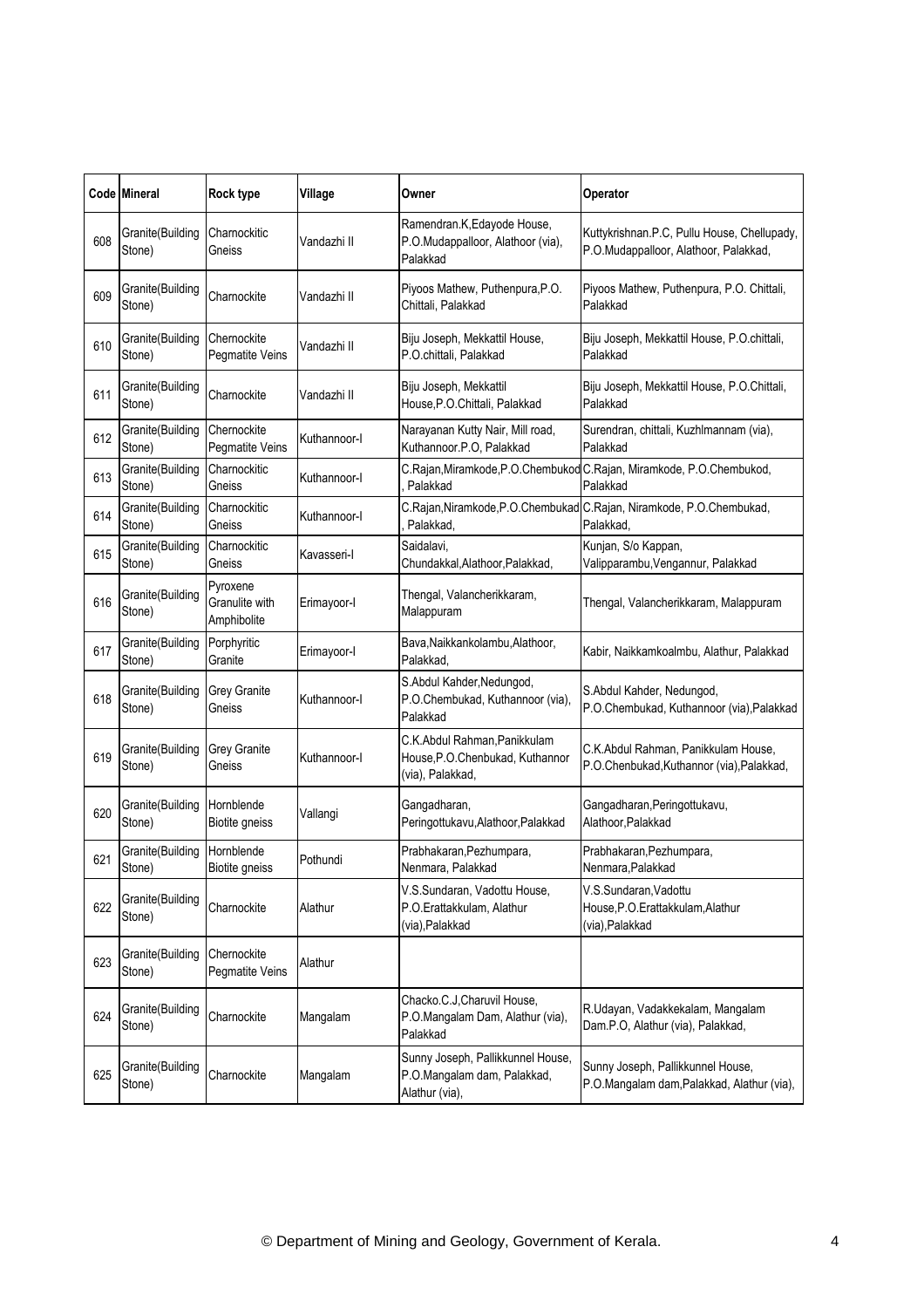|     | Code Mineral               | <b>Rock type</b>               | Village            | Owner                                                                                 | Operator                                                                           |
|-----|----------------------------|--------------------------------|--------------------|---------------------------------------------------------------------------------------|------------------------------------------------------------------------------------|
| 627 | Granite(Building<br>Stone) | Charnockite                    | Vandazhi-l         | V.I.James, Veliyathil House,<br>P.O.Chittali, Alathur (via), Palakakd                 | V.I.James, Veliyathil House, P.O.Chittali,<br>Alathur (via), Palakakd              |
| 628 | Granite(Building<br>Stone) | Chernockite<br>Pegmatite Veins | Vandazhi-l         | V.I.James, Veliyathil House,<br>P.O.Chittali, Alathur (via), Palakkad                 | V.I.James, Veliyathil House, P.O.Chittali,<br>Alathur (via), Palakkad              |
| 630 | Granite(Building<br>Stone) | Charnockite                    | Kizhakkencherry-II | K.M.Azeez, S/o Makhar,<br>Kalappurayil House, P.O.<br>Elavampadom, Palakkad           | K.M.Azeez, S/o Makhar, Kalappurayil<br>House, P.O. Elavampadom, Palakkad           |
| 631 | Granite(Building<br>Stone) | Charnockite                    | Kizhakkencherry-II | T.C.Joseph, Thevarkadu,<br>Changanacherry, Kottayam                                   | T.C.Joseph, Thevarkadu, Changanacherry,<br>Kottayam,                               |
| 632 | Granite(Building<br>Stone) | Chernockite<br>Pegmatite Veins | Kavasseri-l        | Lakshmanan.K, Nochipparambu,<br>P.O.Erattakkulam, Alathur (via),<br>Palakkad          | Lakshmanan.K, Nochipparambu,<br>P.O.Erattakkulam, Alathur (via), Palakkad          |
| 633 | Granite(Building<br>Stone) | Chernockite<br>Pegmatite Veins | Kavasseri-l        | Lakshmanan.K, Nochipparambu<br>House, P.O.Erattakkulam, Alathur<br>(via), Palakkad    | Lakshmanan.K, Nochipparambu House,<br>P.O.Erattakkulam, Alathur (via), Palakkad    |
| 635 | Granite(Building<br>Stone) | Charnockite                    | Kavasseri-I        | P.N. Komalam, W/o Sivaraman,<br>Nokkara House, P.O.Kavasserry,<br>Alathur, Palakkad   | P.N. Komalam, W/o Sivaraman, Nokkara<br>House, P.O.Kavasserry, Alathur, Palakkad   |
| 636 | Granite(Building<br>Stone) | Charnockite                    | Kavasseri-I        | P.N.Komalam, W/o Sivaraman,<br>Nokkara House, P.O.Kavasserry,<br>Alathur              | P.N.Komalam, W/o Sivaraman, Nokkara<br>House, P.O.Kavasserry, Alathur              |
| 637 | Granite(Building<br>Stone) | Charnockite                    | Kavasseri-I        | P.N. Komalam, W/o Sivaraman,<br>Nokkara House, P.O.Kavasserry,<br>Alathur             | P.N. Komalam, W/o Sivaraman, Nokkara<br>House, P.O.Kavasserry, Alathur, Palakkad   |
| 638 | Granite(Building<br>Stone) | Charnockite                    | Kavasseri-I        | P.N. Komalam, W/o Sivaraman,<br>Nokkara House, P.O. Kavasserry,<br>Alathur, Palalkkad | P.N. Komalam, W/o Sivaraman, Nokkara<br>House, P.O. Kavasserry, Alathur, Palalkkad |
| 639 | Granite(Building<br>Stone) | Charnockite                    | Kavasseri-I        | P.N. Komalam, W/o Sivaraman,<br>Nokkara House, P.O.<br>Kavasserry, Alathur, Palakkad  | P.N. Komalam, W/o Sivaraman, Nokkara<br>House, P.O. Kavasserry, Alathur, Palakkad  |
| 641 | Granite(Building<br>Stone) | Charnockite                    | Kavasseri-l        | Sunny, Thrissur                                                                       | Sunny, Thrissur                                                                    |
| 642 | Granite(Building<br>Stone) | Chernockite<br>Pegmatite Veins | Kannambra          | Mar Basehose Children's Home,<br>Pulinkoottam, Palakkad,                              | V.K. Venugopalan, Valayil House,<br>P.O.Manjapra, Alathur, Palakkad                |
| 646 | Granite(Building<br>Stone) | Chernockite<br>Pegmatite Veins | Vadakkencheri      | Narayanan, S/o Mayandi,<br>Poomanackal House,<br>Panniankara.P.O, Vadakkencherry      | K.V. Chinthanmani, Kulamoolikkalam House,<br>P.O. Padoor, Alathoor                 |
| 647 | Granite(Building<br>Stone) | Chernockite<br>Pegmatite Veins | Vadakkencheri      | Narayanan, S/o Mayandi,<br>Poomanackal House,<br>Panniankara.P.O, Alathur, Palakkad   | K.V. Chinthamani, Kulamoolikkalam House,<br>P.O.Padoor, Alathur, Palakkad          |
| 648 | Granite(Building<br>Stone) | Chernockite<br>Pegmatite Veins | Vandazhi II        | Shaji, Kottayam                                                                       | Sudevan.V, S/o Velayudhan, Punnakkal<br>parambu, P.O.Mudappalloor,Alathur          |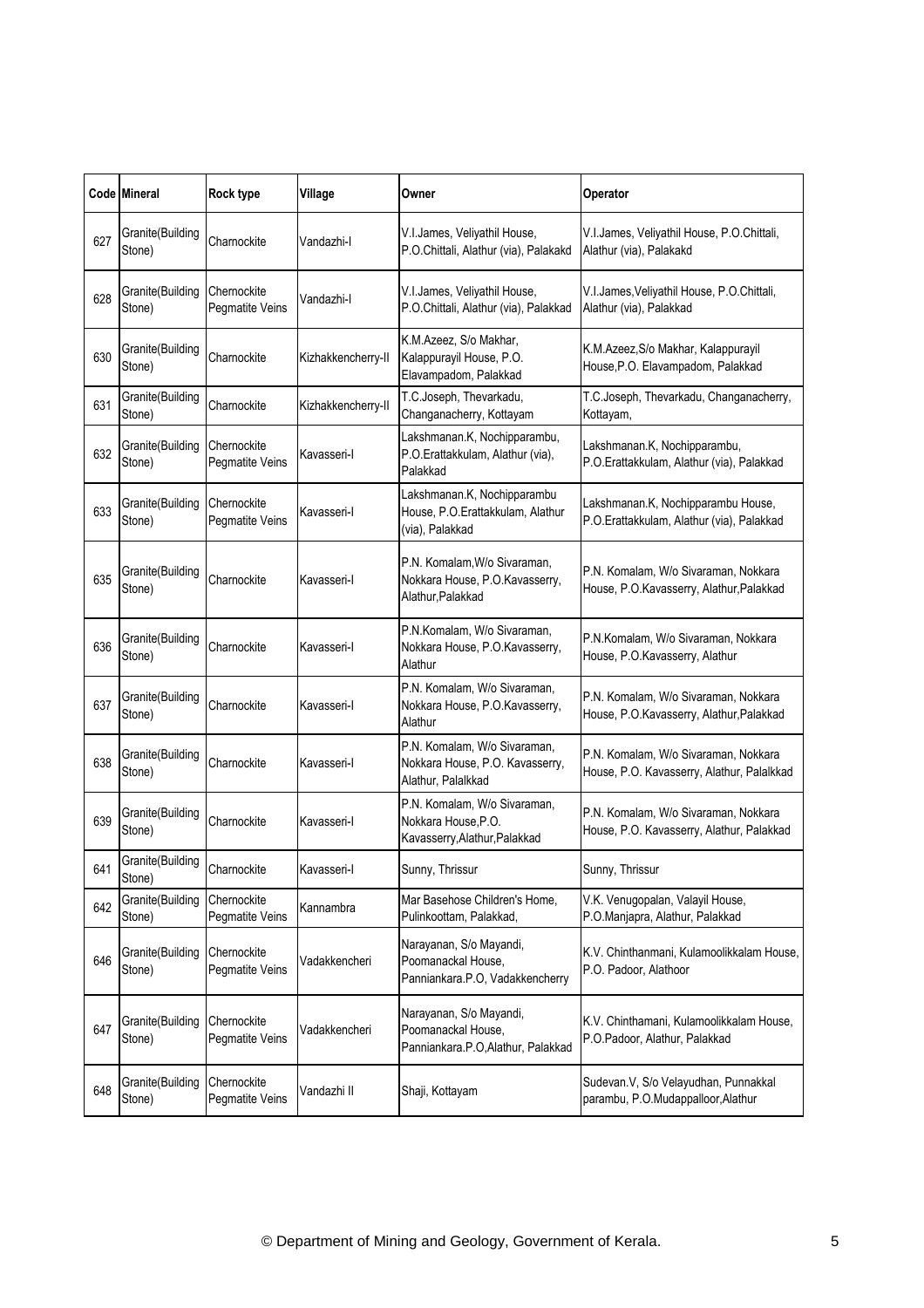|     | Code Mineral               | <b>Rock type</b>                                     | Village             | Owner                                                                          | Operator                                                      |
|-----|----------------------------|------------------------------------------------------|---------------------|--------------------------------------------------------------------------------|---------------------------------------------------------------|
| 649 | Granite(Building<br>Stone) | Charnockitic<br>Gneiss                               | Perungottukuruss II | C. Chandran, Palakundu,<br>P.O.Nechur                                          |                                                               |
| 650 | Granite(Building<br>Stone) | Charnockitic<br>Gneiss                               | Tharur II           | Pathu Muth, Kavunkal, P.O.Athipotta M.Azeez, Kavunkal, P.O.Athipotta           |                                                               |
| 651 | Granite(Building<br>Stone) | Charnockitic<br>Gneiss                               | Tharur II           | Mannadiyar, Athipotta                                                          | Manikkan, Odungod                                             |
| 652 | Granite(Building<br>Stone) | Chernockite<br><b>Pegmatite Veins</b>                | Perungottukuruss II | Vasu master, Pullattil,<br>P.O.Chulannur                                       |                                                               |
| 653 | Granite(Building<br>Stone) | <b>Biotite gneiss</b><br>(grey) + Pegnatite<br>veins | Perungottukuruss II | Hari, Kalathil, P.O.Chulannur                                                  |                                                               |
| 654 | Granite(Building<br>Stone) | Charnockitic<br>Gneiss                               | Perungottukuruss II | Thatha, Mannilkalam,<br>P.O.Naduvathupara                                      | Muhammed Haneefa, Thottumukku,<br>P.O.Naduvathupara           |
| 655 | Granite(Building<br>Stone) | Charnockitic<br>Gneiss                               | Perungottukuruss II | Chandran, Mannilkalam,<br>P.O.Naduvathupara,                                   |                                                               |
| 656 | Granite(Building<br>Stone) | Charnockite                                          | Perungottukuruss II | Chettiar, Ayakurussi                                                           | T.s.Suliman, Thotumukku House,<br>P.O.Naduvath para           |
| 657 | Granite(Building<br>Stone) | Charnockitic<br>Gneiss                               | Perungottukuruss II | Thomas, Idinjakuzhiyil,<br>P.O.Naduvathupara                                   | Thomas, Idinjakuzhiyil, P.O.Naduvathupara                     |
| 658 | Ordinary Sand              | Ordinary river<br>sand                               | Perungottukuruss II | Revenue Land                                                                   |                                                               |
| 659 | Granite(Building<br>Stone) | Charnokite &<br><b>Biotite Gneiss</b>                | Perungottukuruss II | A.B.Divakaran, Ayakulangara<br>(H), P.O. Naduvatupara                          | A.B.Divakaran, Ayakulangara (H),<br>P.O.Naduvatupara          |
| 660 | Granite(Building<br>Stone) | Charnokite &<br><b>Biotite Gneiss</b>                | Perungottukuruss II | A.B.divakaran,<br>Ayakulangara, P.O. Naduvathupara                             | A.B.divakaran, Ayakulangara,<br>P.O.Naduvathupara             |
| 661 | Granite(Building<br>Stone) | Charnokite &<br><b>Biotite Gneiss</b>                | Perungottukuruss II | Raman Ramnunni Nair,<br>Aniyathakalam, P.O.Peringotukutussi P.O.Naduvathupara  | Krishnankutty, Neerupara (h),                                 |
| 662 | Granite(Building<br>Stone) | Charnokite &<br><b>Biotite Gneiss</b>                | Perungottukuruss II | Thankan Nair, Kundilekalm, P.O.<br>Peringaptukurussi                           | S.balan, S/o Sankaran, Perathikunnu,<br>P.O.Peringotukurussi, |
| 664 | Granite(Building<br>Stone) | Charnokite &<br><b>Biotite Gneiss</b>                | Perungottukuruss II | Sankara Narayanan Nair, Kundile<br>kalam, P.O.Naduvathupara                    | T.S. Sulaiman, Thottumuku, P.O.Nadavathu<br>para              |
| 665 | Granite(Building<br>Stone) | Charnokite &<br><b>Biotite Gneiss</b>                | Tharur II           | Forest land                                                                    |                                                               |
| 666 | Granite(Building<br>Stone) | Charnokite &<br><b>Biotite Gneiss</b>                | Tharur II           | B.Hussanar, S/o Bakkutty,<br>Pozhippalam, Ambattuparambu,<br>P.O.Vavulliapuram |                                                               |
| 667 | Granite(Building<br>Stone) | Charnokite &<br><b>Biotite Gneiss</b>                | Tharur II           | Ayidruman, Vattappara (H),<br>Pathanapuram, P.O. Tholampuzha                   | Mandhu, Nelliamkunnu, Erattakulam,                            |
| 668 | Granite(Building<br>Stone) | Charnokite &<br><b>Biotite Gneiss</b>                | Tharur II           | Hussanar Musliar, Pathanapuram,<br>Cherumkode, Kavasserry,                     | Hussanar Musliar, Pathanapuram,<br>Cherumkode, Kavasserry,    |
| 669 | Granite(Building<br>Stone) | Charnokite &<br><b>Biotite Gneiss</b>                | Pudukod             | A.Narayanan, Narayana Cottage,<br>P.O.Manappadam, Puthukode                    |                                                               |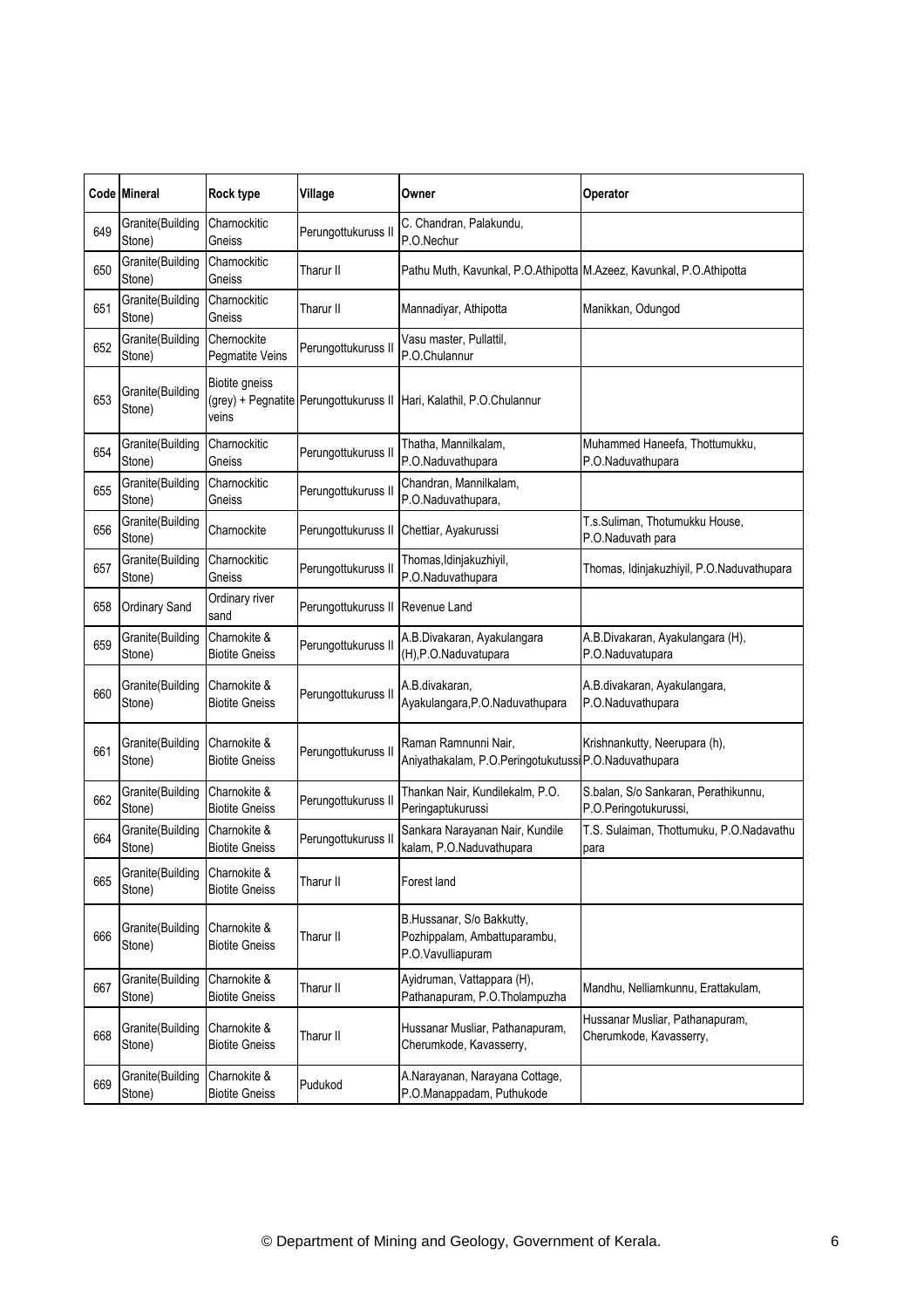|     | Code Mineral               | Rock type                      | Village            | Owner                                                               | Operator                                                                 |
|-----|----------------------------|--------------------------------|--------------------|---------------------------------------------------------------------|--------------------------------------------------------------------------|
| 670 | Granite(Building<br>Stone) | Garnetiferous<br>gneiss        | Pudukod            | Kurien Thomas, Puliampallil,<br>P.O.Manapadam                       |                                                                          |
| 671 | Granite(Building<br>Stone) | Chernockite<br>Pegmatite Veins | Pudukod            | Dr.Ramdas, Pudukod                                                  | K.Gangadaran, Kannambra                                                  |
| 672 | Granite(Building<br>Stone) | Charnockitic<br>Gneiss         | Pudukod            | Mandmani, Chendakal,<br>P.O.Thiruvadi                               |                                                                          |
| 673 | Granite(Building<br>Stone) | Chernockite<br>Pegmatite Veins | Pudukod            | K.S.Rajan, Tharisil kalam,<br>P.O.Thekkepatta,                      | Abdurahman, Thekepetta                                                   |
| 674 | Granite(Building<br>Stone) | Chernockite<br>Pegmatite Veins | Mekarcod           | Kannan Alias, K.Gangadaran,<br>Pootha road kalam, P.O.Chitilanchery | Haridasan, Aruthala, P.O.Wandazhi                                        |
| 675 | Granite(Building<br>Stone) | Charnockitic<br>Gneiss         | Mekarcod           | P.K.Mathew, Pakukalayil,<br>P.O.Chitilancherry                      | Haridasan, Aruthala, P.O.Vandazhi                                        |
| 679 | Granite(Building<br>Stone) | Charnockite                    | Kannambra          | V.J.Chako,<br>Vadakumparambil, P.O. Panniyankara<br>Vadakenchery    | P.A.Sreedharan, Puthan Veetil,<br>P.O.Poovanchira, Trissur               |
| 680 | Granite(Building<br>Stone) | <b>Grey Granite</b><br>Gneiss  | Kannambra          | K.J.Joseph, Kalappurakal,<br>P.O.Panniyankara                       | K.V.Varghese, Kizhakedath, Mandanchira,<br>P.O.Kannara, Trissur          |
| 681 | Granite(Building<br>Stone) | <b>Grey Granite</b><br>Gneiss  | Kannambra          | K.J. Joseph, Kalapurakal,<br>Panniyankara, Vaniyanpara,             | K.V. Vargheese, Kizhakedath, mandanchira,<br>P.O.Kannara, Trissur        |
| 682 | Granite(Building<br>Stone) | Chernockite<br>Pegmatite Veins | Kannambra          | Kutty Krishnan, Mattuvazhi,<br>Karapatta, P.O.Kannambra,            | Vijayan, Kalleri, Kannambra,                                             |
| 683 | Granite(Building<br>Stone) | Chernockite<br>Pegmatite Veins | Vadakkencheri      | N.P.Jose, Nedumpurath,<br>P.O.Vadakencherry                         | M.P.Balakrishnan Nair, Shanta nivas,<br>Karimbiyam palayam, P.O.Meenkara |
| 684 | Granite(Building<br>Stone) | Chernockite<br>Pegmatite Veins | √adakkencheri      | K.T. George, Nedumpurath,<br>P.O.Kanakanthauruthy                   |                                                                          |
| 685 | Granite(Building<br>Stone) | Chernockite<br>Pegmatite Veins | Vadakkencheri      | Arukuty, Mudappallur                                                | Ismail, Kunduka,                                                         |
| 686 | Granite(Building<br>Stone) | Chernockite<br>Pegmatite Veins | Vadakkencheri      | Johny                                                               | Ismail, Kundukap                                                         |
| 687 | Granite(Building<br>Stone) | Chernockite<br>Pegmatite Veins | Vadakkencheri      | T.K. Thomas, T.K.B.Estate,<br>P.O.Panniyankara                      | K.T.Sudharsanan, Parvathy Nilayam,<br>Chemmannamkunnu, P.O.Panniyankara  |
| 688 | Granite(Building<br>Stone) | Chernockite<br>Pegmatite Veins | Vadakkencheri      | T.K.Koshi, T.K.B Estate,<br>P.O.Panniyankara                        | Reji, S/o Chako, Chundanam Kuzhiyil,<br>P.O.Koranchira                   |
| 689 | Granite(Building<br>Stone) | Charnockite                    | Kizhakkencherry-II | Revenue Land                                                        | K.P.Haridas, Kalavapadam,<br>P.O.Elavampadam                             |
| 690 | Granite(Building<br>Stone) | Chernockite<br>Pegmatite Veins | Kizhakkencherry-II | Joy Mathew, Puthanpura,<br>P.O.Elavampadam                          |                                                                          |
| 691 | Granite(Building<br>Stone) | Charnockitic<br>Gneiss         | Kizhakkencherry-II | Krishnan, Neethipuram                                               | M.D.Sreedharan, Moochamkuzhi,<br>P.O.Elavampada,                         |
| 692 | Granite(Building<br>Stone) | Charnockitic<br>Gneiss         | Kizhakkencherry-II | Kuriachan, Ambitan tharis                                           |                                                                          |
| 693 | Granite(Building<br>Stone) | Chernockite<br>Pegmatite Veins | Kizhakkencherry-II | M.V. Varghese, Mutirakala (H),<br>P.O.Koranchira                    |                                                                          |
| 694 | Granite(Building<br>Stone) | Charnockite                    | Kizhakkencherry-II | M.J.Johny, Matapally,<br>P.O.Elavampadam                            | M.J.Johny, Matapally, P.O.Elavampadam                                    |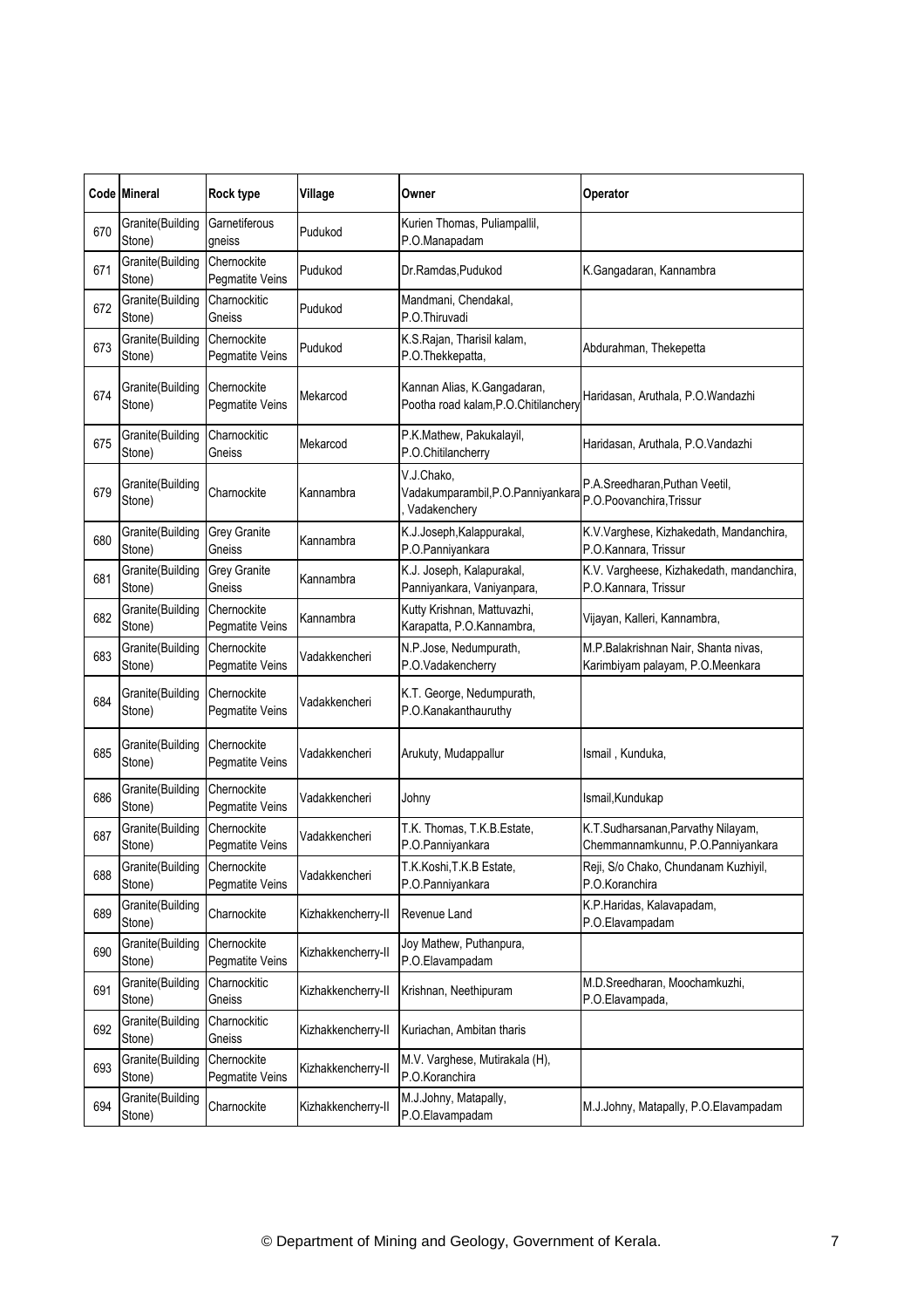|     | Code Mineral                          | Rock type                           | Village            | Owner                                                                             | Operator                                                                          |
|-----|---------------------------------------|-------------------------------------|--------------------|-----------------------------------------------------------------------------------|-----------------------------------------------------------------------------------|
| 695 | Granite(Building<br>Stone)            | Charnockite                         | Kizhakkencherry-II | Suraj George, Karimathal,<br>Arogyapuram, P.O.Koranchira                          | Andavan, Palchikulambu, P.O. Mulancod                                             |
| 696 | Granite(Building<br>Stone)            | Charnockite                         | Vadakkencheri      | K.M.Joseph, Kochuparambil,<br>P.O.Kanakkanthuruthi                                | PC.George, Palapparambil,<br>P.O.Kanakkanthuruthi                                 |
| 697 | Granite(Building<br>Stone)            | Chernockite<br>Pegmatite Veins      | Kizhakkencherry-II | K.C.Rajagopalan, Komutikulambu,<br>P.O.Koranchira                                 | Babu, Cheerakuzhi,                                                                |
| 698 | Granite(Building<br>Stone)            | Charnockitic<br>Gneiss              | Kizhakkencherry-II | Viswanatha menon, Puzhakal Idam,<br>Thanikundu, Vadakenchery                      |                                                                                   |
|     |                                       |                                     |                    | <b>Chittur Thaluk</b>                                                             |                                                                                   |
| 493 | Granite(Building<br>Stone)            | Hornblende<br><b>Biotite gneiss</b> | Valiyavallampathy  | Sreenivasan, Kautankalam,<br>P.O.Kuttippallam                                     | Sreenivasan, Kautankalam, P.O.Kuttippallam                                        |
| 494 | Granite(Building<br>Stone)            | Hornblende<br><b>Biotite gneiss</b> | Valiyavallampathy  | Luthu, Kallamdichalla,<br>P.O.Nattukal, Palakkad                                  | Luthu, Kallamdichalla, P.O.Nattukal,<br>Palakkad                                  |
| 496 | Granite(Building<br>Stone)            | Charnockite                         | Kozhipathy         | K.P.Anto, KGP Granites,<br>Ravanakunnu para                                       | Rajan, S/o Gopalan, P.O.Kozhipathy                                                |
| 497 | Granite(Building<br>Stone)            | Hornblende<br>Biotite gneiss        | Valiyavallampathy  | Revenue Land                                                                      | Shakthi, S/o mayilchani Gounter, 6th Mile,<br>P.O.Vannamada,                      |
| 498 | Granite(Building<br>Stone)            | Hornblende<br>Biotite gneiss        | Valiyavallampathy  | Revenue land                                                                      | Mayil sami, Kunnamkathupathy, Ayyavathy<br>challa, P.O.Vannamada                  |
| 499 | Granite(Building<br>Stone)            | Hornblende<br>Biotite gneiss        | Valiyavallampathy  | revenue land                                                                      | C.Mani, Kanakampara, P.O.Kanakampara,                                             |
| 500 | Granite(Building<br>Stone)            | Hornblende<br>Biotite gneiss        | Valiyavallampathy  | Revenue land                                                                      | Ramaswami Alias, K.Rangaswami, 6 th Mile,<br>Kunnampadari                         |
| 501 | Granite(Building<br>Stone)            | Hornblende<br>Biotite gneiss        | Valiyavallampathy  | Revenue Land                                                                      | Satheesan, 6th Mile, P.O.Vannamada                                                |
| 502 | Granite(Building<br>Stone)            | Hornblende<br>Biotite gneiss        | Valiyavallampathy  | Ramaswamy & Kaliyappa Gounder,<br>Perumparachalla,<br>P.O.Kozhinjampara, Palakkad | Ramaswamy & Kaliyappa Gounder,<br>Perumparachalla,<br>P.O.Kozhinjampara, Palakkad |
| 503 | Granite(Building<br>Stone)            | Hornblende<br><b>Biotite gneiss</b> | Valiyavallampathy  | Ramasamy, Perumparachalla,<br>P.O.Kozhinjampara, Palakkad                         | Ramasamy, Perumparachalla,<br>P.O.Kozhinjampara, Palakkad                         |
| 505 | Granite(Building<br>Stone)            | Hornblende<br>Biotite gneiss        | Valiyavallampathy  | Rajan, Perumparachalla,<br>Kozhinjampara, Palakkad,                               | Rajan, Perumparachalla, Kozhinjampara,<br>Palakkad,                               |
| 506 | Granite(Building Hornblende<br>Stone) | <b>Biotite gneiss</b>               | Nallepalli         | S.Jaya Prakash, Shobha<br>Vihar,Karamkode, P.O.Thenary,<br>Palakkad               | S.Jaya Prakash, Shobha Vihar, Karamkode,<br>P.O.Thenary, Palakkad                 |
| 507 | Granite(Building<br>Stone)            | Hornblende<br>Biotite gneiss        | Nallepalli         | S.Jayaprakash, Shobha Vihar,<br>Karamkode, P.O.Thenary, Palakkad                  | K.Shekharan, Karamkode Kalam,<br>P.O.Thenary, Palakkad                            |
| 509 | Granite(Building<br>Stone)            | Hornblende<br>Biotite gneiss        | Vadakararpathi     | Revenue Poramboke Land                                                            | Sivarajan.K.N, Kadeparambil,<br>P.O.Kozhippara, Elippara, Palakkad                |
| 510 | Granite(Building<br>Stone)            | Hornblende<br>Biotite gneiss        | Vadakararpathi     | Revenue Land (Goverment Land)                                                     | N.Subramanian, Nallaswamy, Nakkarath<br>House, Elippara. p.O, Palakkad            |
| 511 | Granite(Building<br>Stone)            | Hornblende<br>Biotite gneiss        | Vadakararpathi     | Charley Xavier, Edathan veedu,<br>Kankkankalam, P.O.Kozhippara,<br>Palakkad       | D.Chinnappan Alias Mani, Elippara,<br>P.O.Kozhippara, Palakkad                    |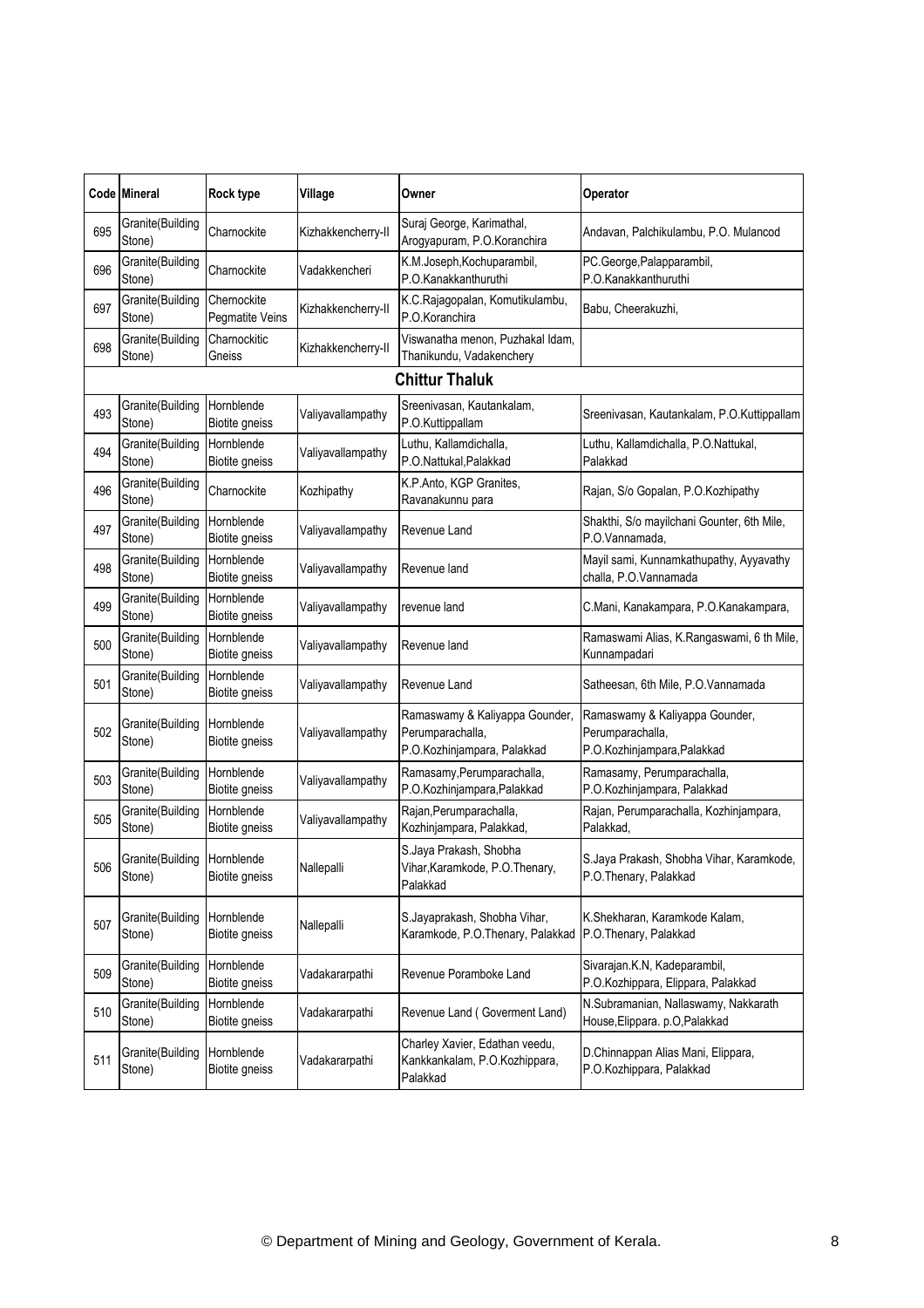|     | <b>Code Mineral</b>        | Rock type                                                 | Village       | Owner                                                                                           | Operator                                                                                                                                 |
|-----|----------------------------|-----------------------------------------------------------|---------------|-------------------------------------------------------------------------------------------------|------------------------------------------------------------------------------------------------------------------------------------------|
| 512 | Granite(Building<br>Stone) | Hornblende<br>Biotite gneiss                              | Perumatti     | Govt.land (Revenue Land)                                                                        | Rajan, S/o Ponnaboyan, Kunchumenonpathi,<br>Meenakshipuram, Palakkad                                                                     |
| 513 | Granite(Building<br>Stone) | Hornblende<br>Biotite gneiss                              | Perumatti     | Government Land Revenue Land                                                                    | R.Venkitashalam, S/o Ramasamy, Nellimedu,<br>Ganapathi Palsysm, Palakkad                                                                 |
| 514 | Granite(Building<br>Stone) | Hornblende<br>Biotite gneiss                              | Perumatti     | Government Land (Revenue)                                                                       | R.Palaniswamy, S/o Ramasamy, Vembra,<br>P.O.Nandiyode, Palakkad                                                                          |
| 515 | Granite(Building<br>Stone) | <b>Biotite Gneiss</b>                                     | Muthalamada   | Janardhanan, Kambrathchalla,<br>Muthalamada, Palakkad,                                          | Janardhanan, Kambrathchalla, Muthalamada,<br>Palakkad,                                                                                   |
| 516 | Granite(Building<br>Stone) | <b>Biotite Gneiss</b>                                     | Muthalamada   | Krishnan, Mallamkolambu,<br>P.O.Muthalalmada, Palakkad                                          | M.R.Chani, S/o Muthu, Panthal Moochi,<br>Vandithavalam, P.O, chittoor, Palalkkad                                                         |
| 517 | Granite(Building<br>Stone) | <b>Biotite Gneiss</b>                                     | Muthalamada   | Kannan, Mallamkolambu,<br>P.O.Muthalamada, Palakkad                                             | K.Parameswaran, S/o Kesavan,<br>Kaikkulangara, P.O.Pattancherry,Palakkad                                                                 |
| 518 | Granite(Building<br>Stone) | <b>Biotite Gneiss</b>                                     | Muthalamada   | Kannan, Mallamkolambu,<br>Muthalamada, Palakkad                                                 | M.Ramaraj, S/o Mayilchami, Paramedu,<br>Ganapathy Palayam, Palakkad                                                                      |
| 519 | Granite(Building<br>Stone) | <b>Biotite Gneiss</b>                                     | Muthalamada   | Kumaran, Kizhakkekkad, Mampallam<br>P.O. Muthalanmada, Plakkad,                                 | R.Mani, S/o Rajan, Kunchumenon pathi,<br>P.O.Meenakshipuram, Palakkad                                                                    |
| 526 | Granite(Building<br>Stone) | <b>Biotite Gneiss</b>                                     | Muthalamada   | Chidambaram, Pothanpadom,<br>P.O.Muthalamada, Palakkad                                          | Kannan, S/o Chidambaram, Pothenpadom,<br>P.O.Muthalamada, Palkkad                                                                        |
| 527 | Granite(Building<br>Stone) | Pink coloured<br>Biotite gneiss                           | Muthalamada   |                                                                                                 |                                                                                                                                          |
| 528 | Granite(Building<br>Stone) | Biotite gneiss<br>(grey) + Pegnatite Muthalamada<br>veins |               | Pazhallan, Parvathykripa,<br>Idukkappara, Govindapuram.P.O,<br>Palakkad,                        | Sasi Kumar, idukkappara,<br>Govindapuram.P.O, Palakkad                                                                                   |
| 529 | Granite(Building<br>Stone) | Biotite gneiss<br>(grey) + Pegnatite Muthalamada<br>veins |               | Jabbar Rawther, Nandankakvayal,<br>Muthalamada, palakkad                                        | Jabbar Rawther, Nandankakvayal,<br>Muthalamada, Palakkad                                                                                 |
| 531 | Granite(Building<br>Stone) | Charnockite                                               | Muthalamada   | A.K.Narayanan, Managing Director,<br>Century Granites, Moochankundu,<br>Govindapuram, Palakkad, | A.K.Narayanan, Managing Director, Century<br>Granites, Moochankundu, Govindapuram,<br>PalakkadH                                          |
| 546 | Granite(Building<br>Stone) | Hornblende<br>Biotite gneiss                              | Koduvayoor-II | K.Kuttappu, thayankode,<br>P.O.Tharoor, Palakkad                                                | K.Sudhakaran, Othayankode, P.O.Tharoor,<br>Palakkad                                                                                      |
| 547 | Granite(Building<br>Stone) | Hornblende<br>Biotite gneiss                              | Pallassana    | Forest Land                                                                                     | 1.A.Santha Kumar, Mavil kolambu,<br>Vadavannur, 2.A.Krishnan,Nirakkode,<br>Pallassana, Palakkad, 3. Velayudhan,<br>Oduvapara, Pallassana |
| 548 | Granite(Building<br>Stone) | Hornblende<br><b>Biotite gneiss</b>                       | Pallassana    | Forest Land                                                                                     | Moosa, Virinjippadom, P.O.Puthunagaram,<br>Palakkad                                                                                      |
| 549 | Granite(Building<br>Stone) | Hornblende<br>Biotite gneiss                              | Pallassana    | Forest Land                                                                                     | K.V.Chandran, Chalakkal, .O.Pallassana,<br>Palakkad                                                                                      |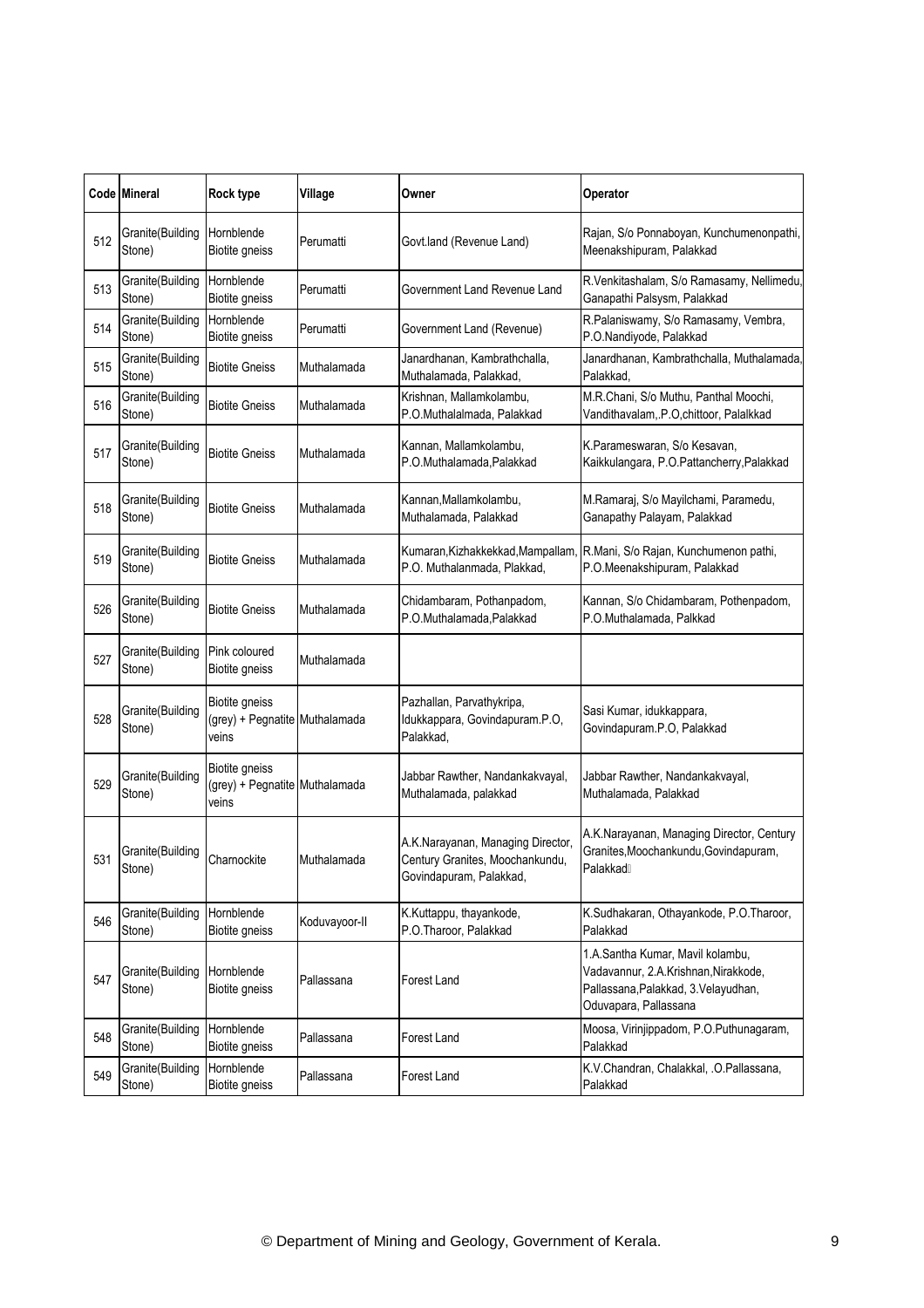|     | Code Mineral               | Rock type                           | Village      | Owner                                                                                | Operator                                                                                   |
|-----|----------------------------|-------------------------------------|--------------|--------------------------------------------------------------------------------------|--------------------------------------------------------------------------------------------|
| 550 | Granite(Building<br>Stone) | Hornblende<br>Biotite gneiss        | Pallassana   | <b>Forest Land</b>                                                                   | V.Krishnan kutty, Kulavarambu,<br>P.O.Pallassana, Palakkad                                 |
| 551 | Granite(Building<br>Stone) | Hornblende<br>Biotite gneiss        | Pallassana   | <b>Forest Land</b>                                                                   | P.SethuMadhavan, Vakkode House,<br>Kakkayoor.P.O, Palakkad                                 |
| 552 | Granite(Building<br>Stone) | Hornblende<br>Biotite gneiss        | Pallassana   | forest land                                                                          | T.Manickan, Parakkulam, Pallassana,<br>Palakkad                                            |
| 553 | Granite(Building<br>Stone) | Hornblende<br>Biotite gneiss        | Pundunagaram | R.amni, Padinjarekolambu kalam,<br>P.O. Karippode, Palakkad,                         | V.Krishnankutty, Kolavarambu House,<br>Pallassana.P.O, Palakkad                            |
| 554 | Granite(Building<br>Stone) | Hornblende<br>Biotite gneiss        | Pundunagaram | P.K.Aravindan, Pullickal House,<br>P.O.Karippode, Palakkad                           | Appu, Karippode, Palakkad                                                                  |
| 556 | Granite(Building<br>Stone) | Hornblende<br>Biotite gneiss        | Pallassana   | Raveendran, Outtara, Kollamkode,<br>Palakkad                                         | Raveendran, Outtara, Kollamkode, Palakkad                                                  |
| 557 | Granite(Building<br>Stone) | Hornblende<br>Biotite gneiss        | Pallassana   | Valsan, Thottenkarakalam,<br>O.Pallassana,Palakkad                                   | B.krishnankutty, Kolavarambu,<br>P.O.Pallassana, Palakkad                                  |
| 558 | Granite(Building<br>Stone) | Hornblende<br><b>Biotite gneiss</b> | Pallassana   | Kannan, Perinchera House,<br>Pallassana, Palakkad                                    | Kannan, Perinchera House, Pallassana,<br>Palakkad                                          |
| 559 | Granite(Building<br>Stone) | Hornblende<br><b>Biotite gneiss</b> | Elavancherry | Revenue land                                                                         | Chidambaran, Panthalampara,<br>P.O.Vattekkad, Kollamkod, Palakkad                          |
| 560 | Granite(Building<br>Stone) | Hornblende<br>Biotite gneiss        | Elavancherry | Revenue land                                                                         | C.Vasu, Panikkarapoka House,<br>Peringottukavu, Kizhakkemuri, Palakkad                     |
| 561 | Granite(Building<br>Stone) | Hornblende<br>Biotite gneiss        | Elavancherry | Revenue Land                                                                         | Ponnan.C, Thoottippadom, Vattekkad.P.O,<br>Kollamkode (via), Palakkad,                     |
| 562 | Granite(Building<br>Stone) | Hornblende<br>Biotite gneiss        | Elavancherry | Revenue Land                                                                         | N. Vijayan, Njrarkkal mada, Elavncherry,<br>Karimkulam.P.O, Palakkad                       |
| 563 | Granite(Building<br>Stone) | Hornblende<br>Biotite gneiss        | Elavancherry | Revenue Land                                                                         | C.Mohandas, S/o Chathumony,<br>Peringottukavu, P.O.Kizhakkemury,<br>Elavancherry, Palakkad |
| 565 | Granite(Building<br>Stone) | Charnockitic<br>Gneiss              | Vallangi     | S.Bindhu, W/o Santhakumar,<br>Kacheripadamkalam, Vithanasserry,<br>Nenmara, Palakkad | S.Bindhu, W/o Santhakumar,<br>Kacheripadamkalam,<br>Vithanasserry, Nenmara, Palakkad       |
| 572 | Granite(Building<br>Stone) | Hornblende<br>Biotite gneiss        | Vallangi     | Revenue land (Govt. land)                                                            | Aaru.C, S/o Chami, Aluvasserry<br>Cherumkadu, Nenmara.P.O, Palakkad,                       |
| 573 | Granite(Building<br>Stone) | Hornblende<br>Biotite gneiss        | Vallangi     | Revenue Land (Govt. land)                                                            | Krishnan.C, S/o Chami, Kottekkad,<br>Cheramangalam.P.O, Alathur, Palakakd                  |
| 574 | Granite(Building<br>Stone) | Hornblende<br><b>Biotite gneiss</b> | Vallangi     | Revenue Land, (Govt. land)                                                           | Ravikumar, Akampadom House,<br>P.O.Chathmangalam, Pothundi, Palakkad,                      |
| 575 | Granite(Building<br>Stone) | <b>Granite Gneiss</b>               | Vallangi     | Revenue land (Govt land)                                                             | Jabbar, Pezhumpara, Chathamangalam,<br>Pothundi (via), Palakkad                            |
| 576 | Granite(Building<br>Stone) | Hornblende<br>Biotite gneiss        | Vallangi     | Revenue Land (Govt. land)                                                            | sulaiman, Pezhumpara, Chathmangalam,<br>Pothundi (via), Palakkad                           |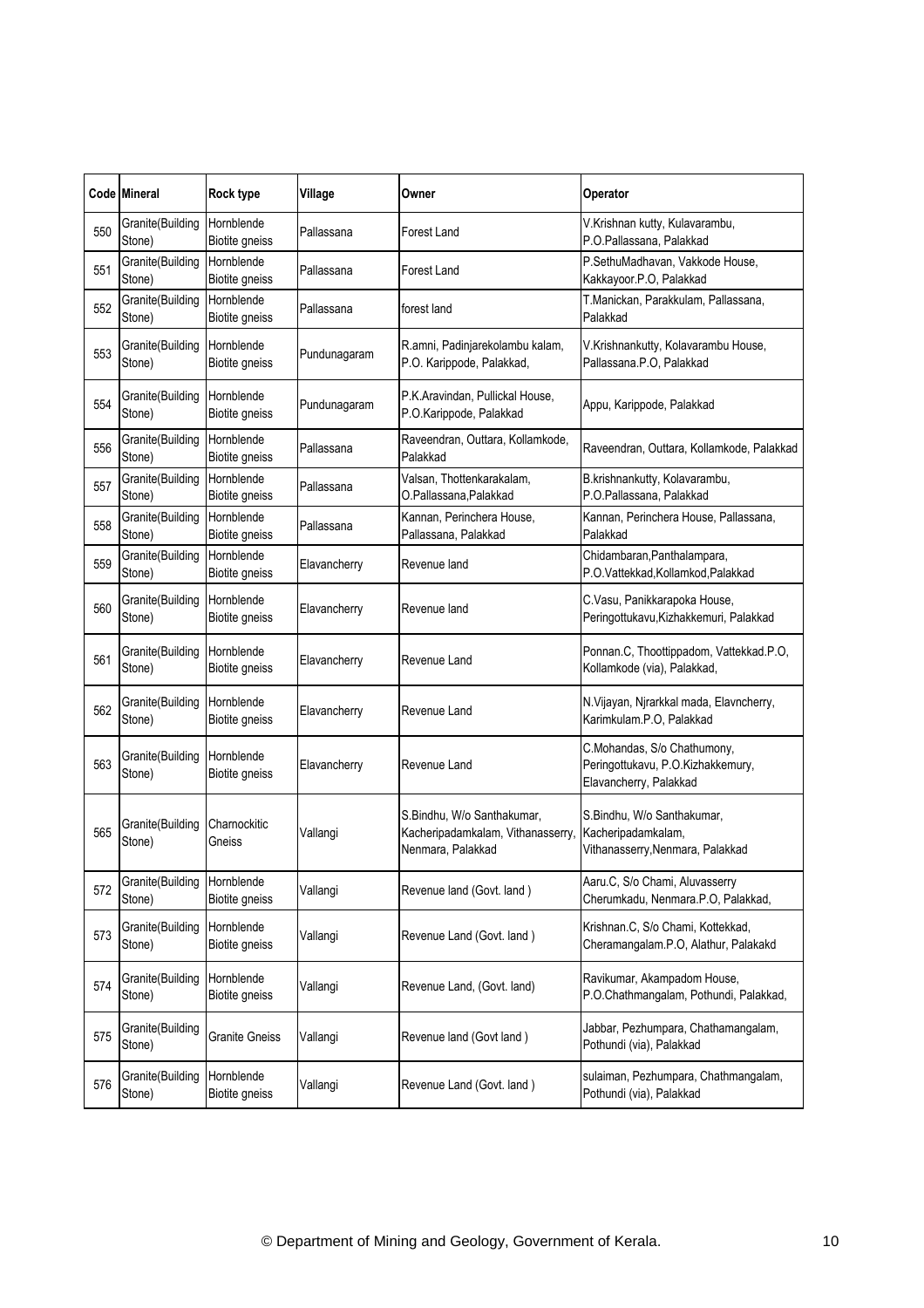|     | Code Mineral                | Rock type                                                   | Village       | Owner                                                                         | Operator                                                                                 |
|-----|-----------------------------|-------------------------------------------------------------|---------------|-------------------------------------------------------------------------------|------------------------------------------------------------------------------------------|
| 577 | Granite(Building<br>Stone)  | Hornblende<br><b>Biotite gneiss</b>                         | Pothundi      | K.V.Kalayanasundaram,<br>Thottasserrykalam, P.O.Nenmara,<br>Palakakd          | Sunny Joseph, Malayakandathil House, P.O.<br>Pothundi, Palakkad                          |
| 578 | Granite(Building<br>Stone)  | Hornblende<br><b>Biotite gneiss</b>                         | Pothundi      | Viswanathan Chettiar, R.V.D. Road,<br>Vallangi, Nenmara (via), Palakkad,      | Sethu, Parakkal House, Pothundi (P.O),<br>Palakkad,                                      |
| 676 | Granite(Building<br>Stone)  | Chernockite<br>Pegmatite Veins                              | THiruvazhiyad | Revenue Purampoke                                                             | K.Narayanan, S/o Kantan, Chakrayi,<br>P.O.Thiruvazhiyad                                  |
| 677 | Granite(Building<br>Stone)  | Chernockite<br>Pegmatite Veins                              | THiruvazhiyad | Revenue Purampoke                                                             | V.Anoi Appo, S/o Velappan, Chakaryi,<br>P.O.Thiruvazhiyad                                |
| 678 | Granite(Building<br>Stone)  | Chernockite<br>Pegmatite Veins                              | Kayaradi      |                                                                               | V.C. Sabu, Vazhangat, P.O.Kataradi V.C.Babauraj, Vazhangat, P.O.Kataradi                 |
|     |                             |                                                             |               | <b>Mannarkkad Thaluk</b>                                                      |                                                                                          |
| 344 | Granite(Building<br>Stone)  | <b>Biotite Gneiss</b>                                       | Karakurussi   | Sathyabhama Ammal, Pulangani<br>Veedu, Karakurussi.P.O, Palakkad              | Hamsa.C, Chavakkadan House,<br>Karakurussi.P.O, Palakkad                                 |
| 359 | Granite(Building<br>Stone)  | <b>Biotite Gneiss</b>                                       | palakkayam    | M.V.Varkey,<br>Mannathukushiyil, P.O. Moonnekkar, P<br>alakkad                | K.T.shaji, Karimboli, P.O.Moonnekkar, (via)<br>Karimba, Palakkad                         |
| 360 | Granite(Building<br>Stone)  | <b>Biotite Gneiss</b>                                       | palakkayam    | Charley Joseph, Mundaparambil,<br>Moonnekkar.P.O, karimba (via),<br>Palakkad  | Biju J Thomas, vaduthalakulathil,<br>P.O.vazhemburam, Karakurussi (via),<br>Palakkad.    |
| 361 | Granite(Building<br>Stone)  | <b>Biotite Gneiss</b>                                       | Pottasserry-I | Kanhirappuzha Irrigation project,<br>Palakakd,                                | K.Prabha, Thuvarakkattil House,<br>P.O.Pottasserry, Mannarkkad, Palakkad,                |
| 362 | Granite(Building<br>Stone)  | <b>Biotite Gneiss</b>                                       | Pottasserry-I | Kanjirappazha Irrigation<br>Project, mannarkkad, Palakkad                     | M.Gopalan, Moochikkal House, Pangode,<br>P.O.Pottasserry, Palakkad                       |
| 363 | Granite(Building<br>Stone)  | <b>Biotite Gneiss</b>                                       | Pottasserry-I | Kanjirappuzha Irrigation Project,<br>Mannarkkad, Palakkad                     | T.Many, Thenoor, P.O.Pottasserry,<br>Mannarkkad, Palakkad                                |
| 364 | Granite(Building<br>Stone)  | <b>Biotite Gneiss</b>                                       | Pottasserry-I | Kanjirappuzha Irrigation<br>Project, Mannarkkad, Palakkad                     | K.Balan, Kanichammere, P.O.Pottasserry,<br>Mannarkkad, Palakkad                          |
| 365 | Granite(Building<br>Stone)  | <b>Biotite Gneiss</b>                                       | Pottasserry-I | Kanjirappuzha Irrigation Project,<br>Mannarkkad, Palakkad                     | K.R.Rajendran, Ullappallil House,<br>Pottasserry.P.O, Mannarkkad, Palakkad               |
| 366 | Granite (Building<br>Stone) | Biotite gneiss<br>(grey) + Pegnatite Pottasserry<br>veins   |               | Kanjirappuzha Irrigation Project,<br>Mannarkkad, Palakkad                     | T.Karuppusamy, Chettypalliylil House,<br>Pottasserry .P.O, Mannarkkad, Palakkad          |
| 367 | Granite(Building<br>Stone)  | Biotite gneiss<br>(grey) + Pegnatite Pottasserry-I<br>veins |               | Kanjirappuzha Irrigation Project,<br>Mannarkkad, Palakkad                     | C.M. Veerankutty, Chelakkattu thody,<br>Pottasserry .P.O, Mannarkkad, Palakkad           |
| 368 | Granite(Building<br>Stone)  | <b>Biotite Gneiss</b>                                       | Pottasserry   | K.P.Michael, Kunnath House,<br>P.O.Pottasserry, Mannarkkad (via)<br>Palakkad. | M.Kesavan, Muthuveettil House, Pottasserry<br>P.O., Mannarkkad (via), Palakkad           |
| 369 | Granite(Building<br>Stone)  | Biotite gneiss<br>(grey) + Pegnatite Karakurussi<br>veins   |               | Thomas, Thakadiel House,<br>Thachampara, Mannarkkad (via),<br>Palakkad        | C.Kunhappu, Chakkingal House,<br>P.O.Muthukurassi, Thachanpara,<br>Mannarkkad, Palakkad, |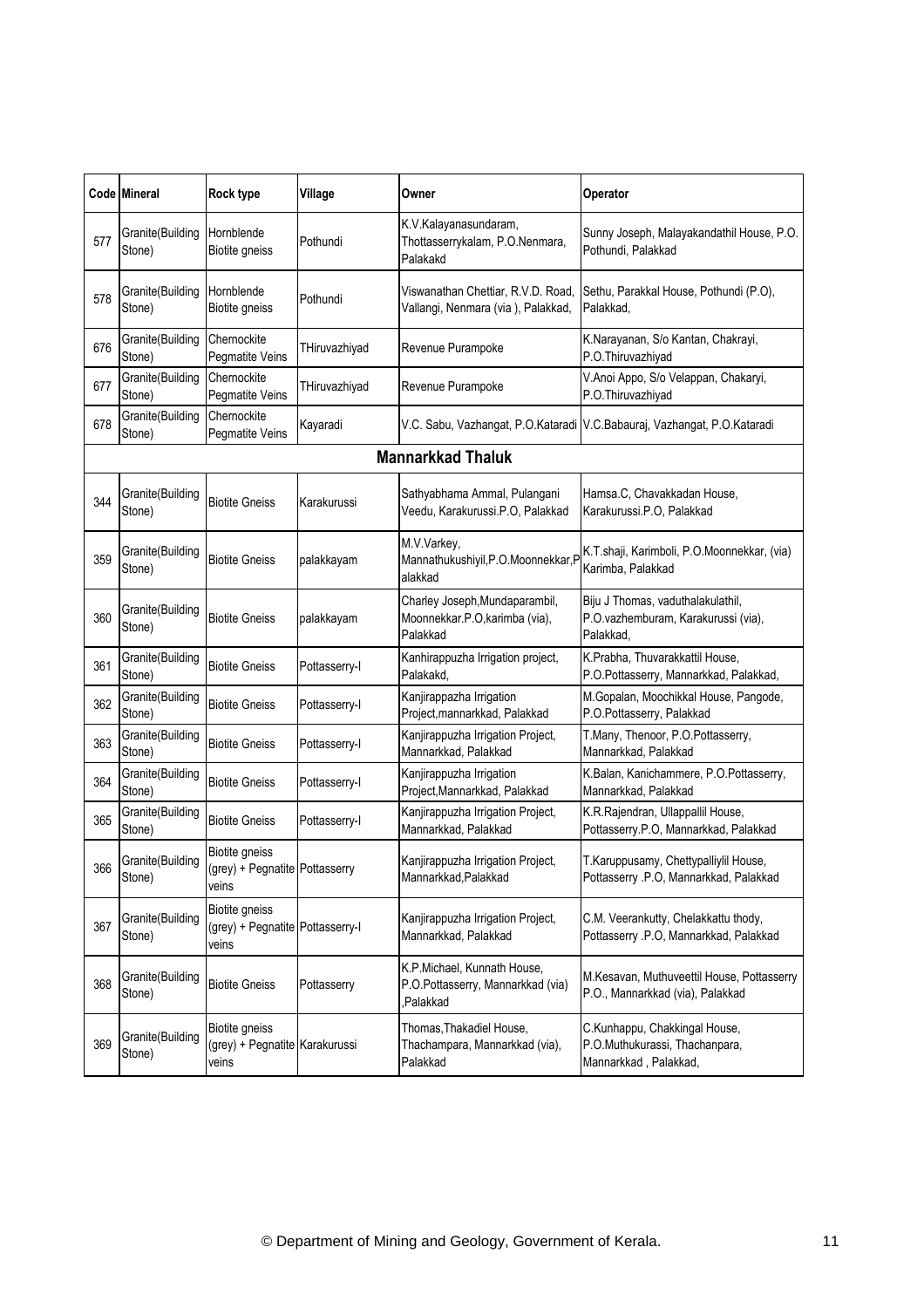|     | Code Mineral               | Rock type                                                        | Village         | Owner                                                                                    | Operator                                                                                                |
|-----|----------------------------|------------------------------------------------------------------|-----------------|------------------------------------------------------------------------------------------|---------------------------------------------------------------------------------------------------------|
| 370 | Granite(Building<br>Stone) | <b>Biotite</b> gneiss<br>(grey) + Pegnatite<br>veins             | Thachampara     | Baby Scaria,<br>Kochupurakkal, P.O. Vazempuram,<br>Mannarkkad, Palakkad                  | V.J.Thomas,<br>Vaduthalakulathil, P.O. Karakurussi,<br>Mannarkkad, Palakkad,                            |
| 372 | Laterite                   | Laterite                                                         | Pottasserry     | T.C.Gangadharan<br>Nair, Saraswathinilayam,<br>P.O.Veeyakurussi,<br>Mannarkkad, Palakkad | K.P.Ramankutty, Karattuparambu,<br>P.O.Kaceriparambu, Mannarkkad, Palakkad                              |
| 373 | Granite(Building<br>Stone) | <b>Biotite gneiss</b><br>(grey) + Pegnatite Pottasserry<br>veins |                 | K.Joseph, Kunnath House,<br>Pottasserry.P.O,Mannarkkad,<br>Palakkad                      | Raju (Divakaran), Manappumaram,<br>Ambamkadavu, Palakkad                                                |
| 374 | Granite(Building<br>Stone) | Biotite gneiss<br>(grey) + Pegnatite Pottasserry<br>veins        |                 | George, Perumpallikunnil,<br>P.O.Pottasserry, Mannarkkad,<br>Palakkad                    | M.P.Balakrishnan Nair, Sastha<br>Nivas, Kannampariyaram, P.O. Mankara<br>,Palakkad,                     |
| 375 | Laterite                   | Laterite                                                         | Pottasserry-II  | Palakkad                                                                                 | Balakrishna panicker, Veeyakurussu, K.Siraj, S/o Yoosaf, Kakkara House,<br>P.O.Thrikkalloor, Mannarkkad |
| 376 | Laterite                   | Laterite                                                         | Karakurussi     | Ottupara Mani( Muhammed),<br>P.O.Karakurussi, Mannarkkad,                                | Ottupara Mani( Muhammed),<br>P.O.Karakurussi, Mannarkkad,                                               |
| 377 | Granite(Building<br>Stone) | Biotite gneiss<br>(grey) + Pegnatite Karakurussi<br>veins        |                 | Shaji, Thevarottil,<br>P.O.Karakurussi, Mannarkkad,<br>Palakkad.                         | T.Salam, Thaivalappil House,<br>P.O.Karakurussi, Mannarkkad, Palakkad                                   |
| 378 | Granite(Building<br>Stone) | <b>Biotite Gneiss</b>                                            | Karakurussi     | Thottasserry Kunjootty, S/o Kunjootty<br>Guptan, Karakurussi.P.O,<br>Mannarkkad          | V.K.Palam, Vettikalladi House,<br>P.O.Karakurussi, Mannarkkad, Palakkad                                 |
| 379 | Laterite                   | Laterite                                                         | Pottasserry-II  | Raju, Veeyakurussi, Mannarkkad                                                           | M.A.Rasheed, Abdul Rahman, Melekalavara<br>House, Kalladikkode, Palakkad                                |
| 380 | Granite(Building<br>Stone) | <b>Biotite Gneiss</b>                                            | Thachampara     | Padmavathy Amma, Appekkattil<br>House, Kalladikkode .P.O, Palakkad                       | M.Sudevan, Mandirattil House,<br>P.O.Kanjirappuzha, Palakkad,                                           |
| 381 | Granite(Building<br>Stone) | Granite                                                          | Karimba         | K.C.James, Maratholil House,<br>Kottiyode, Mannarkkad (via)                              | K.V.Johny & V.J.Jose, Kanjirathadathil,<br>P.O.Thachampara, Mannarkkad, Palakkad                        |
| 382 | Granite(Building<br>Stone) | Granite                                                          | Karimba         | Kunjeen Haji, Parammal House,<br>Thiroor, Malappuram                                     | K.P.Karunanidhi, Attingal,<br>Thiruvananthapuram                                                        |
| 383 | Laterite                   | Laterite                                                         | Changaleeri     | Veeran Haji, Kulaserri,<br>P.O.Mannarkkad, Palakkad                                      | K.Hamsa, Konnadan House, P.O.Thenk,a,<br>Mannarkkad, Palakkad                                           |
| 384 | Laterite                   | Laterite                                                         | Changaleeri     | T.K.Abdul Khader, Thanikkad<br>Kodambiarath, P.O.Perimbadari,<br>Mannarkkad              | A.Muhammed, Alalukkal, Veeyakurussi.P.O,<br>Mannarkkad                                                  |
| 385 | Laterite                   | Laterite                                                         | Changaleeri     | Sree Mookambika Vidyaniketan,<br>Changaleeri, Mannarkkad,<br>Palakkad,                   | K.Sankaran, Kalarikkal, P.O.Kodakkad,<br>Mannarkkad, Palakkad                                           |
| 386 | Laterite                   | Laterite                                                         | Thachampara     | Mani, Irinkalikkal, Kodakkad                                                             | Karinkal kavu Devaswom, Thallachira,<br>Mannarkkad, Palakkad                                            |
| 387 | Laterite                   | Laterite                                                         | Thachanattukara | P.Hamsa, Parakkallil House,<br>P.O.Nattakal, Mannarkkad                                  | P.Hamsa, Parakkallil House, P.O.Nattakal,<br>Mannarkkad                                                 |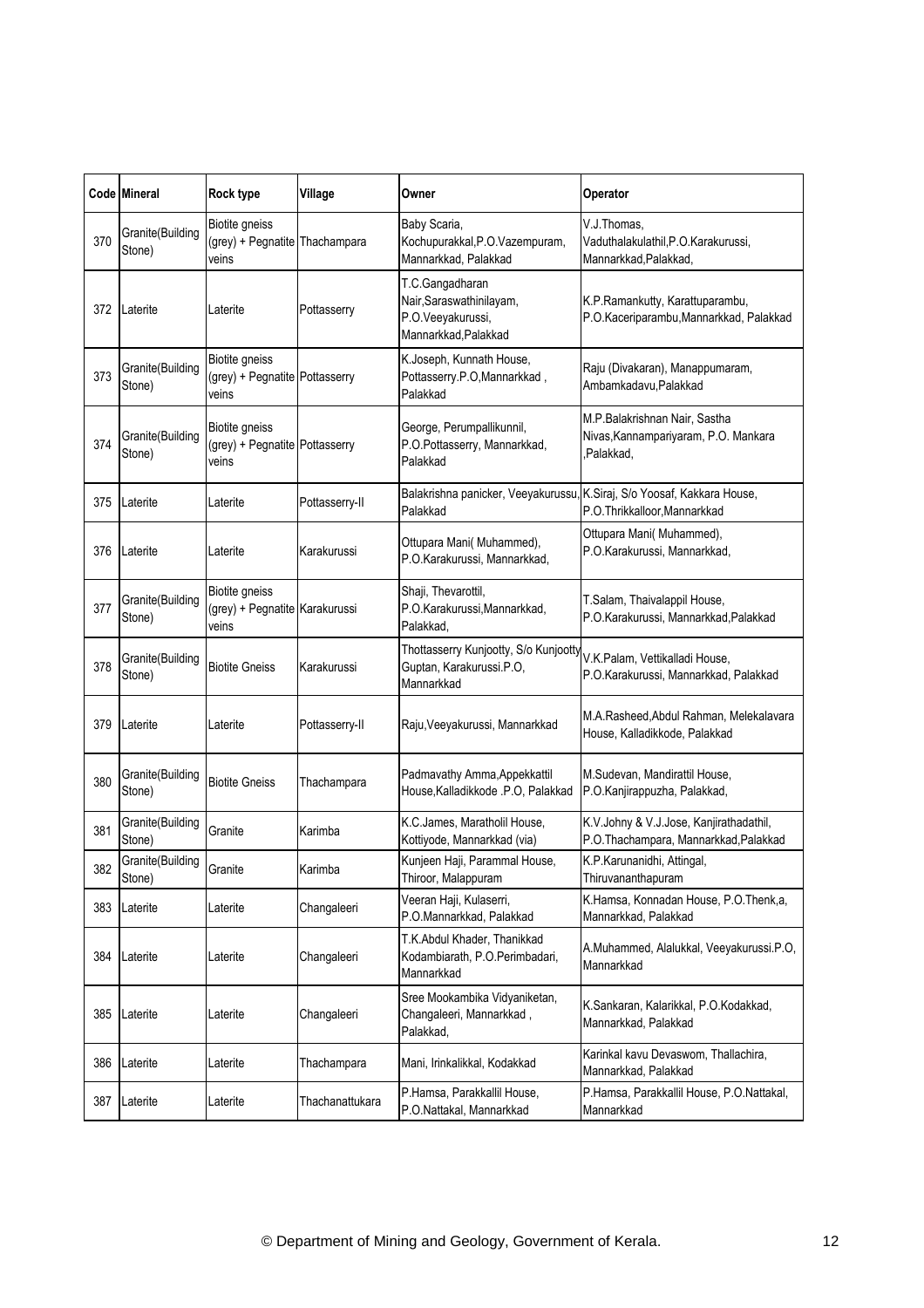|     | Code Mineral               | <b>Rock type</b>                                                | Village         | Owner                                                                                               | Operator                                                                        |
|-----|----------------------------|-----------------------------------------------------------------|-----------------|-----------------------------------------------------------------------------------------------------|---------------------------------------------------------------------------------|
| 388 | Granite(Building<br>Stone) | Charnockitic<br>Gneiss                                          | Thachanattukara | Saidalavi, Pattisserry,<br>Kunnumpuram, Nattikal (via),<br>Mannarkkad                               | Saidalavi, Pattisserry, Kunnumpuram, Nattikal<br>(via), Mannarkkad              |
| 389 | Granite(Building<br>Stone) | Charnockitic<br>Gneiss                                          | Thachanattukara | Kunhammed Haji, Kunnumpurath,<br>Nattukal, Mannarkkad                                               | Kunhammed Haji, Kunnumpurath, Nattukal,<br>Mannarkkad                           |
| 390 | Granite(Building<br>Stone) | Charnockitic<br>Gneiss                                          | Thachanattukara | Ammini ammal, Mannattil<br>Kizhakkethil, P.O. Nattuakal,<br>Mannarkkad                              | Hamsa, Parakkallil House, Palode, Nattukal,<br>Mannarkkad                       |
| 391 | Granite(Building<br>Stone) | Charnockitic<br>Gneiss                                          | Thachanattukara | Ammini Ammal.Mannattil<br>Kizhakkethil, Nattukal,<br>Mannarkkad, Palakkad                           | Hamsa, Parakkallil House, Palode, Nattukal,<br>Mannarkkad                       |
| 392 | Granite(Building<br>Stone) | Charnockitic<br>Gneiss                                          | Thachanattukara | E.Azeez, Erikkalikkal House,<br>P.O.Arakkuparambu, Mannarkkad                                       | E.Azeez, Erikkalikkal House,<br>P.O.Arakkuparambu, Mannarkkad                   |
| 393 | Laterite                   | Laterite                                                        | Thachanattukara | M.Sethu Madahavan, Kodakkal,<br>Sandeep Nivas, Mannarkkad                                           | M.Moideenkutty, Malayil (H), P.O.Nattukal,<br>Mannarkkad                        |
| 394 | Laterite                   | Laterite                                                        | Thachanattukara | M.Moideenkutty, Malayil<br>House, P.O. Nattukal, Mannarkkad                                         | M.Moideenkutty, Malayil House,<br>P.O.Nattukal, Mannarkkad                      |
| 395 | Laterite                   | Laterite                                                        | Payyanedom      | C.Ramabkutty, Cholayil<br>(H), P.O. Kumaramputhoor,<br>Mannarkkad                                   | Maman, Kodakkad, Nattukal (via),<br>Mannarkkad                                  |
| 396 | Granite(Building<br>Stone) | <b>Biotite Gneiss</b>                                           | Payyanedom      | M.S. Thomas, Vachaparambil House, Jacob Daniel, Vettuchirayil House,<br>Perumpadari.P.O, Mannarkkad | Mylampadom, Mannarkkad                                                          |
| 397 | Granite(Building<br>Stone) | <b>Biotite Gneiss</b>                                           | Payyanedom      | Baby Daniel, Vettuchirayil,<br>Mylampadom, Payyenedom,<br>Mannarkkad                                | Baby Daniel, Vettuchirayil, Mylampadom,<br>Payyenedom, Mannarkkad               |
| 398 | Granite(Building<br>Stone) | <b>Biotite gneiss</b><br>(grey) + Pegnatite Payyanedom<br>veins |                 | M.S.Thomas (late), Parali House,<br>Mylampadom, Payyanedom.P.O,<br>Mannarkkad,                      | P.Unnimoidu, Parali House, Mylampadom,<br>Payyanedom .P.O, Mannarkkad           |
| 399 | Granite(Building<br>Stone) | Biotite gneiss<br>(grey) + Pegnatite Payyanedom<br>veins        |                 | M.S.Unni (Chacko), Vachaparambil<br>House, Ernakulam                                                | M.S.Unni (Chacko), Vachaparambil House,<br>Ernakulam                            |
| 400 | Granite(Building<br>Stone) | <b>Biotite Gneiss</b>                                           | Payyanedom      | M.S.Unni (Chacko), Vachaparambil<br>House, ernakulam                                                | Azeez.P.K, Poolakkadan House,<br>P.O.Pallikkunnu, Kumaramputhoor,<br>Mannarkkad |
| 401 | Laterite                   | Laterite                                                        | Thachampara     | Moideenkutty, Kalamparambil, Nattuk<br>al.P.O,Mannarkkad                                            | P.Khader, Paloli House, P.O.Kundoor Kunnu,<br>Mannarkkad                        |
| 402 | Laterite                   | Laterite                                                        | Karimbuzha-l    | Babu George, Cheerakkuzhi,<br>Mannarkkad                                                            | K.Abdul Nazor, Kunnath House,<br>P.O.Kottappuram, Mannarkkad, Palakkad          |
| 403 | Laterite                   | Laterite                                                        | Karimbuzha-l    | Ummer, Mothirapeedikayil,<br>Kottappuram. P.O, Mannarkkad                                           | A.Sherief, Alikkal House, Cherpulasserry,<br>Palakkad,                          |
| 404 | Laterite                   | Laterite                                                        | Karimbuzha-l    | S.N.College & School,Kottoppadom,<br>Mannarkkad                                                     | S.N.College & School, Kottoppadom,<br>Mannarkkad, Palakkad                      |
| 405 | Laterite                   | Laterite                                                        | Karimbuzha-l    | S.N.College, Kottoppadom,<br>Mannarkkad, Palakkad                                                   | S.N.College, Kottoppadom, Mannarkkad,<br>Palakkad                               |
| 406 | Laterite                   | Laterite                                                        | Karimbuzha-l    | Bhaskaran Nair, Perinthal mana,<br>Malappuram                                                       | P.Abdul Salam, Perimbidari,<br>P.O.Vakkadappuram, Mannarkkad                    |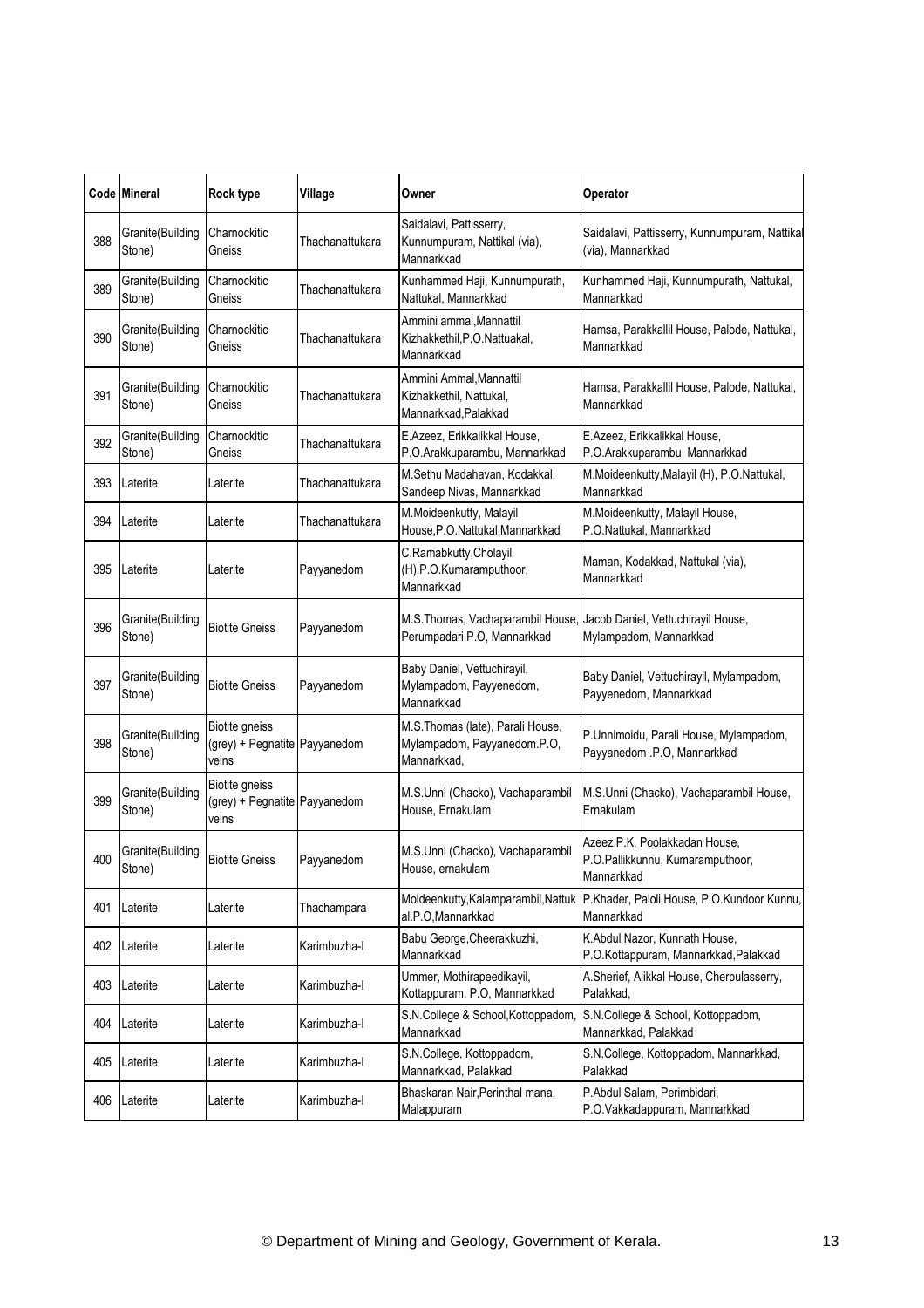|     | <b>Code Mineral</b>        | Rock type                                                            | Village         | Owner                                                                                          | Operator                                                                                       |
|-----|----------------------------|----------------------------------------------------------------------|-----------------|------------------------------------------------------------------------------------------------|------------------------------------------------------------------------------------------------|
| 407 | Granite(Building<br>Stone) | Charnockite                                                          | Karimbuzha-l    | K.Kunhimoideen, Kuruvanna House, C.sudhakaran, Chenganankkattil,<br>P.O.mannarkkad, Palakkad   | P.O.Kundoorkunnu, Mannarkkad, Palakkad                                                         |
| 408 | Granite(Building<br>Stone) | Charnockitic<br>Gneiss                                               | Kottoppadom     | V.P.Appu, Vettilappalliyalil House,<br>Kottappadom, Mannarkkad                                 | Chami, Vettilappalliyalil House, Kottappadom<br>P.O, Mannarkkad                                |
| 409 | Granite(Building<br>Stone) | Charnockite                                                          | Kottoppadom-II  | Muhammed, Pothuvachola House,<br>P.O.Kodakkad, Mannarkkad                                      | Muhammed, Pothuvachola House,<br>P.O.Kodakkad, Mannarkkad, Palakkad                            |
| 410 | Granite(Building<br>Stone) | Charnockitic<br>Gneiss                                               | Kottoppadom-II  | Hassan and Yoosaf, Mannil<br>Mannil, P.O. Kotakkad, Mannarkkad                                 | Hassan and Yoosaf, Mannil Mannil,<br>P.O.Kotakkad, Mannarkkad                                  |
| 411 | Laterite                   | Laterite                                                             | Thachanattukara | C.K.Kunhemu, Chakkala Kunnath,<br>P.O.Kotakkad, Mannarkkad                                     | C.K.Kunhemu, Chakkala Kunnath,<br>P.O.Kotakkad, Mannarkkad                                     |
| 412 | Granite(Building<br>Stone) | <b>Biotite Gneiss</b>                                                | Kottoppadom-III | Muhammad, Chungath House,<br>Bheemanad.P.O, Kottoppadom(via)<br>Mannarkkad,                    | aadisivan, Puttahikkad, Kandamangalam,<br>Mannarkkad                                           |
| 413 | Laterite                   | Laterite                                                             | Thachanattukara | Chamikutty, Padinjarekalathil,<br>Palode.P.O, Mannarkkad,                                      | Hamsa.T.P, Thottipparambil, Nattukal.P.O,<br>Mannarkkad                                        |
| 414 | Laterite                   | Laterite                                                             | Kottoppadom-II  | Abootty Haji, Thliyil Veedu,<br>Kacheripparambu.P.O, Mannarkkad                                | Bhaskaran, Paralil Veedu,<br>P.O.Kacheripparambu, Mannarkkad,<br>Palakkad                      |
| 415 | Laterite                   | Laterite                                                             | Kottopaddom-l   | Abdul Khader, Pulickal House,<br>Karikitam Kunnu. P.O, Mannarkkad                              | suresh Kumar, Kuttikkattu House,<br>Alanalloor.P.O, Palakkad                                   |
| 416 | Laterite                   | Laterite                                                             | Kottopaddom-I   | Hamsa, Pallath House,<br>Mannarkkad.P.O, Palakkad                                              | Muhammed Ali, Pakath House,<br>Alanalloor.P.O, Mannarkkad, Palakkad                            |
| 417 | Granite(Building<br>Stone) | <b>Biotite Gneiss</b>                                                | Kottopaddom-I   | Muhammedn Ali, Othukkumpurath<br>House, Alanalloor, Mannarkkad                                 | Haris Babu, Othukkumpurath House,<br>Alanalloor, Mannarkkad                                    |
| 418 | Granite(Building<br>Stone) | <b>Biotite Gneiss</b>                                                | Kottoppadom-II  | Sakkir Hussain, S/o Moiduppa,<br>Mudanpokkil House, Kottpppadom.<br>P.O, Mannarkkad, Palakkad, | Sakkir Hussain, S/o Moiduppa, Mudanpokkil<br>House, Kottpppadom. P.O, Mannarkkad,<br>Palakkad. |
| 419 | Granite(Building<br>Stone) | <b>Biotite Gneiss</b>                                                | Kottoppadom-II  |                                                                                                | Muhammed, Valampooru Veedu,<br>Kottoppadom.P.O, Mannarkkad, Palakkad                           |
| 420 | Granite(Building<br>Stone) | <b>Biotite gneiss</b><br>(grey) + Pegnatite Kottoppadom-III<br>veins |                 | Haru, kalladi House,<br>Kumaramputhoor, Mannarkkad                                             | Noushad, Kolasserry House,<br>Kottoppadom.P.O, Mannarkkad, Palakkad,                           |
| 421 | Laterite                   | Laterite                                                             | Alanellur-III   | C.K.Suresh, Chandran Thodiyil,<br>P.O.edathanattukara                                          | V.P.ashrif, Valiya Peediyekal, P.O.Puthur                                                      |
| 422 | Granite(Building<br>Stone) | Charnockite                                                          | Alanellur-III   | Parakotil Ummer, Kara                                                                          | Manthu Haji, Kara                                                                              |
| 423 | Granite(Building<br>Stone) | Biotite gneiss<br>(grey) + Pegnatite Alanellur-III<br>veins          |                 | Saithali Haji, President, Kottapally<br>Juma Masjid, Edathanattukara                           | A.K. Mammutty, Athikadan (H), P.O.<br>Pathirikod, (via) Melattur                               |
| 424 | Granite(Building<br>Stone) | Biotite gneiss<br>(grey) + Pegnatite Alanellur-III<br>veins          |                 | Saithali Haji, President, Kottappallam<br>Jama Masjid, Edathanattukara                         |                                                                                                |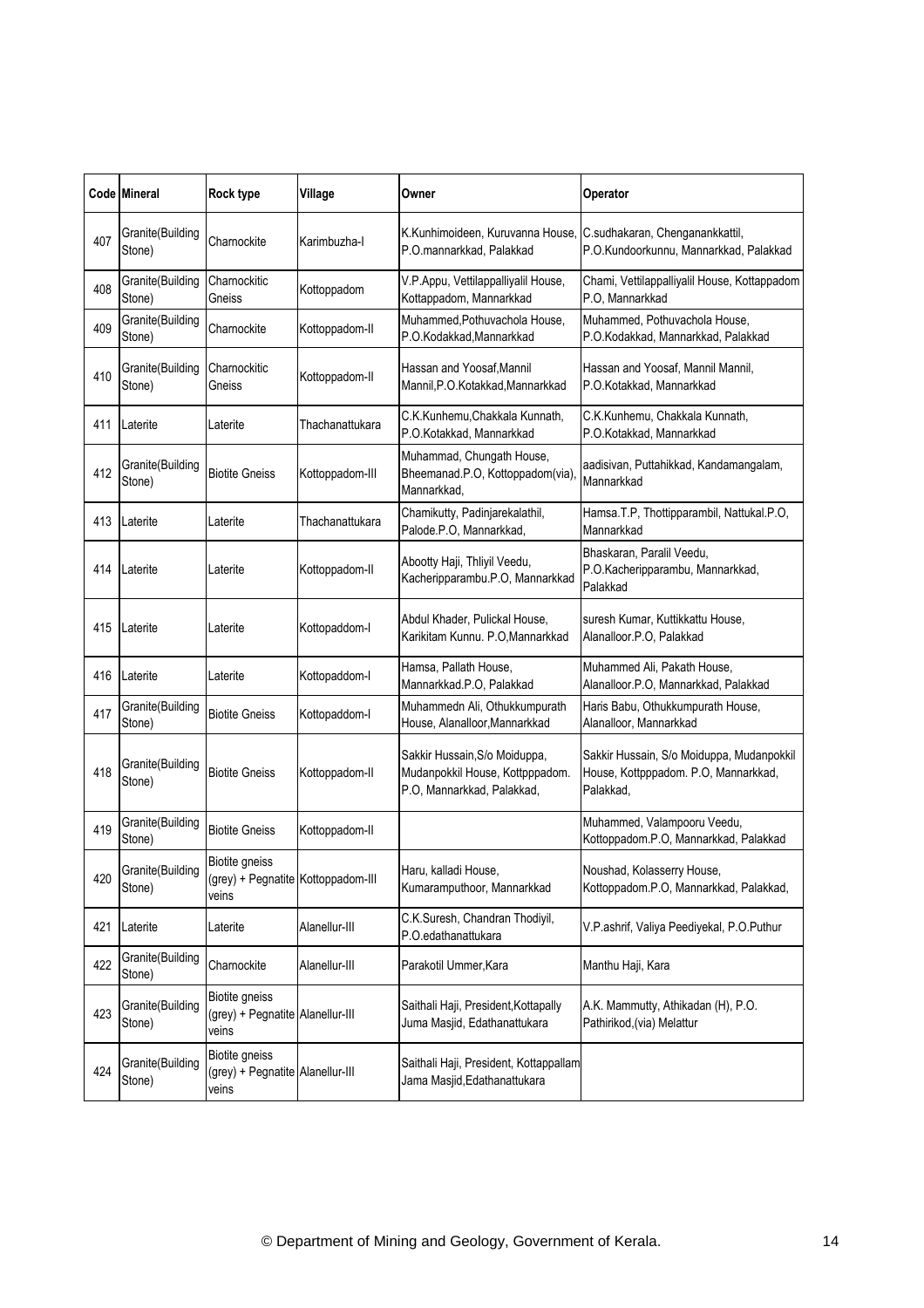|     | Code Mineral                | <b>Rock type</b>                                                   | Village   | Owner                                                                                | Operator                                                                                          |
|-----|-----------------------------|--------------------------------------------------------------------|-----------|--------------------------------------------------------------------------------------|---------------------------------------------------------------------------------------------------|
| 425 | Granite(Building<br>Stone)  | <b>Biotite gneiss</b><br>(grey) + Pegnatite Alanellur-III<br>veins |           | Manakkal Backer Master, ITC padi,<br><b>Melathur Road</b>                            | Ilanhiyil Hyder, Kondottipadi                                                                     |
| 426 | Granite(Building<br>Stone)  | Biotite gneiss<br>(grey) + Pegnatite Alanellur-III<br>veins        |           | P.Saithali, Parokod,<br>P.O.Vatamannapuram,                                          | P.Saithali, Parokod, P.O.Vatamannapuram,                                                          |
| 427 | Granite(Building<br>Stone)  | <b>Biotite gneiss</b><br>(grey) + Pegnatite Alanellur-III<br>veins |           | Bhasheer, Uppukulam,                                                                 | c.N.Muhammed Hassan, CherurNathan<br>Kodan, P.O. Uppukulam                                        |
| 428 | Granite(Building<br>Stone)  | Biotite gneiss<br>(grey) + Pegnatite Alanellur-III<br>veins        |           |                                                                                      | P.D. Kunhu, Ponthottathil, P.O. Uppukulam                                                         |
| 436 | Granite(Building<br>Stone)  | <b>Biotite Gneiss</b>                                              | Mundur-I  | Mani, Valipparambil House,<br>Vazhukkappara, Mundoor, Palakkad, Mundoor, Palakkad,   | Mani, Valipparambil House, Vazhukkappara,                                                         |
| 439 | Granite(Building<br>Stone)  | <b>Biotite gneiss</b><br>(grey) + Pegnatite Mannarkkad<br>veins    |           | Prof: Sebastian, Govt, Victoria<br>College, Palakkad                                 | Basheer, Mannarkkad, Palakkad                                                                     |
| 440 | Granite(Building<br>Stone)  | Pyroxene<br>Granulite with<br>Amphibolite                          | Kallamala | Kunhumalu, W/o<br>Kuttappa, Ambalakunnu House,<br>Mukkali.P.O, Mannarkkad, Palakkad, | Thankappa, Mukkali, Palakkad                                                                      |
| 441 | Granite(Building<br>Stone)  | Hornblende<br><b>Biotite gneiss</b>                                | Agali     | Mannarkkad (via), Palakkad                                                           | Ramaswamy, P.O.Kavundikkal,Agali,Ramaswamy, P.O.Kavundikkal, Agali,<br>Mannarkkad (via), Palakkad |
| 442 | Granite(Building<br>Stone)  | Hornblende<br><b>Biotite gneiss</b>                                | Agali     | Koya mooppan, Nakkappathi, Agali,<br>Palakkad                                        | Koya mooppan, Nakkappathi, Agali, Palakkad                                                        |
| 443 | Granite(Building<br>Stone)  | Hornblende<br><b>Biotite gneiss</b>                                | Agali     | P.J.P.Murukan, S/o Karamooppan,<br>Nakkuppathi, Agali, Palakkad                      | P.J.P.Murukan, S/o Karamooppan,<br>Nakkuppathi, Agali, Palakkad                                   |
| 444 | Granite(Building<br>Stone)  | Hornblende<br><b>Biotite gneiss</b>                                | Agali     | Vellingiri, S/o Panchan,<br>P.O.Kavundikkal, Agali(via),<br>Palakkad,                | Vellingiri, S/o Panchan, P.O.Kavundikkal,<br>Agali(via), Palakkad,                                |
| 445 | Granite(Building<br>Stone)  | Hornblende<br><b>Biotite gneiss</b>                                | Agali     | Panchan, S/o Maruthan,<br>Nakkappathi ooru, Kavundikkal.P.O,<br>Agali, Palakkad,     | Vellingiri, S/o Panchan, P.O.Kavundiakkal,<br>Agali, Palakkad                                     |
| 446 | Granite (Building<br>Stone) | Hornblende<br><b>Biotite gneiss</b>                                | Agali     | Panchan, S/o Maruthan,<br>Nakkappathi ooru, Kavandikkal.P.O,<br>Agali, Palakkad,     | Vellingiri, S/o Maruthan, P.O.Kavandikkal,<br>Agali, Palakkad                                     |
| 447 | Granite(Building<br>Stone)  | Hornblende<br>Biotite gneiss                                       | Agali     | Wilson, Goolikkadavu, Agali,<br>Palakkad                                             | Wilson, Goolikkadavu, Agali, Palakkad                                                             |
| 448 | Granite(Building<br>Stone)  | Hornblende<br>Biotite gneiss                                       | Kallamala | Yoosaf, Thenkara, Mannarkkad,<br>Palakkad                                            | Yoosaf, Thenkara, Mannarkkad, Palakkad                                                            |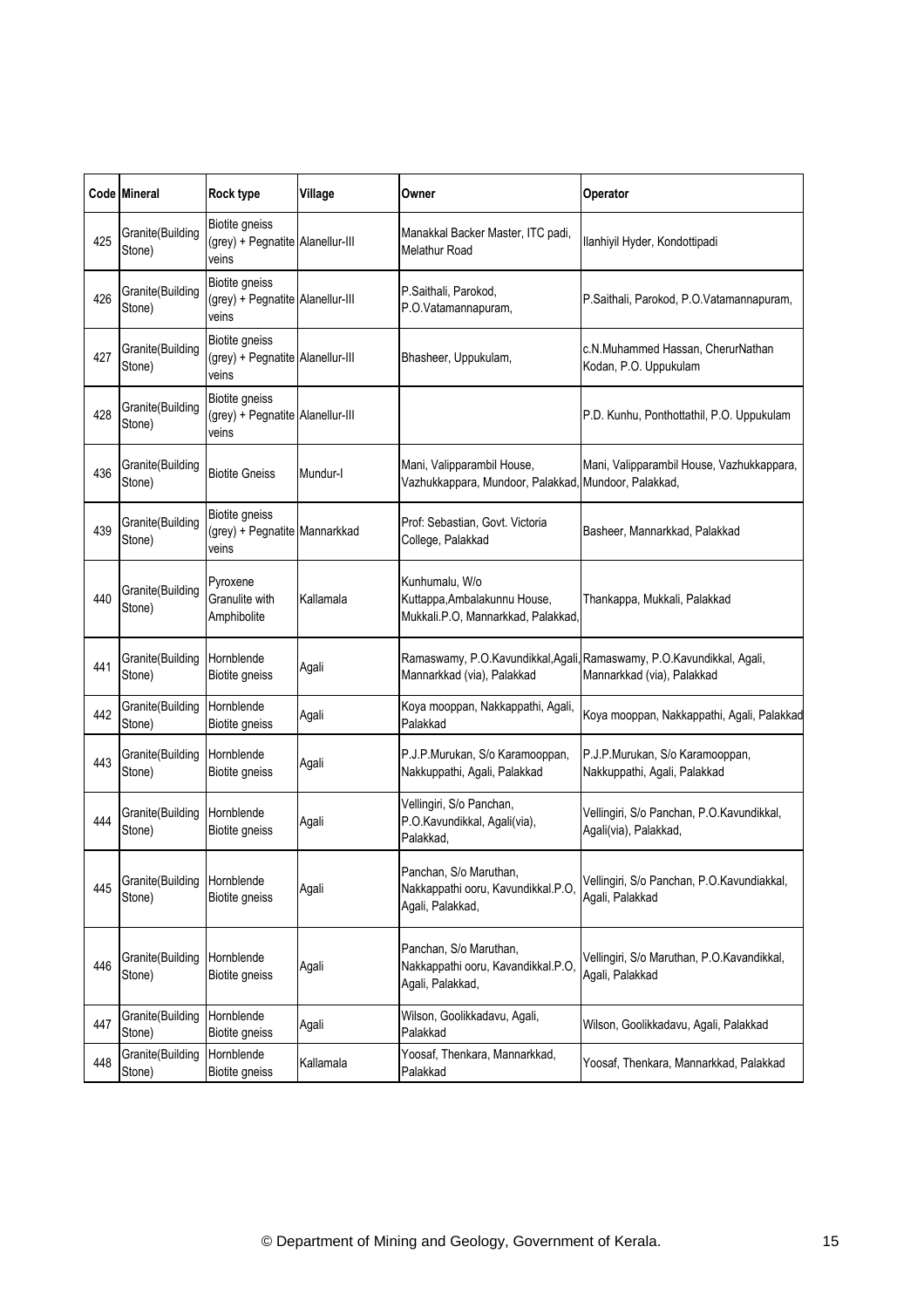|     | Code Mineral               | <b>Rock type</b>                    | Village        | Owner                                                              | Operator                                                                              |
|-----|----------------------------|-------------------------------------|----------------|--------------------------------------------------------------------|---------------------------------------------------------------------------------------|
| 449 | Granite(Building<br>Stone) | <b>Biotite Gneiss</b>               | Mannarkkad     | Abu, Karimbanakkal House,<br>Chanthappady, Mannarkkad,<br>Palakkad | Abu, Karimbanakkal House, Chanthappady,<br>Mannarkkad, Palakkad                       |
| 450 | Granite(Building<br>Stone) | Hornblende<br><b>Biotite gneiss</b> | Agali          | Shanthi, Agali                                                     | Selvan, AD430, Pilamaram, Kavundikal.P.O,<br>Agali                                    |
| 451 | Granite(Building<br>Stone) | Hornblende<br><b>Biotite gneiss</b> | Agali          | Shanthi, Agali                                                     | Selvan, Pilamaram, P.O.Kavundikal                                                     |
| 452 | Granite(Building<br>Stone) | Hornblende<br>Biotite gneiss        | Agali          | Krishnaswami, Coimbatore-33                                        | P.Ramaswami, Narasimuk, P.O.Agali,                                                    |
| 453 | Granite(Building<br>Stone) | Hornblende<br><b>Biotite gneiss</b> | Agali          | Subbaiha Chettiar, Oorukudy,<br>Bhootha vazhy, P.O.Agali,          | Marimuthu, Agal,                                                                      |
| 454 | Granite(Building<br>Stone) | Hornblende<br><b>Biotite gneiss</b> | Agali          | Thamman, Bhoothavazhy, Agali                                       | V.Konan, Bhoothavazhy, Agali,                                                         |
| 455 | Granite(Building<br>Stone) | Hornblende<br><b>Biotite gneiss</b> | Padavayal      | Maruthan Moopan                                                    | Selvan, Thachanpady,<br>alamarathum, Ummathumpady,                                    |
| 456 | Granite(Building<br>Stone) | Hornblende<br>Biotite gneiss        | Anakatty       | Muthu Gaundar, kadampara                                           | Selavn, Kadampara                                                                     |
| 457 | Granite(Building<br>Stone) | Hornblende<br><b>Biotite gneiss</b> | Padavayal      | Kunhali, Padavayal, Agali (ia),<br>Palakkad                        | Kunhali, Padavayal, Agali (ia), Palakkad                                              |
| 458 | Granite(Building<br>Stone) | Hornblende<br><b>Biotite gneiss</b> | Padavayal      | Mathachan, Padavayal, Agali,<br>Palakkad                           | Mathachan, Padavayal, Agali, Palakkad                                                 |
| 459 | Granite(Building<br>Stone) | Hornblende<br>Biotite gneiss        | Padavayal      | Ummar, Padavayal, Agali, Palakkad                                  | Ummar, Padavayal, Agali, Palakkad                                                     |
|     |                            |                                     |                | <b>Otapalam Thaluk</b>                                             |                                                                                       |
| 1   | Granite(Building<br>Stone) | Charnockite                         | Chalavara      | P.O Kayiliad                                                       | Pulkuzhithodi Babu, S/o Damodaran, Pulkuzhithodi Babu, S/o Damodaran, P.O<br>Kayiliad |
| 2   | Granite(Building<br>Stone) | Charnockite                         | Chalavara      | Pulkuzhithodi Babu, S/o Damodaran<br>P.O.Kayiliad                  | Pillai, Aluva                                                                         |
| 3   | Granite(Building<br>Stone) | Charnockite                         | Shornur II     | Kadanthodi Abdu, Kanayath,<br>Vallappuzha                          | M.razak, Melethalakal, P.O.Kayiliad,                                                  |
| 4   | Granite(Building<br>Stone) | Charnockite                         | Shornur II     | Dileep, Capital Hollow Bricks,<br>Shornur                          | Dileep, Capital Hollow Bricks, Shornur                                                |
| 5   | Granite(Building<br>Stone) | <b>Granite Gneiss</b>               | Chalavara      | Kanhangad Puthan Veetil<br>Ramachandran, P.O.Kayiliad              | P.Kunhan, Poothambalath, P.O.Kayiliad                                                 |
| 6   | Granite(Building<br>Stone) | Charnockite                         | Chalavara      | Manu Master, Kayiliad                                              | P.Raveendran, S/o Raman, Paluthodi House,<br>P.O.Kayiliad                             |
| 7   | Granite(Building<br>Stone) | <b>Granite Gneiss</b>               | Chalavara      | Parakooth Ali, Kayiliad                                            | P.Sudhakaran, S/o Raman, Paluthodi,<br>P.O.Kayiliad                                   |
| 8   | Granite(Building<br>Stone) | <b>Granite Gneiss</b>               | Chalavara      | Hussain, Nedumpura                                                 | P.Bappu, Parammel, P.O.Kayiliad                                                       |
| 9   | Granite(Building<br>Stone) | Charnockite                         | Chalavara      | Shankaran, Paluthodi House,<br>Kayiliad                            | Shankaran, Paluthodi House, Kayiliad                                                  |
| 10  | Granite(Building<br>Stone) | Charnockite                         | Vaniyamkulam   | Kottilingal Kuttan nair, Koonathara                                |                                                                                       |
| 11  | Granite(Building<br>Stone) | <b>Granite Gneiss</b>               | Vaniyamkulam I |                                                                    | K.Velu, Kunnath, P.O.Vaniyamkulam                                                     |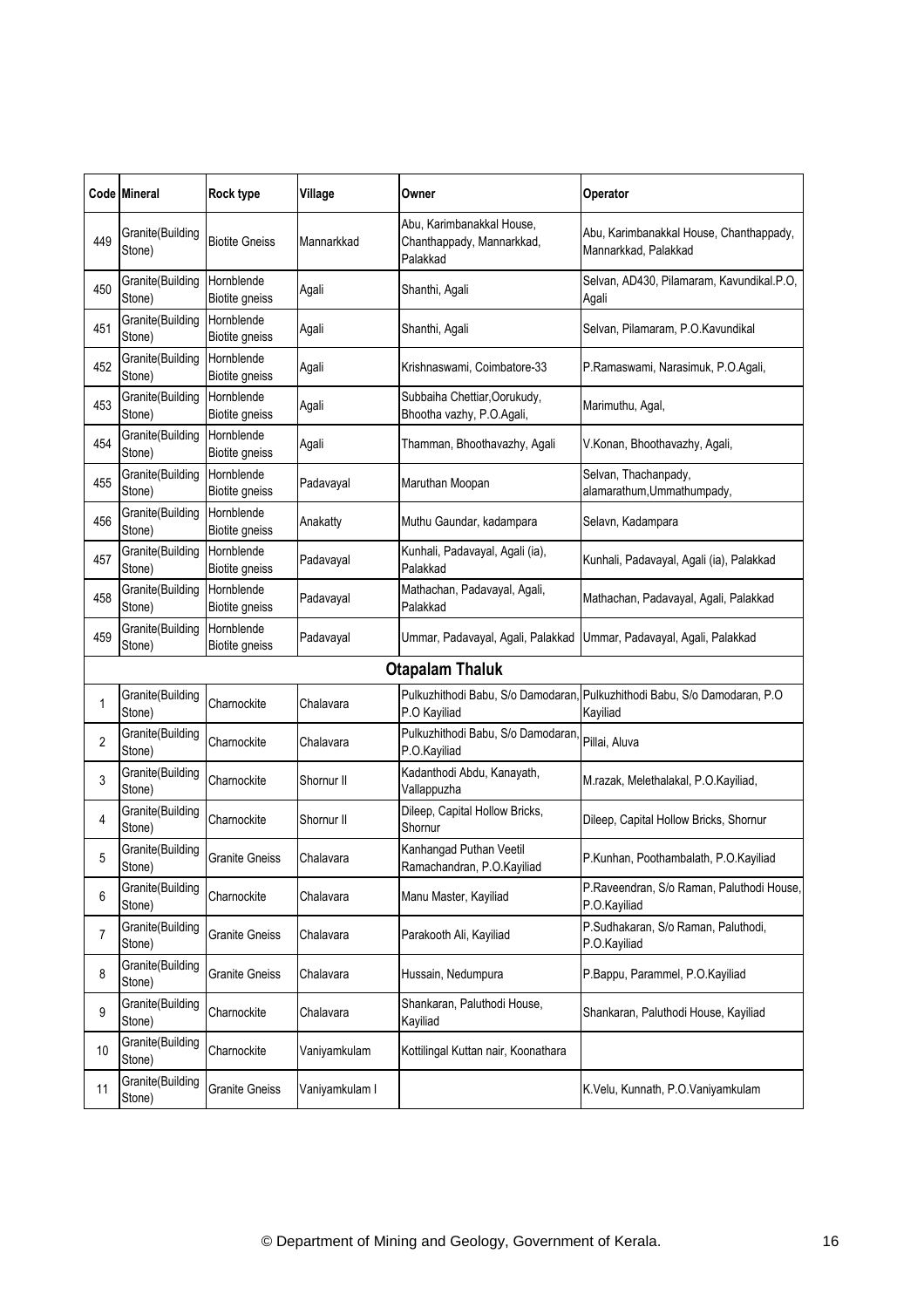|    | Code Mineral               | <b>Rock type</b>          | Village         | Owner                                                                                                                                              | Operator                                                              |
|----|----------------------------|---------------------------|-----------------|----------------------------------------------------------------------------------------------------------------------------------------------------|-----------------------------------------------------------------------|
| 12 | Laterite                   | Laterite                  | Vaniyamkulam I  | K.Unnikrishnan, Karimpanakal,<br>Kothayur, P.O.Vaniyamkulam                                                                                        | K.Unnikrishnan, Karimpanakal, Kothayur,<br>P.O.Vaniyamkulam           |
| 13 | Laterite                   | Laterite                  | Vaniyamkulam I  | M.K.Prasad, Melepat Kizhakethil,<br>P.O.Thotakara                                                                                                  | M.K.Prasad, Melepat Kizhakethil,<br>P.O.Thotakara                     |
| 14 | Granite(Building<br>Stone) | Charnockite               | Vaniyamkulam II | K.Ramakrishnan, Kanhinamkat<br>House, P.O.Mannannur                                                                                                | K.Ramakrishnan, Kanhinamkat House,<br>P.O.Mannannur                   |
| 15 | Granite(Building<br>Stone) | Charnockite               | Shornur II      | Sethumadhavan, Kavalappara                                                                                                                         |                                                                       |
| 16 | Granite(Building<br>Stone) | <b>Granite Gneiss</b>     | Vaniyamkulam II | V.P.Sidharthan, Veringeli Parambil,<br>P.O. Koonathara                                                                                             | P. Babu, S/o Sankaran, Parakunnath,<br>P.O.Koonathara                 |
| 17 | Granite(Building<br>Stone) | Charnockite               | Vaniyamkulam II | Parakal Unnikuttan<br>Nair, P.O. Cherukatupulam                                                                                                    | K.Haridasan, Kunnath, P.O.Koonathara                                  |
| 18 | Granite(Building<br>Stone) | <b>Granite Gneiss</b>     | Vaniyamkulam II | Kurukath Kuttykrishnan Nair,<br>P.O.Manissery                                                                                                      | U.Kuttan, Mupilikat, P.O.Manissery                                    |
| 20 | Granite(Building<br>Stone) | Charnockite               | Vaniyamkulam II | 1.T.K.Ahammed,Mannannur,<br>2. Mustafa Haji, Ernakulam, 3. Moosa<br>Haji, Randathani, 4. Abdusa<br>mad, Randathani, . Abdul<br>Rasheed, Randathani | T.K.Ahammed, Mg.Partner, Malabar Granites<br>Metals, P.O.Mannannur,   |
| 21 | Granite(Building<br>Stone) | <b>Granite Gneiss</b>     | Vaniyamkulam II | Devan, Manissery                                                                                                                                   | V.Santhosh, S/o Andavan, Chapra,<br>P.O.Vavulliapuram, Alathur,       |
| 23 | Granite(Building<br>Stone) | Charnockitic<br>Gneiss    | Vaniyamkulam II |                                                                                                                                                    | Leela Rajan, Roopa Sooraj, Shornur Leela Rajan, Roopa Sooraj, Shornur |
| 24 | Granite(Building<br>Stone) | Charnockite               | Vaniyamkulam II | Papachan, Shornur                                                                                                                                  | Thanakappan, Koonathara30                                             |
| 25 | Granite(Building<br>Stone) | Charnockite               | Vaniyamkulam I  | Pappachan, shornur                                                                                                                                 | Thankappan, Koonathara                                                |
| 26 | Granite(Building<br>Stone) | Charnockite               | Chalavara       | N.Khadar, S/o Pocker,<br>Nedumkandathil, P.O.Kayiliad                                                                                              | Balakrishnan, Panayur                                                 |
| 27 | Granite(Building<br>Stone) | Charnockite               | Chalavara       | T.Baburaj, Thottathil,<br>P.O.Nedumbassery                                                                                                         | T.Baburaj, Thottathil, P.O.Nedumbassery                               |
| 31 | Granite(Building<br>Stone) | Charnockitic<br>Gneiss    | Chalavara       | K.T.Hamza Haji, Kalathil Thodi,<br>P.O.Chalavara                                                                                                   | K.T.Moiduppa, Kalathil thodi, P.O. Chalavara                          |
| 32 | Granite(Building<br>Stone) | Charnockite               | Chalavara       | Madathodi Radhadevi, W/o<br>Krishnankutty Nair,<br>P.O.Puliyanankunnu,                                                                             | P.K.Kunjumuhammed, Poola Kundil,<br>P.O.Ambala Vattom, Panamanna,     |
| 33 | Granite(Building<br>Stone) | Granite Gneiss            | Chalavara       | P.Ayyappan & P. Sreedharan,<br>Puthan Purayil, P.O.Chalavara                                                                                       | P.Ayyappan & P. Sreedharan, Puthan<br>Purayil, P.O.Chalavara          |
| 34 | Granite(Building<br>Stone) | Gneiss (Grey and<br>Pink) | Chalavara       | Siddik, Karakada                                                                                                                                   | Siddik, Karakad                                                       |
| 35 | Granite(Building<br>Stone) | <b>Granite Gneiss</b>     | Lakidiperur I   | Melethil Sreedharan, Nellikurussi,<br>P.O.Mulanhur                                                                                                 | P.Saithalavi, Pulakal, P.O.Mulanhur                                   |
| 36 | Granite(Building<br>Stone) | Charnockite               | Lakidiperur I   | V.Kannan, Venmarathil,<br>P.O.Mulanhur                                                                                                             | V.Kannan, Venmarathil, P.O.Mulanhur                                   |
| 37 | Granite(Building<br>Stone) | Charnockite               | Lakidiperur I   | V.K.Mohahan, Souparnika,<br>P.O.Mulanhur                                                                                                           | Sadanandan, Shambu Nivas, Kadukamkunnu                                |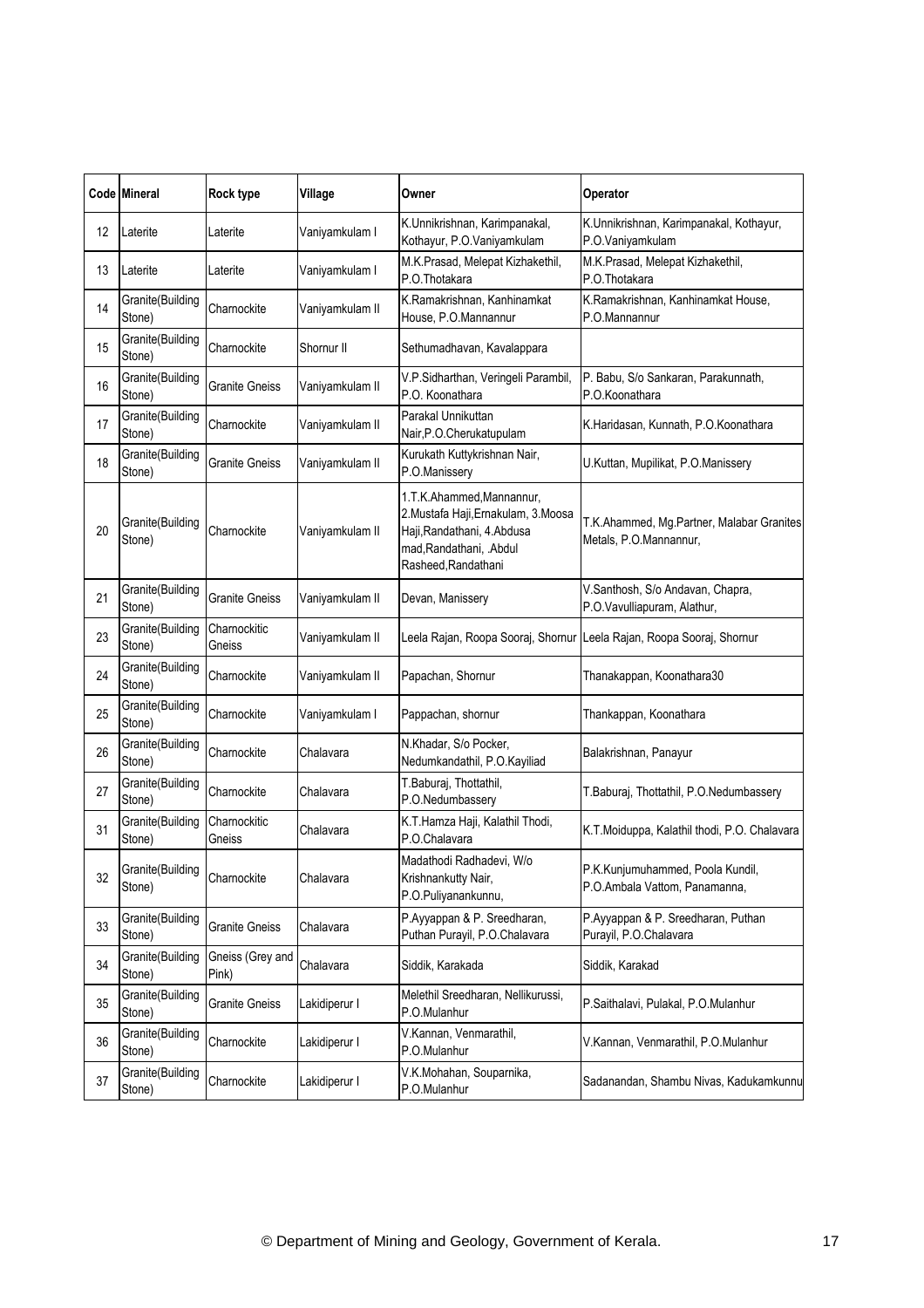|    | Code Mineral               | Rock type                 | Village       | Owner                                                                                                 | Operator                                                                                                |
|----|----------------------------|---------------------------|---------------|-------------------------------------------------------------------------------------------------------|---------------------------------------------------------------------------------------------------------|
| 38 | Granite(Building<br>Stone) | Charnockitic<br>Gneiss    | Lakidiperur I | Granites, P.O.Nellikurussi                                                                            | Binyl.K.John, Mg.Partner, Valluvanad Binyl.K.John, Mg.Partner, Valluvanad<br>Granites, P.O.Nellikurussi |
| 39 | Granite(Building<br>Stone) | Charnockitic<br>Gneiss    | Lakidiperur I | Binyl K. John, Valluvanad Granites,<br>Nellikurussi, P.O.Mulanhur                                     | Binyl K. John, Valluvanad Granites,<br>Nellikurussi, P.O.Mulanhur                                       |
| 40 | Granite(Building<br>Stone) | Gneiss (Grey and<br>Pink) | Ambalapara II | M.Hamza, S/o Saithalikutty,<br>manalparambil, P.O.<br>Varode, Otapalam                                | M.Hamza, S/o Saithalikutty, manalparambil,<br>P.O. Varode, Otapalam                                     |
| 41 | Granite(Building<br>Stone) | Charnockite               | Ambalapara I  | Unnikuttan, Fathima Manzil,<br>P.O.Chunangad                                                          | P.K.Abdul Kadar, Pazhankulam (H)                                                                        |
| 42 | Granite(Building<br>Stone) | Charnockite               | Ambalapara I  | Unnikrishnan, Kanakam Palliyalil,<br>P.O.Cherumundassery                                              | P.K.Abdul Kader, Fathima Manzil,<br>P.O.Cheunangad                                                      |
| 43 | Granite(Building<br>Stone) | Charnockite               | Ambalapara I  | Unnikrishnan, Kanakam Palliyalil,<br>P.O.Cherumundassery                                              | P.K.Abdul kadar, Fathima Manzil,<br>P.O.Chunangad                                                       |
| 44 | Granite(Building<br>Stone) | Charnockite               | Lakidiperur I | K.Sanadanan, Sreevalsam,<br>P.O.Mulanhur                                                              | K.Sanadanan, Sreevalsam, P.O.Mulanhur                                                                   |
| 45 | Granite(Building<br>Stone) | Charnockitic<br>Gneiss    | Lakidiperur I | K.Sanadanan, Shereevalsam,<br>P.O.Mulanhur                                                            | K.Sanadanan, Shereevalsam, P.O.Mulanhur                                                                 |
| 46 | Granite(Building<br>Stone) | Charnockitic<br>Gneiss    | Lakidiperur I | K.Sanadanan, Shreevalsam,<br>P.O.Mulanhur                                                             | K.Sanadanan, Shreevalsam, P.O.Mulanhur                                                                  |
| 47 | Granite(Building<br>Stone) | Charnockitic<br>Gneiss    | Lakidiperur I | Jafar, Chavakad                                                                                       | C.Kannan, Chakrayathil, P.O.Mulanhur                                                                    |
| 48 | Granite(Building<br>Stone) | Charnockitic<br>Gneiss    | Lakidiperur I | Kasim, Ottappalam                                                                                     |                                                                                                         |
| 49 | Granite(Building<br>Stone) | Charnockite               | Nellaya       | Unninkutty Haji, Theyyalikal,<br>P.O.Marayamangalam                                                   | K.P.Sainudheen, Kunnath Peediyekal,<br>P.O.Marayamangalam                                               |
| 50 | Granite(Building<br>Stone) | Charnockite               | Nellaya       | Kunhappa Haji Alias Saithali,<br>Theyyalikal, P.O.Marayamangalam,                                     | K.K.Saithalavi Haji, Kulavara Kunnath,<br>P.O.Marayamangalam,                                           |
| 52 | Granite(Building<br>Stone) | Charnockite               | Cherpulassery | K.P.Moosakutty Haji, Chendapurayi,<br>P.O.Thrurangadi, Malappuram                                     | K.P. Moosakutty Haji, Chendapurayi,<br>P.O.Thrurangadi, Malappuram                                      |
| 53 | Granite(Building<br>Stone) | Charnockite               | Cherpulassery | K.P.Moosakutty Haji, Chendapurayi, K.P.Moosakutty Haji, Chendapurayi,<br>P.O.Thirurangadi, Malappuram | O.Thirurangadi, Malappuram                                                                              |
| 54 | Granite(Building<br>Stone) | Gneiss (Grey and<br>Pink) | Cherpulassery | K.P.Moosakutty Haji, Chendapurayi,<br>P.O.Thirurangadi, Malappuram                                    | K.P. Moosakutty Haji, Chendapurayi,<br>P.O.Thirurangadi, Malappuram                                     |
| 55 | Granite(Building<br>Stone) | Gneiss (Grey and<br>Pink) | Ottapalam     | K.T.Ali, Kallumthuruthy, P.O.Varode,<br>Ottapalam                                                     | A.P.Bhasheer, Anthoor parambil,<br>P.O.Mansod                                                           |
| 56 | Granite(Building<br>Stone) | Gneiss (Grey and<br>Pink) | Ottapalam     |                                                                                                       | K.Hussain, Karimpanakal, P.O.Varod K.Hussain, Karimpanakal, P.O.Varod                                   |
| 59 | Granite(Building<br>Stone) | Gneiss (Grey and<br>Pink) | Ambalapara I  | V.Baburaj, Sreeraj, Peramangalam,<br>Trissur                                                          | V.Baburaj, Sreeraj, Peramangalam, Trissur                                                               |
| 60 | Granite(Building<br>Stone) | Gneiss (Grey and<br>Pink) | Ambalapara I  | V.Baburaj, Sreeraj, Peramangalam,<br>Trissur                                                          | V.Baburaj, Sreeraj, Peramangalam, Trissur                                                               |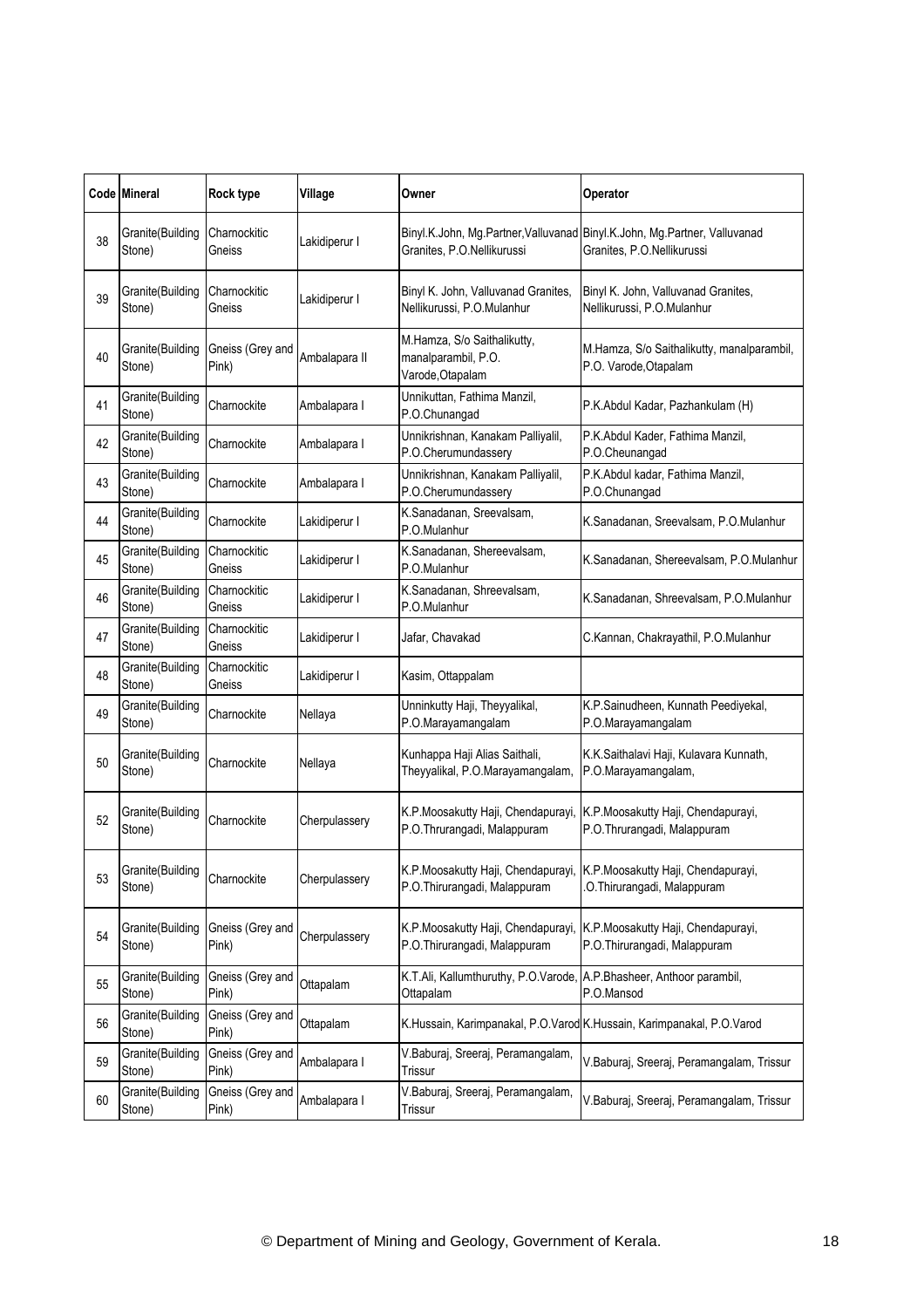|    | <b>Code Mineral</b>        | Rock type                 | Village       | Owner                                                                   | Operator                                                                                           |
|----|----------------------------|---------------------------|---------------|-------------------------------------------------------------------------|----------------------------------------------------------------------------------------------------|
| 61 | Granite(Building<br>Stone) | Gneiss (Grey and<br>Pink) | Vallapuzha    | Chandrika Amma, W/o<br>Ramachandran, Palapetta House,<br>P.O.Choorakode | P.K.Arun, Palapetta House, P.O.Choorakode                                                          |
| 62 | Granite(Building<br>Stone) | Gneiss (Grey and<br>Pink) | Vallapuzha    | Chandrika Amma, Palapetta House,<br>P.O.Choorakode                      | P.K.Arun, Palapetta House, P.O.Choorakode                                                          |
| 64 | Granite(Building<br>Stone) | Gneiss (Grey and<br>Pink) | Vallapuzha    | James Joseph, Kizhakambalam,<br>Ernakulam                               | James Joseph, Kizhakambalam, Ernakulam                                                             |
| 67 | Granite(Building<br>Stone) | <b>Biotite Gneiss</b>     | Vallapuzha    | Kalathil Jameela, W/o<br>Kunhumuhammed, P.O.Vallapuzha                  | k.Komo, karimbinathodi, P.O.Kulukallur                                                             |
| 68 | Granite(Building<br>Stone) | <b>Biotite Gneiss</b>     | Vallapuzha    | Thiyyatil Hamza, P.O.Cherukode                                          | Thiyyatil Hamza, P.O.Cherukode                                                                     |
| 69 | Granite(Building<br>Stone) | <b>Biotite Gneiss</b>     | Kulukallur    | Ayamu Haji, Vallapuzha                                                  | Siddik, Kalathil, Vallapuzha jaram,                                                                |
| 70 | Granite(Building<br>Stone) | <b>Biotite Gneiss</b>     | Vallapuzha    | Ayamuhaji, Vallapuzha                                                   | Siddik, Kalathil, Vallapuzha jaram                                                                 |
| 71 | Granite(Building<br>Stone) | <b>Biotite Gneiss</b>     | Kulukallur    | Ayamuhaji, Vallappuzha                                                  |                                                                                                    |
| 72 | Granite(Building<br>Stone) | Charnockite               | Kulukallur    | E.P.Abdu Rahiman, Erotra Puthan<br>Peediyekkal, P.O.Mulayankavu         | E.P.Abdu Rahiman, Erotra Puthan<br>Peediyekkal, P.O.Mulayankavu                                    |
| 73 | Granite(Building<br>Stone) | <b>Biotite Gneiss</b>     | Kulukallur    | Revenue Purampoke                                                       | Noushad, Vadapuram, Nilambur                                                                       |
| 74 | Granite(Building<br>Stone) | <b>Biotite Gneiss</b>     | Kulukallur    | Revenue Purampoke                                                       | Noushad, Vadapuram, Nilambur                                                                       |
| 75 | Granite(Building<br>Stone) | <b>Biotite Gneiss</b>     | Kulukallur    | Revenue Purampoke                                                       | Noushad, Vadapuram, Nilambur                                                                       |
| 76 | Granite(Building<br>Stone) | <b>Biotite Gneiss</b>     | Kulukallur    | Revenue purampoke                                                       | Nousha, Vadapuram, Nilambur                                                                        |
| 77 | Granite(Building<br>Stone) | <b>Biotite Gneiss</b>     | Kulukallur    | Revenue purampoke                                                       | Noushad, Vadapuram, Nilambur,                                                                      |
| 78 | Granite(Building<br>Stone) | <b>Biotite Gneiss</b>     | Kulukallur    | Revenuepurampoke                                                        | Noushad, Vadapuram, Nilambur                                                                       |
| 79 | Granite(Building<br>Stone) | <b>Biotite Gneiss</b>     | Kulukallur    | Revenuepurampoke                                                        | Noushad, Vadapuram, Nilambur                                                                       |
| 80 | Granite(Building<br>Stone) | <b>Biotite Gneiss</b>     | Kulukallur    | Revenue purampoke                                                       | Noushad, Vadapuram, Nilambur                                                                       |
| 82 | Granite(Building<br>Stone) | Charnockite               | Vallapuzha    | C.C.Thoufeeq, Cholakalchombala,                                         | C.C.Thoufeeq, Cholakalchombala,<br>P.O.Kadungathukundu, Malappuram P.O.Kadungathukundu, Malappuram |
| 83 | Granite(Building<br>Stone) | Charnockite               | Vallapuzha    | C.C.Thoufeeq, C.C.Manzil,<br>Valavannur.P.O, Malappuram                 | C.C.Thoufeeq, C.C.Manzil, Valavannur.P.O,<br>Malappuram                                            |
| 84 | Granite(Building<br>Stone) | Charnockite               | Vallapuzha    | C.C.Thoufeeq, C.C.Manzil,<br>P.O.Valavannur, Malappuram                 | C.C.Thoufeeq, C.C.Manzil,<br>P.O.Valavannur, Malappuram                                            |
| 85 | Granite(Building<br>Stone) | Charnockite               | Vallapuzha    | Mani Ezhuthachan, Cherukode                                             | Mani Ezhuthachan, herukode                                                                         |
| 86 | Laterite                   | Laterite                  | Thiruvegapura | C.Unnikrishnana, Cholakkal,<br>P.O.Naduvattom                           | P.Gopi, Pulikapandarathil, P.O.Chembra                                                             |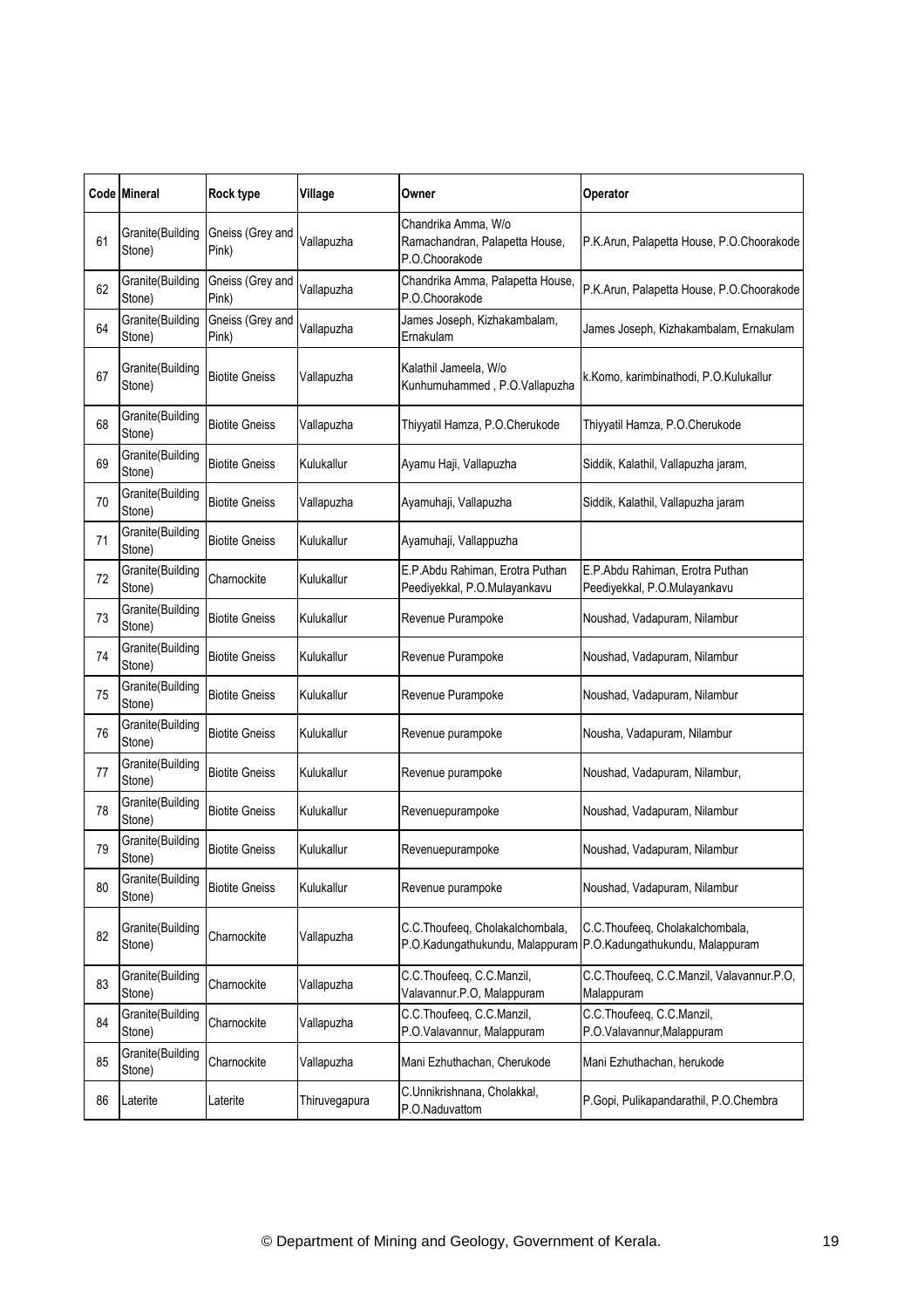|     | <b>Code Mineral</b>        | Rock type              | Village         | Owner                                                                          | Operator                                                                                            |
|-----|----------------------------|------------------------|-----------------|--------------------------------------------------------------------------------|-----------------------------------------------------------------------------------------------------|
| 87  | Granite(Building<br>Stone) | Charnockite            | Thiruvegapura   |                                                                                |                                                                                                     |
| 88  | Granite(Building<br>Stone) | Charnockitic<br>Gneiss | Koppam          | Jaleel & Ismail, Tirur                                                         | K.Muthu, S/o Kunhan, Amayur                                                                         |
| 89  | Granite(Building<br>Stone) | Charnockite            | Koppam          | Kuttan Nair, Puthanathani,<br>Malappuram                                       | Kuttan Nair, Puthanathani, Malappuram                                                               |
| 90  | Granite(Building<br>Stone) | <b>Biotite Gneiss</b>  | Cherpulassery   | Cherpulassery, Ottapalam                                                       | Sainuddin, Kandappankuzhiyil, (P.O) Sainuddin, Kandappankuzhiyil, (P.O)<br>Cherpulassery, Ottapalam |
| 91  | Granite(Building<br>Stone) | Granite                | Cherpulassery   |                                                                                | Majeed.P, Palattuparambu House,<br>Thrikkideeri (P.O), Palakkad                                     |
| 92  | Granite(Building<br>Stone) | Charnockite            | Ongalloor II    | Mohanan, Poovathumkal House,<br>Vadanamkurussi (.P.O), Shornur,<br>Palakkad    | Mohanan, Poovathumkal House,<br>Vadanamkurussi (.P.O), Shornur, Palakkad                            |
| 93  | Granite(Building<br>Stone) | Charnockite            | Ongalloor II    | T.Khader, Thazhathethil House, P.O<br>Vadanamkurussi, Palakkad                 | K.Sukumaran, Kottappady House,<br>P.O.Vadanamkurussi, Palakkad,                                     |
| 94  | Granite(Building<br>Stone) | Charnockite            | Ongalloor II    | Hassan, Pulakkal House.<br>Vadanamkurussi (P.O), Shornur,<br>Palakkad          | Hassan, Pulakkal House, Vadanamkurussi<br>(P.O), Shornur, Palakkad                                  |
| 95  | Granite(Building<br>Stone) | Charnockite            | Ongalloor II    | Muhammed Haji, Varamangalath<br>House, Karakkad (P.O), Shornur,<br>Palakkad    | Muhammed Haji, Varamangalath House,<br>Karakkad (P.O), Shornur, Palakkad                            |
| 96  | Granite(Building<br>Stone) | Charnockite            | Vaniyamkulam II | P.Muhammedkutty, Palakurussi,<br>P.O.Vallapuzha                                | V.Abdu, Velampully House, P.O. Vallapuzha,                                                          |
| 97  | Granite(Building<br>Stone) | <b>Biotite Gneiss</b>  | Vallapuzha      | A.K.Abdulla Haji, Apamkanadam,<br>P.O.Cherukode                                | A.K.Abdulla Haji, Apamkanadam,<br>P.O.Cherukode                                                     |
| 99  | Granite(Building<br>Stone) | Charnockite            | Kulukallur      | (H), P.O.Vilayur                                                               | P.Muhammed Mustafa, Padinhakara P.Muhammed Mustafa, Padinhakara (H),<br>P.O.Vilayur                 |
| 100 | Granite(Building<br>Stone) | Charnockite            | Kulukallur      | Karakadan Alihaji, Kalpakanchery                                               | K.P.Mammi, Kallepully, P.O.Mannengod                                                                |
| 101 | Granite(Building<br>Stone) | Charnockite            | Kulukallur      | Karakadan Ali Haji, Kalpakanchery                                              | V.P.Kunhan, Vadakepalliyalil,<br>P.O.Mannengod                                                      |
| 103 | Granite(Building<br>Stone) | Charnockite            | Kulukallur      | K. Abdurahiman, Managing Partner,<br>Cresent Stone Crusher,<br>P.O.Mannaengod, | K. Abdurahiman, Managing Partner, Cresent<br>Stone Crusher, P.O.Mannaengod,                         |
| 104 | Laterite                   | Laterite               | Thrithala       | K.V.Veerankutty, Kallivalapil (H),<br>P.O.Mezhathoor                           | K.V.Veerankutty, Kallivalapil (H),<br>P.O.Mezhathoor                                                |
| 105 | Laterite                   | Laterite               | Thrithala       | K.V. Veerankutty, Kalluvalapil<br>House, Mezhathoor, Thrithala                 | P.K. Surendhran, Pathiyampully (H),<br>P.O.Choondal                                                 |
| 106 | Granite(Building<br>Stone) | Charnockite            | Thrithala       | V.V. Ramachandran, Ramanilayam,<br>Kalladathur. P.O, Edapal                    | V.V. Ramachandran, Ramanilayam,<br>Kalladathur. P.O, Edapal                                         |
| 107 | Granite(Building<br>Stone) | Charnockite            | Thrithala       | P.V. Abdul Kadhar, Parayam Valapil<br>P.O.Ayilakadu, Edapal"                   | P.V. Abdul Kadhar, Parayam Valapil,<br>P.O.Ayilakadu, Edapal                                        |
| 108 | Granite(Building<br>Stone) | Charnockite            | Thrithala       | Krishnadas, Irikapattil House,<br>P.O.Mezhathoor                               | K.P. Radhakrishnan                                                                                  |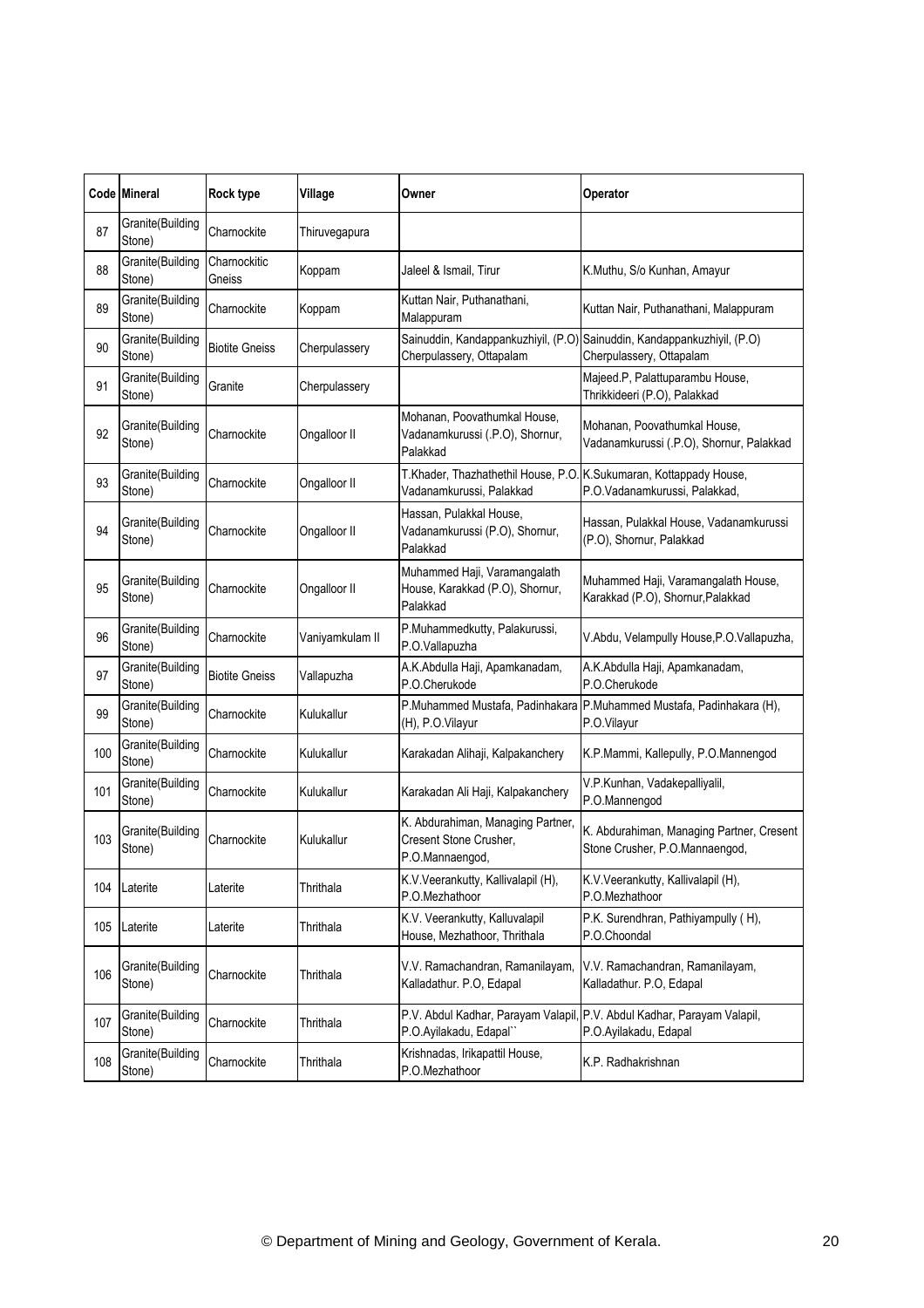|     | Code Mineral               | Rock type              | Village             | Owner                                                                 | Operator                                                                         |
|-----|----------------------------|------------------------|---------------------|-----------------------------------------------------------------------|----------------------------------------------------------------------------------|
| 109 | Granite(Building<br>Stone) | Charnockite            | Thrithala           | Ibrahimkutty, Valiyathu (H),<br>Panmana, P.O.Puthanchantha,<br>Kollam | Ibrahimkutty, Valiyathu (H), Panmana,<br>P.O.Puthanchantha, Kollam               |
| 110 | Granite(Building<br>Stone) | Charnockite            | Thrithala           | Hamzakutty, Kolayil, P.O. Thrithala                                   | R.Raha, Erathu Valapil, P.O. Mezhathur,                                          |
| 111 | Granite(Building<br>Stone) | Charnockite            | Thrithala           | Hamzakutty, Kolayil House,<br>Thrithala, P.O                          | R.Govindarajam, Alingal House,<br>P.O.Thrithala                                  |
| 112 | Granite(Building<br>Stone) | Charnockite            | Thrithala           | Ravi, Padma Sadan, Mezhathur                                          | Balan (S/o Kunhan), Parayil House, P.O.<br>Mezhathur                             |
| 113 | Granite(Building<br>Stone) | Charnockite            | Thrithala           | K.P.Radhakrishnan, Koreth Puthan<br>Veetil, P.O. Mezhathur            | K.P.Radhakrishnan, Koreth Puthan Veetil,<br>P.O. Mezhathur                       |
| 114 | Granite(Building<br>Stone) | Charnockite            | Thrithala           | K.P.Radhakrishnan, Koreth Puthan<br>Veetil, P.O.Mezhathur,            | K.P.Radhakrishnan, Koreth Puthan Veetil,<br>P.O.Mezhathur,                       |
| 115 | Laterite                   | Laterite               | Thrithala           | Gopalan nair, Koreth House,<br>Mezhathur                              |                                                                                  |
| 116 | Granite(Building<br>Stone) | Charnockite            | Thrithala           | K.P.Radhakrishnan, Koreth Puthan<br>Veetil, P.O.Mezhathur             | K.P.Radhakrishnan, Koreth Puthan Veetil,<br>P.O.Mezhathu,                        |
| 117 | Granite(Building<br>Stone) | Charnockite            | Thirumittakode      | P.Kunhammed, Pulikal House,<br>P.O.Arangottukara                      | P.Kunhammed, Pulikal House,<br>P.O.Arangottukar,                                 |
| 118 | Granite(Building<br>Stone) | Charnockite            | Thirumittakode      | Saithalikutty, Puthen Peedika,<br>P.O.Aragotukara                     | Saithalikutty, Puthen Peedika,<br>P.O.Aragotukara                                |
| 119 | Granite(Building<br>Stone) | Charnockite            | Thirumitta- kode II | Unnikrishnan, Melepurakkal house,<br>Chavakkad.P.O, Thrissur          | Unnikrishnan, Melepurakkal house,<br>Chavakkad.P.O, Thrissur                     |
| 120 | Granite(Building<br>Stone) | Charnockite            | Thirumitta- kode II | Unnikrishanan, melepurakal House,<br>Chavakkad, Thrissur              | Unnikrishanan, melepurakal House,<br>Chavakkad, Thrissur                         |
| 121 | Granite(Building<br>Stone) | Charnockite            | Thirumitta- kode II | Unnikrishnan, Meleparakal House,<br>Chavakkad, Thrissur,              | Unnikrishnan, Meleparakal House,<br>Chavakkad, Thrissur,                         |
| 123 | Laterite                   | Laterite               | Nagalasserry        | Madhavikutty Amma, Pottekkattu<br>House, Peringode.P.O, Palakkad,     | Suresh, /o Sree Sankararaja Many,<br>Pottekkattu Veedu, Peringode. P.O, Palakkad |
| 124 | Granite(Building<br>Stone) | Charnockite            | Thirumitta- kode II | Yoosaf, Incherivalappil,<br>P.O.Chazhiyattiri, Palakkad               | Shahul Hameed, Kizhakkethil House,<br>P.O.Karikkad, Thrissur                     |
| 125 | Granite(Building<br>Stone) | Charnockite            | Thirumitta- kode II | Antony S. Alukkal, Alukkal House,<br>P.O. Kalady, ernakulam           | Antony S. Alukkal, Alukkal House, P.O.<br>Kalady, ernakulam                      |
| 126 | Granite(Building<br>Stone) | Charnockitic<br>Gneiss | Nagalasserry        | Haneefa, Kurungathu Valappil,<br>P.O.Kootanad, Palakkad               | Muhammed Kutty, Poolakkapparambil,<br>Kootanad.P.O, Palakkad,                    |
| 127 | Granite(Building<br>Stone) | Charnockite            | Nagalasserry        | Rajan, Palleri House, Kootanad. P.O<br>Palakkad                       | P.P.Brothers, Aloor, Palakkad                                                    |
| 128 | Laterite                   | Laterite               | Nagalasserry        |                                                                       |                                                                                  |
| 129 | Granite(Building<br>Stone) |                        | Nagalasserry        | Kunhu kuttan Nair, Kizhakkoottu<br>House, Peringodu.P.O, Palakkad     | Vinod, Mekkattukulam, Chalissery. P.O,<br>Palakkad                               |
| 130 | Laterite                   | Laterite               | Nagalasserry        |                                                                       | Noorudeen, Amakkavu, Palakkad                                                    |
| 131 | Granite(Building<br>Stone) | Charnockite            | Nagalasserry        | P.S.Muhammed Kutty, Palikkattil<br>House, Chalisserry .P.O, Palakkad  | Dineshan, Vilakkukandathil, Kaladathoor. P.O,<br>Kumaranallor (via), Palakkad    |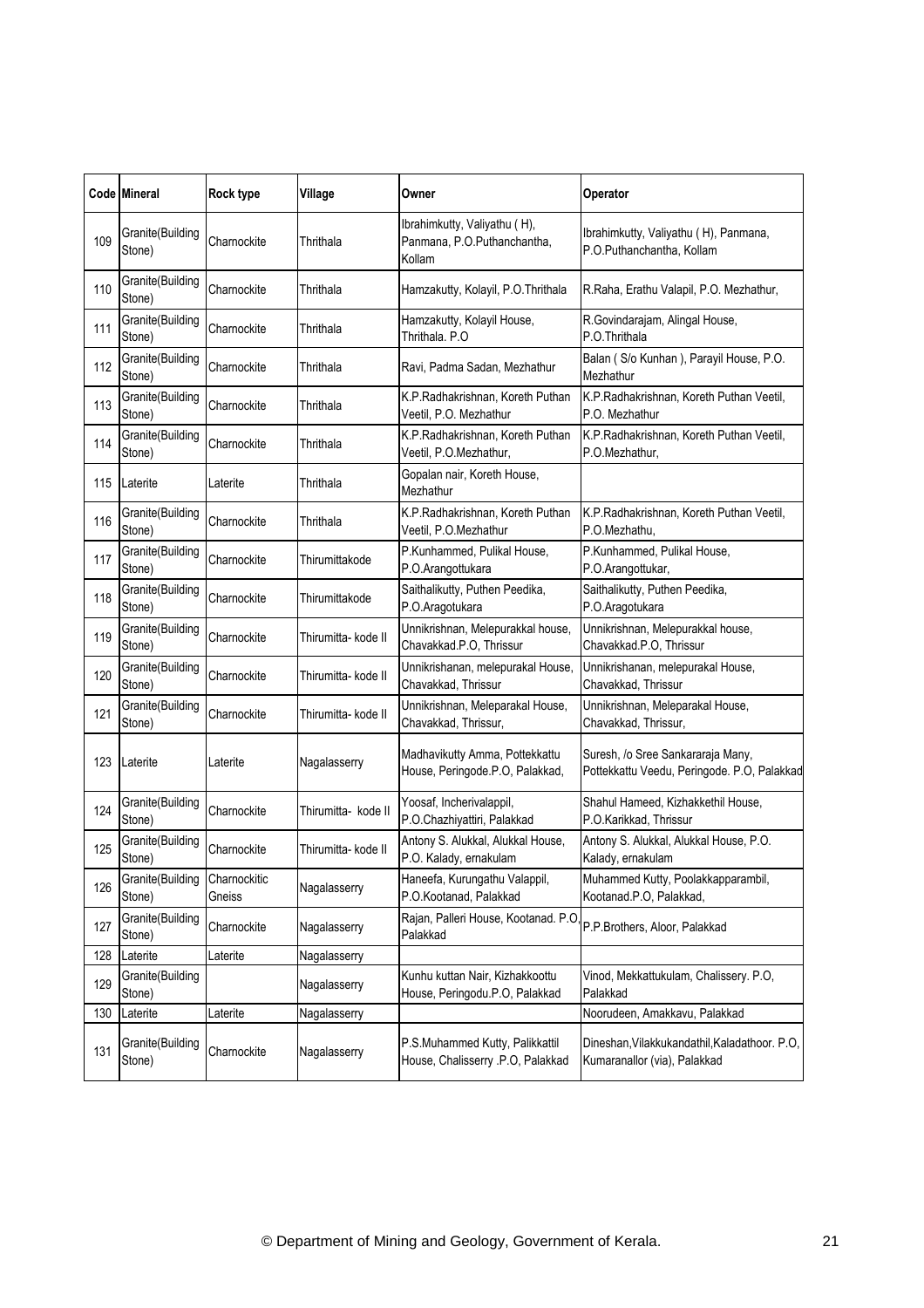|     | Code Mineral               | Rock type                 | Village       | Owner                                                                    | Operator                                                                      |
|-----|----------------------------|---------------------------|---------------|--------------------------------------------------------------------------|-------------------------------------------------------------------------------|
| 132 | Granite(Building<br>Stone) | Charnockite               | Nagalasserry  | P.S.Muhammed Kutty, Palikkattil<br>House, Chalisserry.P.O, Palakkad      | Dineshan, Vilakkukandathil, Kalladathoor<br>P.O, Kumaranalloor(via), Palakkad |
| 133 | Granite(Building<br>Stone) | Charnockite               | Nagalasserry  | P.S. Muhammed Kutty, Palikattil<br>House, Chalisserry.P.O, Palakkad,     | Dineshan, Velakkukandathil House,<br>Kalladathoor.P.O, Palakkad               |
| 134 | Granite(Building<br>Stone) | Charnockite               | Nagalasserry  | Appukkuttan Nambir, Vadakkekkara<br>Kothachira.P.O, Palakkad,            | Venu, pattathuvalappil, Chalissery.P.O,<br>Palakkad                           |
| 135 | Granite(Building<br>Stone) | Charnockite               | Nagalasserry  | Achuthan, Kotomparambil House,<br>Kothachira. P.O, Palakkad              | Gangadharan, Kandarath House,<br>Kadangod.P.O, Thrissur                       |
| 136 | Granite(Building<br>Stone) | Charnockite               | Nagalasserry  | Achuthan, Kotomaprambil House,<br>P.O.Kothachira, Palakkad               | Gangadharan, kandarath House,<br>P.O.Kadangod, Thrissur                       |
| 137 | Granite(Building<br>Stone) | Charnockite               | Nagalasserry  |                                                                          |                                                                               |
| 138 | Laterite                   | Laterite                  | Nagalasserry  | Noorudeen, Amakkavu, Pattambi<br>(via), Palakkad                         | Noorudeen, makkavu, Pattambi (via),<br>Palakkad                               |
| 139 | Granite(Building<br>Stone) | Charnockite               | Nagalasserry  | P.S.Muhammed Kutty Haji,<br>Palikkattil House, Chalisserry,<br>Palakkad, | Dineshan, Vilakkukandathil House,<br>Kalladathur.P.O, Palakkad                |
| 140 | Granite(Building<br>Stone) | Charnockite               | Nagalasserry  | P.S.Muhammed Kutty, Palikattil<br>House, Chalisserry .P.O, Palakkad      | Dineshn, Velakkukandathil<br>House, klaadathur. P.O, Palakkad                 |
| 141 | Granite(Building<br>Stone) | Charnockite               | Nagalasserry  | P.S. Muhammed Kutty, Palikkattil<br>House, Chalisserry P.O., Palakkad    | Dineshan, Vilakkukandathil House,<br>Kalladathoor.P.O, Palakkad,              |
| 142 | Granite(Building<br>Stone) | Charnockite               | Nagalasserry  | Appukkuttan Nambiar,<br>Vadakkekkara, Kothachira, Palakkad Palakkad      | Venu, Pattathuvalappil, Chalissery. P.O,                                      |
| 143 | Granite(Building<br>Stone) | Charnockite               | Nagalasserry  | Achuthan, Kodomparambil,<br>P.O.Kothachira, Palakkad                     | Gangadharan, Kandarath House,<br>P.O.Kadangod, Thrissur                       |
| 144 | Granite(Building<br>Stone) | Charnockite               | Nagalasserry  | Achuthan, Kodomparambil,<br>P.O.kothachira, Palakkad                     | Gangadharan, Kandarath House,<br>P.O.Kadangod, Thrissur                       |
| 146 | Granite(Building<br>Stone) | Charnockite               | Vallapuzha    | Thekethil Hameed, Vallapuzha,<br>Thekethil koya Hamssan,<br>Vallampuzha  | T.T.Ummar, Thiruvattu Thodi,<br>P.O.Vallampuzha                               |
| 147 | Granite(Building<br>Stone) | Gneiss (Grey and<br>Pink) | Vallapuzha    | V.Kunhappu Alias Hydros, Valliyil,<br>P.O.Vallampuzha,                   | V.Kunhappu Alias Hydros, Valliyil,<br>P.O.Vallampuzha,                        |
| 148 | Granite(Building<br>Stone) | Charnockite               | Vallapuzha    | K.P.Ayisha, Vallmpuzha                                                   | K.P.Majeed, Kizhakepat Thodi,<br>P.O.Vallampuzha                              |
| 149 | Granite(Building<br>Stone) | Charnockite               | Cherpulassery |                                                                          | P.Manikyam, P.O.Vayyambatti, Tamil Nadu                                       |
| 150 | Granite(Building<br>Stone) | Charnockite               | Cherpulassery | K.Muhammed, Kauniyekal,<br>P.O.Thekummuri                                | P.manikyam, P.O.Vayyambatti, Tamil Nadu                                       |
| 151 | Granite(Building<br>Stone) | Charnockite               | Cherpulassery | Thottathil Kesavadasan,<br>P.O.Thekummari, Karamanna                     | Bapputhy, Arayamkunnathukavu                                                  |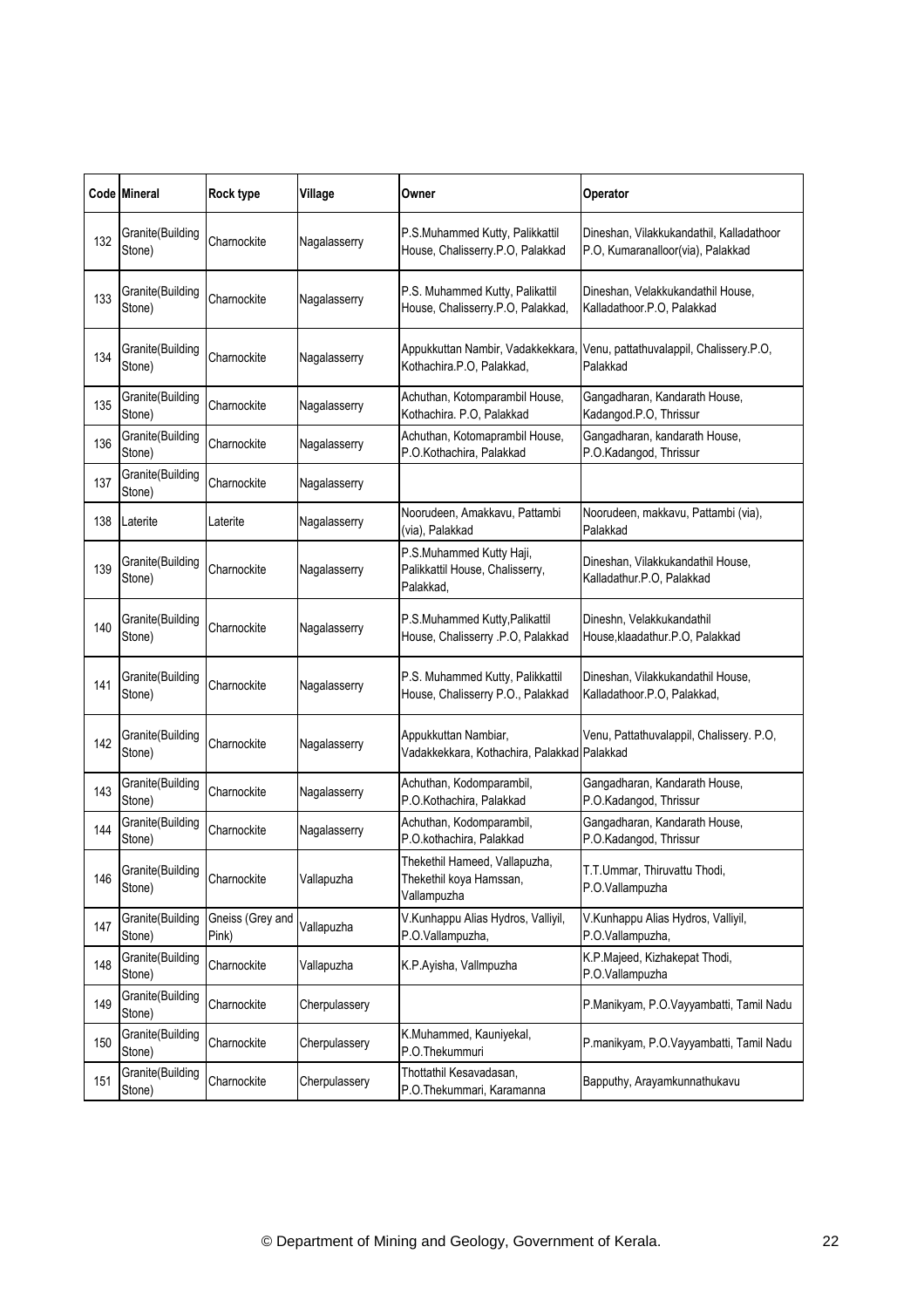|     | Code Mineral               | <b>Rock type</b> | Village       | Owner                                                                         | Operator                                                                                   |
|-----|----------------------------|------------------|---------------|-------------------------------------------------------------------------------|--------------------------------------------------------------------------------------------|
| 152 | Granite(Building<br>Stone) | Charnockite      | Cherpulassery | Maliat Unnukrishnan,<br>P.O.Karalmanna                                        | Maliat Unnukrishnan, P.O.Karalmanna                                                        |
| 153 | Granite(Building<br>Stone) | Charnockite      | Pattambi      | Alikal Kunhalan, Sankaramangalam<br>and Four others                           |                                                                                            |
| 154 | Granite(Building<br>Stone) | Charnockite      | Pattambi      | alikal Kunhalan,<br>Shankaramangalam, and four<br>others40                    | 20alikal Kunhalan, Shankaramangalam, and<br>four others40                                  |
| 155 | Granite(Building<br>Stone) | Charnockite      | Pattambi      | and Four others30                                                             | Alikal Kunhalan, Shankaramangalam 25Alikal Kunhalan, Shankaramangalam and<br>Four others30 |
| 156 | Granite(Building<br>Stone) | Charnockite      | Pattambi      | Marakar, Amayur                                                               | Marakar, Amayur                                                                            |
| 157 | Granite(Building<br>Stone) | Charnockite      | Pattambi      | Shankara Narayanan,<br>Cherukandathil, P.O.Maruthur                           | P.Ameer, Poovathingal, P.O.Pattambi                                                        |
| 158 | Granite(Building<br>Stone) | Charnockite      | Pattambi      | Koyakutty Haji, Thevar Parambil,<br>P.O.Karipol, Valanchery,<br>Malappuram    | Muhammed Kutty Alias amni, Kallekattil,<br>P.O.Pattambi                                    |
| 159 | Granite(Building<br>Stone) | Charnockite      | Pattambi      |                                                                               | Gopalakrishnan, Shankaramangalam P.Koya, Perungattu Thodi, P.O.Pattambi                    |
| 160 | Granite(Building<br>Stone) | Charnockite      | Pattambi      | Koyakutty Haji, Thevar Parambil,<br>P.O. Karipol, Valanchery,<br>Malappuram   | P.T. Subrahmanian, Pattammar Thodi,<br>P.O.Pattambi                                        |
| 161 | Granite(Building<br>Stone) | Charnockite      | Pattambi      | Koyakutty haji, Thevar Parambil,<br>P.O.Karipol                               | N.T. Kammukutty, Nariyam Thodi,<br>P.O.Shankaramangalam                                    |
| 162 | Granite(Building<br>Stone) | Charnockite      | Pattambi      | Kunhumuhammed Haji, trithala,<br>Koppam                                       | Dasan, Pattambi                                                                            |
| 163 | Granite(Building<br>Stone) | Charnockite      | Pattambi      | U.P.Soman, Ullattupara Thodi,<br>P.O.Shangaramangalam                         | E.K. Abdul Salam, Edavam Kunnath,<br>P.O.Cherucode                                         |
| 165 | Granite(Building<br>Stone) | Charnockite      | Cherpulassery | Marcose George, Cherukunnel,<br>P.O.Amayur                                    | Benny Abraham, Geosons Aggregates,<br>P.O.Amayur                                           |
| 166 | Granite(Building<br>Stone) | Charnockite      | Koppam        | Marcose George, Cherukunnel,<br>P.O.Amayur                                    | Marcose George, Cherukunnel, P.O.Amayur                                                    |
| 167 | Laterite                   | Laterite         | Chalissery    | Siddique, Koonammooehi, Palakkad                                              | Aravindas.V.C, Vadakkoottu House,<br>P.O.Perumannoor, Chalisserry, Palakkad,               |
| 169 | Laterite                   | Laterite         | Pattithara    |                                                                               | Aboobacker, Perincheri House, Kottappadom<br>P.O, Thrithala, Palakkad                      |
| 170 | Laterite                   | Laterite         | Chalissery    |                                                                               | Kunhupappu, Cheeramparambil, Kavukkod.<br>P.O, Palakkad                                    |
| 174 | Granite(Building<br>Stone) | Charnockite      | Vellinezhi    | M.K.Padmanabhan Nair, Pozhath<br>House, Chunangad.P.O, Ottapalam,<br>Palakkad | M.K.Padmanabhan Nair, Pozhath House,<br>Chunangad.P.O, Ottapalam, Palakkad                 |
| 175 | Granite(Building<br>Stone) | Charnockite      | Vellinezhi    | V.K.Mathai, Vazhappallil House,<br>Vellinezhi.P.O, Palakkad                   | V.K.Mathai, Vazhappallil House,<br>Vellinezhi.P.O, Palakkad                                |
| 176 | Granite(Building<br>Stone) | Charnockite      | Vellinezhi    |                                                                               |                                                                                            |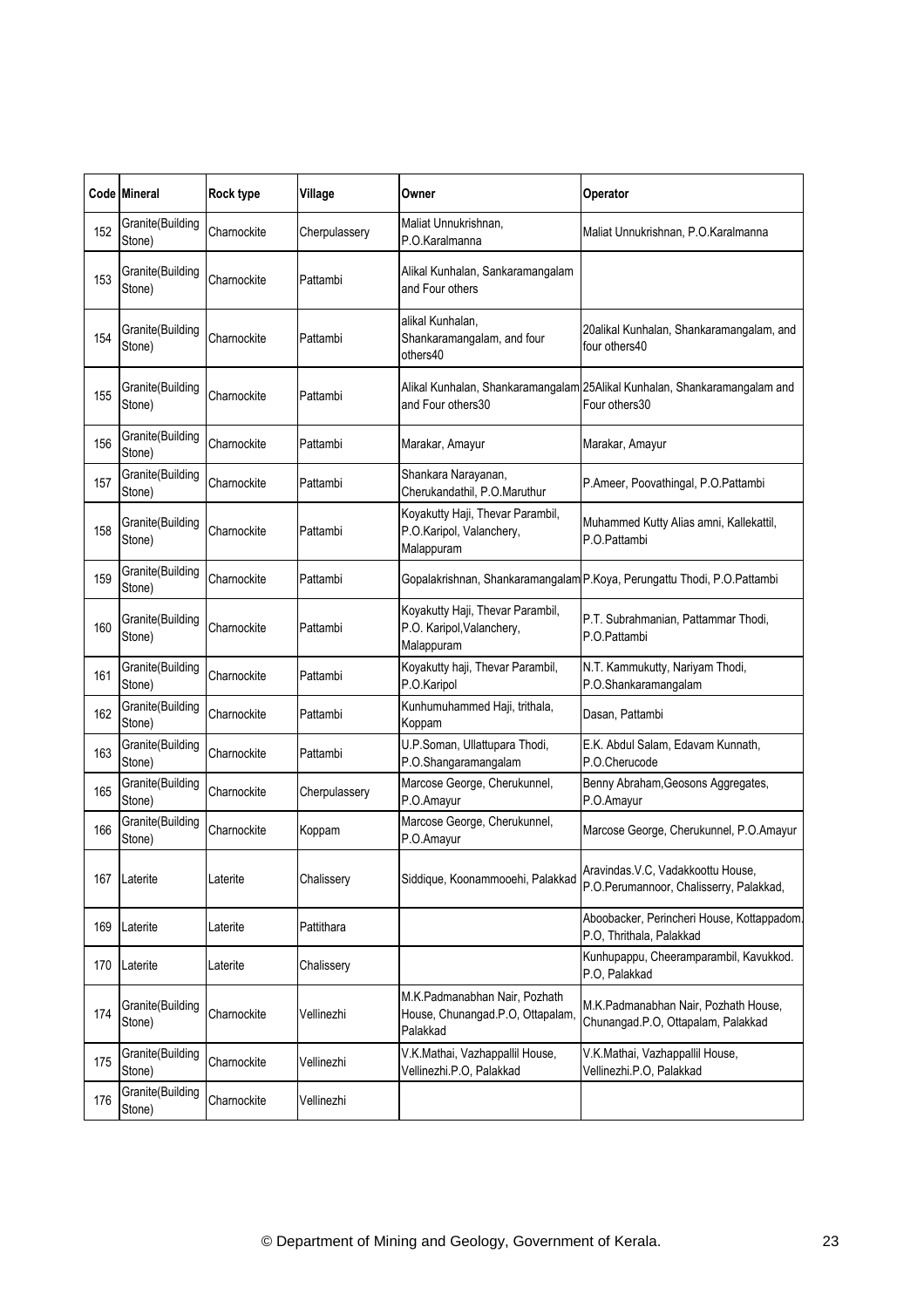|     | Code Mineral               | Rock type                 | Village       | Owner                                                                             | Operator                                                      |
|-----|----------------------------|---------------------------|---------------|-----------------------------------------------------------------------------------|---------------------------------------------------------------|
| 177 | Granite(Building<br>Stone) | Charnockite               | Vellinezhi    |                                                                                   | Hamsa, Kadambazhippuram, Palakkad                             |
| 178 | Granite(Building<br>Stone) | Charnockite               | Vellinezhi    | Ramankutty, Palakkavil,<br>Oadakkaputhoor, Palakkad,                              | Ramankutty, Palakkavil, P.Oadakkaputhoor,<br>Palakkad,        |
| 179 | Granite(Building<br>Stone) | Charnockite               | Vellinezhi    | Kumaran, Palakkavil House,<br>Adakkaputhoor.P.O, Palakkad                         | Kumaran, Palakkavil House,<br>Adakkaputhoor.P.O, Palakkad     |
| 180 | Granite(Building<br>Stone) | Charnockite               | Muthuthala    | Kalathil Aboobacker,<br>Shankaramangalam, P.O.<br>Kozhikotussery                  | Kalathil Aboobacker, Shankaramangalam,<br>P.O. Kozhikotussery |
| 181 | Granite(Building<br>Stone) | Charnockitic<br>Gneiss    | Pattambi      | Kalluparambil Kunhanu Master,<br>P.O.Shankaramangalam,                            | K.Kunhumuhammed, Karathnathodi,<br>P.O.Perumudiyar            |
| 182 | Granite(Building<br>Stone) | Gneiss (Grey and<br>Pink) | Pattambi      | Kalluparambil Kunhanu Master, P.O<br>Shankaramangalam                             | E.Saith, Erakingal, P.O.Shankaramangalam                      |
| 184 | Granite(Building<br>Stone) | Charnockite               | Muthuthala    | P.Kunhu Muhammed, Poothaniyil,<br>Perumudiyar                                     | P.Kunhu Muhammed, Poothaniyil,<br>Perumudivar                 |
| 185 | Laterite                   | Laterite                  | Muthuthala    | Anil Kumar, Kodumunda                                                             | K.P.abdu, Kottampalam, P.O.Valambur,<br>Malappuram            |
| 186 | Laterite                   | Laterite                  | Muthuthala    | P.Appu, Pulikapandaram,<br>P.O.Chembra                                            |                                                               |
| 187 | Laterite                   | _aterite                  | Muthuthala    |                                                                                   |                                                               |
| 188 | Laterite                   | Laterite                  | Muthuthala    | K.P.Tafar ali, Karuvathil,<br>P.O.Muthuthala                                      | T.Subrahmanian, Thadathil, P.O.Mezhathoor                     |
| 189 | Granite(Building<br>Stone) | Charnockite               | Muthuthala    | Komankutty Panikar, Vaniyam<br>parambath, P.O.Muthuthala                          | M.T.Ramankutty, Moorkathodi, P.O.Veluthur                     |
| 190 | Granite(Building<br>Stone) | Charnockite               | Thiruvegapura | C.Rajan, Vayyat House,<br>P.O.Naduvattom, Koppam                                  | Radhakrishnan, Puramannur                                     |
| 191 | Granite(Building<br>Stone) | Charnockite               | Koppam        | Manu, Paliyakot, P.O.Melmuri,<br>Koppam                                           |                                                               |
| 192 | Granite(Building<br>Stone) | Gneiss (Grey and<br>Pink) | Kulukallur    | 1.K.Makku Master, Koonankil,<br>Mannongod, 2. Paramthodan<br>Ibrahim, Kulukalloor |                                                               |
| 193 | Granite(Building<br>Stone) | Charnockitic<br>Gneiss    | Kulukallur    | Kariyachan, Kottayam                                                              | E.Ummar, Edathodam, P.O.Mannangod                             |
| 194 | Granite(Building<br>Stone) | Gneiss (Grey and<br>Pink) | Kulukallur    | K.Parameswaran, Koonenkil,<br>P.O.Mannengod                                       |                                                               |
| 195 | Granite(Building<br>Stone) | Charnockite               | Kulukallur    | P.Unnian, Palkoottathil,<br>P.O.Thathanampully                                    | P.Unnian, Palkoottathil, P.O.Thathanampully                   |
| 196 | Granite(Building<br>Stone) | Charnockite               | Kulukallur    | Baputty Hajee, Veluthe thodi,<br>P.O.Chudambatta                                  | Kunhai Alias Mohammed Kutty, Engakothil,<br>P.O.Mannegod      |
| 197 | Granite(Building<br>Stone) | Charnockite               | Kulukallur    | P.Bappu haji, Pullattu Parambil,<br>P.O.Thathanampully                            |                                                               |
| 198 | Granite(Building<br>Stone) | Charnockite               | Kulukallur    | K.K.Muhammed Master,<br>Koorikunnummal,<br>P.O.Thathanampully                     |                                                               |
| 199 | Granite(Building<br>Stone) | Charnockite               | Kulukallur    | C.Kurihammutty, Chirankara,<br>P.O.Mannegod                                       |                                                               |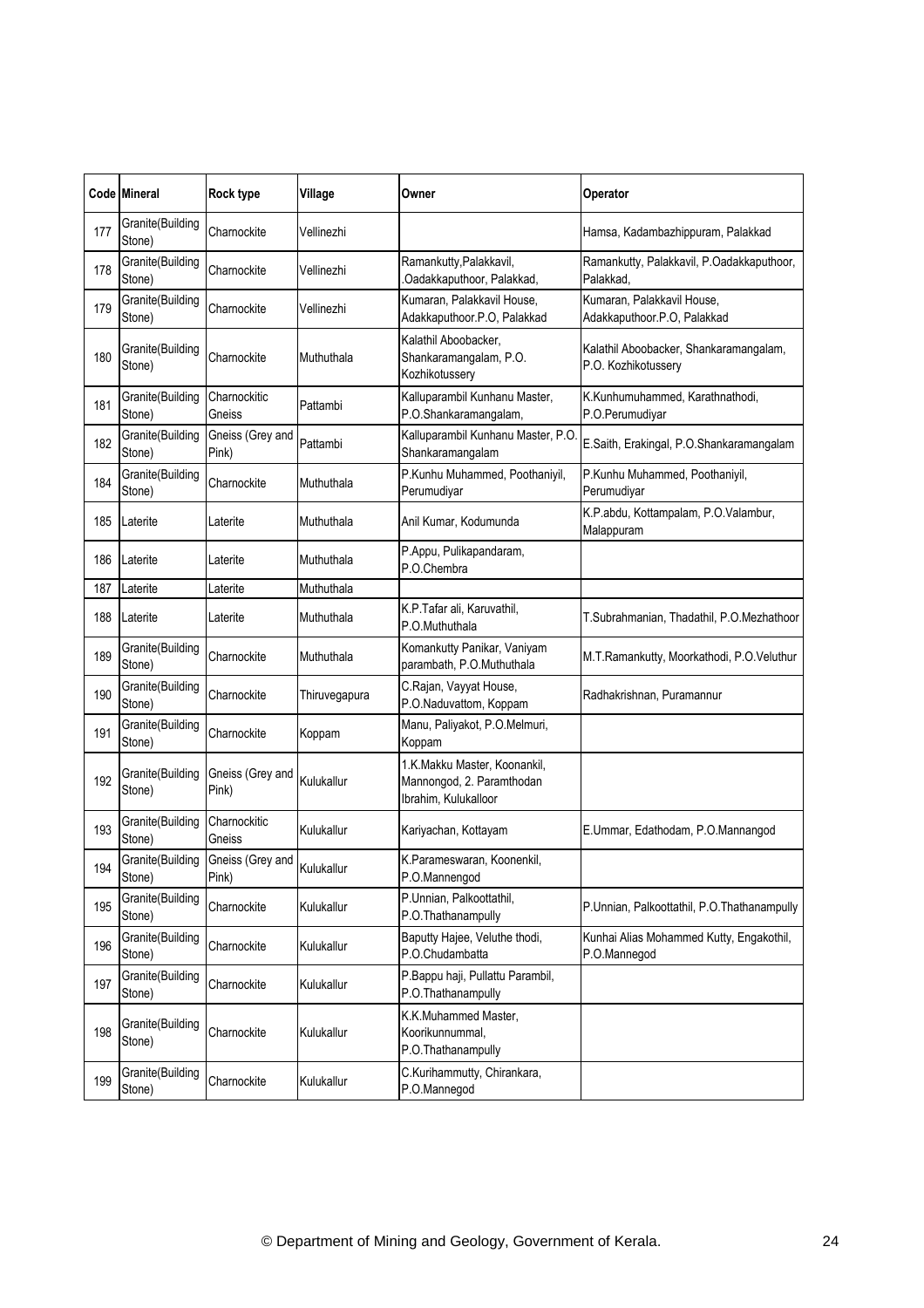|     | Code Mineral               | Rock type              | Village       | Owner                                                                      | Operator                                                                                                                         |
|-----|----------------------------|------------------------|---------------|----------------------------------------------------------------------------|----------------------------------------------------------------------------------------------------------------------------------|
| 200 | Granite(Building<br>Stone) | Charnockite            | Kulukallur    | C.Kumhali Haji, Chirankara (House),<br>P.O.Mannengod                       | Anto, Angamali                                                                                                                   |
| 201 | Granite(Building<br>Stone) | Charnockite            | Kulukallur    | C.Kunhali Haji, Chirankara (House),<br>P.O.Mannengod                       | Anto, Angamali                                                                                                                   |
| 202 | Granite(Building<br>Stone) | Charnockite            | Kulukallur    | C.Kunhali Haji, Chirankara House,<br>P.O.Mannangod                         | C.Kunhali Haji, Chirankara House,<br>P.O.Mannangod                                                                               |
| 203 | Granite(Building<br>Stone) | Charnockite            | Kulukallur    | C.Enthu haji, Chirankara,<br>P.O.Mannengod                                 | Muhammed Mustafa, Vandumthara                                                                                                    |
| 204 | Granite(Building<br>Stone) | Charnockite            | Kulukallur    | C.Enthu Haji, Chirankara (House),<br>P.O.Mannengod                         | Manu Alias Muhammed, Mundakat thodi,<br>P.O.Koppam                                                                               |
| 205 | Granite(Building<br>Stone) | Charnockite            | Kulukallur    | C.Kunhali Haji, Chirankara,<br>P.O.Mannengod                               |                                                                                                                                  |
| 206 | Granite(Building<br>Stone) | Charnockite            | Koppam        | T.K.Alikutty, Thonikadavath,<br>P.O.Athavanad, Malappuram                  | T.K.Alikutty, Thonikadavath, P.O.Athavanad,<br>Malappuram                                                                        |
| 208 | Granite(Building<br>Stone) | Charnockite            | Vilayur       | Parapoorthodi Lakshmikutty amma,<br>P.O.Edapalam, Thirunagapuram<br>(via)  | Chalapurathpadi Sreedharan, P.O.<br>Edapalam,                                                                                    |
| 209 | Granite(Building<br>Stone) | Charnockitic<br>Gneiss | Thiruvegapura | Panakatil ayisha, P.O.Veluthur                                             | M.Azeen, Muzhumankottii, P.O.Velluthur,<br>Thiruvegapuram,                                                                       |
| 210 | Granite(Building<br>Stone) | <b>Biotite Gneiss</b>  | Thiruvegapura | Kousalya W/o Kumaran, Cholakal,<br>P.O.Naduvattom                          | T.C.Mani, Thavalakunnil, P.O.Veluthur, (via)<br>Thiruvegapuram                                                                   |
| 211 | Granite(Building<br>Stone) | Charnockitic<br>Gneiss | Ananganadi    | Kanakanath Pathumma,<br>Pathamkulam, Vaniyamkulam                          | K. Saithalavi, Kunnath, Sumayya House,<br>P.O.Pathamkulam                                                                        |
| 212 | Granite(Building<br>Stone) | <b>Granite Gneiss</b>  | Ananganadi    | Maniyil Kesavan Kutty Master,<br>P.O.Pavukonam                             |                                                                                                                                  |
| 213 | Granite(Building<br>Stone) | Charnockitic<br>Gneiss | Ananganadi    | Thodiyil Kunheedu Haji, Pavukonam                                          |                                                                                                                                  |
| 214 | Granite(Building<br>Stone) | Charnockitic<br>Gneiss | Ananganadi    | Cholayil kunhrrdu Haji,<br>P.O.Pavukonam                                   |                                                                                                                                  |
| 215 | Granite(Building<br>Stone) | Charnockitic<br>Gneiss | Ananganadi    | Moiduppa, Chevilankothil,<br>Veeryamangalam                                | K.P.Veeran, Keezhpada palliyalil,<br>p.O.Pavukonam                                                                               |
| 216 | Granite(Building<br>Stone) | Charnockite            | Ananganadi    | Muhammed, S/o Moidootty haji,<br>Pavukkonam P.O.,<br>Ottappalam, Ppalakkad |                                                                                                                                  |
| 217 | Granite(Building<br>Stone) | Charnockite            | Mangod        | Sankarankutty and others, Mangod,<br>Ottappalam (via), Palakkad            | A.P.Alavi, S/o Madari, Anthooriparambil,<br>P.O.Karamanam kurussi, Cherpulasserri<br>(via), Palakkad                             |
| 218 | Granite(Building<br>Stone) | Charnockitic<br>Gneiss | Vellinezhi    | Krishnan.P., Palakkavil House,<br>P.O.Adakkapputhoor, Palakkad,            | Krishnan.P., Palakkavil House,<br>P.O.Adakkapputhoor, Palakkad,                                                                  |
| 220 | Granite(Building<br>Stone) | Granite Gneiss         | Vellinezhi    | Kannaparambil House,<br>P.O.Adakkapputhoor, Palakkad,                      | K. Kesavan Nair, S/o Sekharan Nair, K. Kesavan Nair, S/o Sekharan Nair,<br>Kannaparambil House, P.O.Adakkapputhoor,<br>Palakkad, |
| 221 | Granite(Building<br>Stone) | <b>Granite Gneiss</b>  | Vellinezhi    | Unnoma, Kaippancherry House,<br>Adakkapputhoor, Palakkad                   | Unnoma, Kaippancherry House,<br>Adakkapputhoor, Palakkad                                                                         |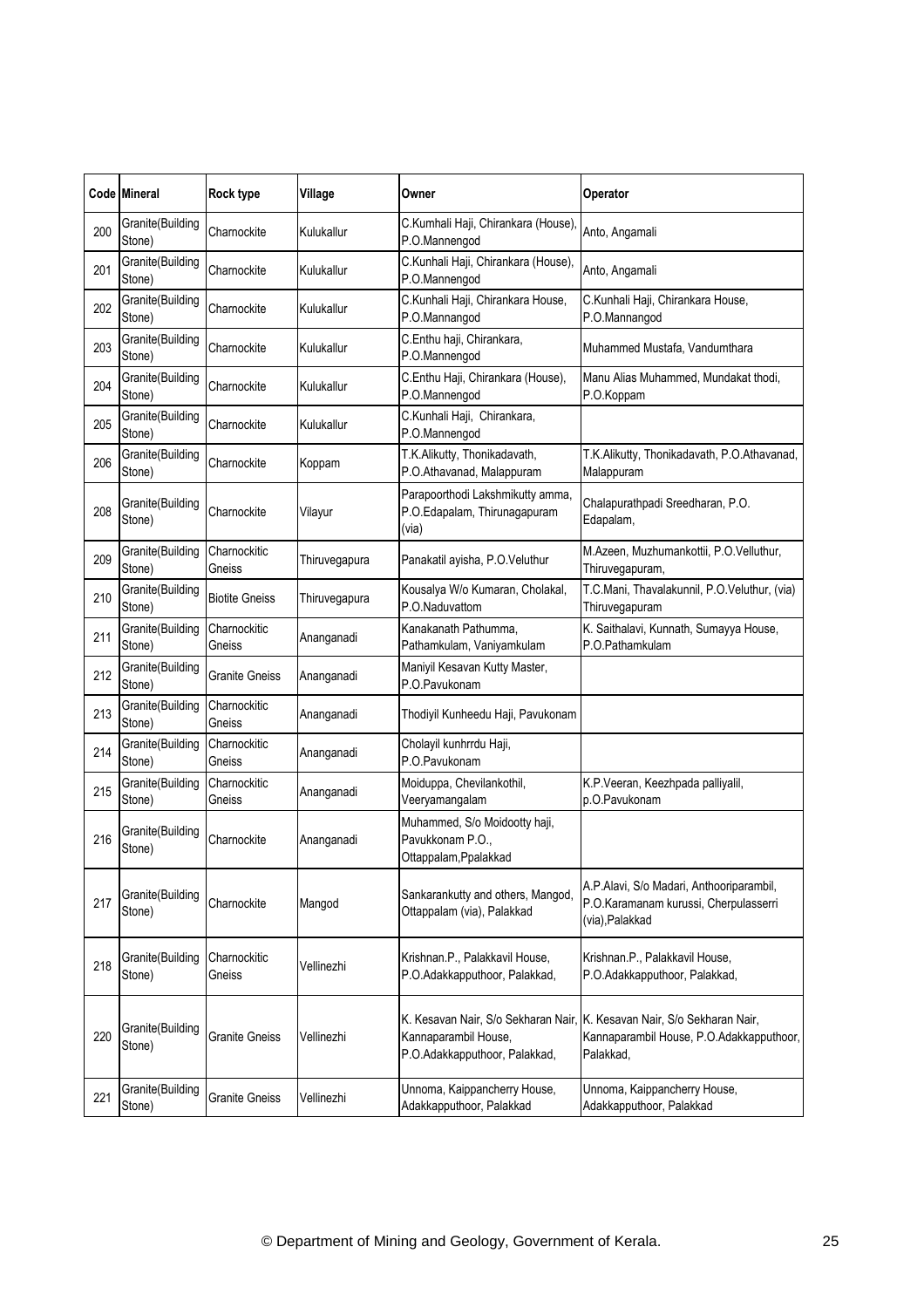|     | Code Mineral               | Rock type                | Village        | Owner                                                                                                                                                                                        | Operator                                                                                                                                                                               |
|-----|----------------------------|--------------------------|----------------|----------------------------------------------------------------------------------------------------------------------------------------------------------------------------------------------|----------------------------------------------------------------------------------------------------------------------------------------------------------------------------------------|
| 222 | Granite(Building<br>Stone) | Charnockite              | Vellinezhi     | K.P.Saidalavi, S/o Mohammed,<br>Kavappuras, Anamangad                                                                                                                                        | K.P.Saidalavi, S/o Mohammed, Kavappuras,<br>Anamangad                                                                                                                                  |
| 223 | Granite(Building<br>Stone) | Charnockite              | Vellinezhi     | C.P.Hamsa, Chakkingal Parambil,<br>Kadambazhippuram, Palakkad                                                                                                                                | C.P.Hamsa, Chakkingal Parambil,<br>Kadambazhippuram, Palakkad                                                                                                                          |
| 224 | Granite(Building<br>Stone) | Granite                  | kalluvazy      | Guru Ayyar, Thiruvazhiyode,<br>Palakkad                                                                                                                                                      | Guru Ayyar, Thiruvazhiyode, Palakkad                                                                                                                                                   |
| 225 | Granite(Building<br>Stone) | Garnet Biotite<br>Gneiss | Ottapalam      | Joseph.T.T, Thoompumkal House,<br>Varode.P.O, Ottappalam, Palakkad                                                                                                                           | Rajan, Naduvatheril House, Varode.P.O,<br>Ottappalam, Palakkad                                                                                                                         |
| 226 | Granite(Building<br>Stone) | Charnockite              | Ottapalam      | Khadeeja, Kumbalamkattil house,<br>P.O.Varode, Ottappalam, Palakkad                                                                                                                          | Ashraff, Mulakkal House, Varode.P.O,<br>Ottappalm, Palakkad                                                                                                                            |
| 227 | Granite(Building<br>Stone) | Charnockitic<br>Gneiss   | Ottapalam      | 1.K.Hussain, Karipanakkal<br>House, Varode, 2. Muhammed Kutty<br>.O.K,Ourangattil House,Mangod<br>P.O., Palakkad, 3 . Hamsa,<br>Kulukkampara, Mangode,,<br>Palakkad                          | 1 .K.Hussain, Karipanakkal<br>House, Varode, 2. Muhammed Kutty<br>O.K, Ourangattil House, Mangod<br>P.O., Palakkad, , Hamsa,<br>Kulukkampara, Mangode,<br>Palakkad                     |
| 229 | Granite(Building<br>Stone) | <b>Biotite Gneiss</b>    | Lakkidi-Peroor | Haridasan, Pilathara,<br>Kanhirakkadavu, Palakkad                                                                                                                                            | Mani, Panorkottil, Thekkan cherode,<br>P.O.Mangalam, Lakkidi, Palakkad                                                                                                                 |
| 230 | Granite(Building<br>Stone) | <b>Biotite Gneiss</b>    | Lakkidi-Peroor | Haridasan, Poonthuruthiyil House,<br>P.O.Mulanhoor, Ottappalam,<br>Palakkad                                                                                                                  | Haridasan, Poonthuruthiyil House,<br>P.O.Mulanhoor, Ottappalam, Palakkad                                                                                                               |
| 231 | Granite(Building<br>Stone) | Charnockite              | Ambalappara-I  | Abdul Gafoor (Managing<br>Partner), Malabar Blue Metals,<br>Vengesserry .P.O, Ottappalam,<br>Palakkad                                                                                        | Abdul Gafoor (Managing Partner), Malabar<br>Blue Metals, Vengesserry .P.O, Ottappalam,<br>Palakkad                                                                                     |
| 234 | Granite(Building<br>Stone) | Charnockitic<br>Gneiss   | Mannur         | 1. P.A.Saidu Mohammed,<br>Muthu<br>road kalam,<br>Mannur west<br>.P.O, Ottappalam, 2. P.A.<br>Assanar, Padippurakkal<br>House, Mannur west.P.O,<br>Ottappalam, 3. Sainudden<br>Pathirappala, | 1. P.A.Saidu Mohammed, Muthu road<br>Mannur west .P.O, Ottappalam, 2.<br>kalam.<br>P.A. Assanar, Padippurakkal<br>House, Mannur west.P.O.<br>Ottappalam, 3.<br>Sainudden Pathirappala, |
| 235 | Granite(Building<br>Stone) | Charnockite              | Mannur         | E.C.Thomas, Elavathangal House,<br>P.O. Muringoor, Thrissur                                                                                                                                  | E.C. Thomas, Elavathangal House, P.O.<br>Muringoor, Thrissur                                                                                                                           |
| 237 | Granite(Building<br>Stone) | <b>Biotite Gneiss</b>    | Lakidiperur I  | Vasudevan, Kizhakkethil house,<br>Mangalam. P.O, Ottappalam,<br>Palakkad,                                                                                                                    | Vasudevan, Kizhakkethil house, Mangalam.<br>P.O, Ottappalam, Palakkad,                                                                                                                 |
| 238 | Granite(Building<br>Stone) | <b>Biotite Gneiss</b>    | Lakidiperur I  | Siddique, P.O.Mangalam, Lakkidi<br>(via), Palakkad                                                                                                                                           | Manikandan, Panarkottil House, P.O.<br>Mangalam, Palakkad                                                                                                                              |
| 239 | Granite(Building<br>Stone) | Charnockite              | Thrithala      | Ravi.M, Padmasadan,<br>P.O.Mezhathoor, Palakkad                                                                                                                                              | P.Balan, Parayil House, P.O.Mezhathoor,<br>Palakkad                                                                                                                                    |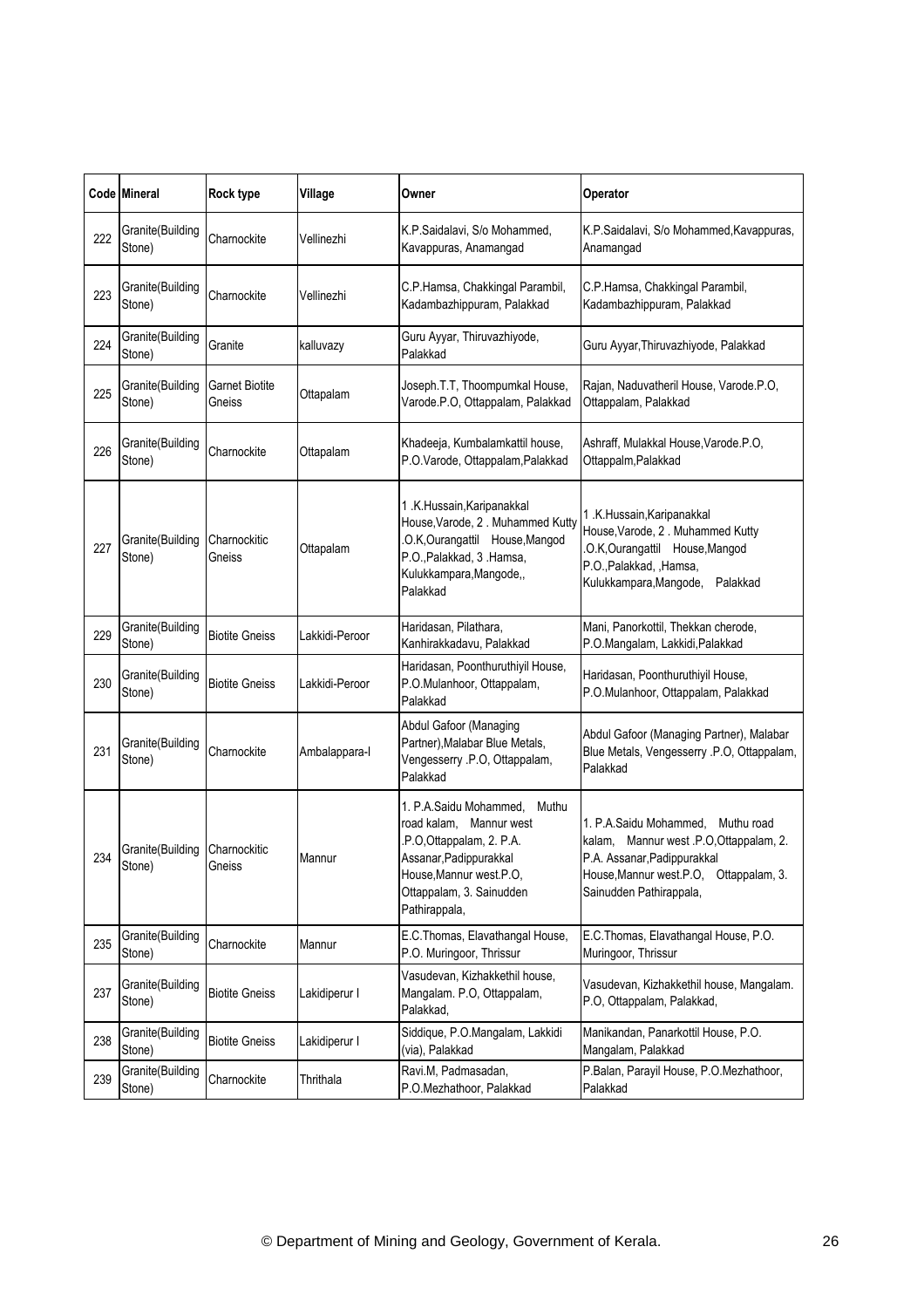|     | Code Mineral               | <b>Rock type</b> | Village    | Owner                                                                                    | Operator                                                                                           |
|-----|----------------------------|------------------|------------|------------------------------------------------------------------------------------------|----------------------------------------------------------------------------------------------------|
| 240 | Laterite                   | Laterite         | Kappur     | Ammini, Edappal, Malappuram                                                              | Dasan, Kerumathil House, P.O.Porkulam,<br>Palakkad,                                                |
| 241 | Laterite                   | Laterite         | Kappur     | Unni, Chamravattom, Malappuram                                                           | K.V.Mohanan, Kottancherry Valappu,<br>P.O.Muthoor, Malappuram                                      |
| 242 | Laterite                   | Laterite         | Kappur     | Raveendranunni, Champravattom,<br>malappuram                                             | P.V.Abdulla, Parooppadathu Valappil,<br>P.O.Sukapuram, Malappuram,                                 |
| 243 | Laterite                   | Laterite         | Chalissery | Geetha, W/o Raveendranunni,<br>Kunnath House,<br>Ponnai.P.O., Malappuram,                | M.T. Ashokan, Mambatta House,<br>P.O.Chalisserry, Palakkad                                         |
| 244 | Granite(Building<br>Stone) | Charnockite      | Kappur     | K.P.Moidunni, s/o Moidu,<br>Koonamparambil House,<br>P.O.Kappur, Palakkad                | V.Gangadharan, S/o Gopalan,<br>vadakkathuvalappil, P.O.Othaloor, (via)<br>Padinjarangadi, Palakkad |
| 245 | Laterite                   | Laterite         | Pattithara | Khadeeja, Valiyaparambil House,<br>Koottanad.P.O,Palakkad                                | A.V.Hamsa, S/o Ali Ahammed, Abalath<br>House, P.O. Padimjarangadi, Palakkad                        |
| 246 | Laterite                   | Laterite         | Pattithara | K.P.Balakrishna Menon,<br>Vilakkumadathil House, P.O. Mala,<br>Thrithala(via) , Palakkad | V.P. Hamsa, S/o Ahammed, Vadakkumpala,<br>P.O. Thrithala, Plakkad,                                 |
| 247 | Laterite                   | Laterite         | Chalissery | Cholayil Appathu, Kattil Moosa, P.O.<br>Anakkara, Palakkad                               | V.P. Hamsa, Karath Parambu, Anakkara,<br>Palakkad                                                  |
| 248 | Laterite                   | Laterite         | Chalissery | P.Muhammed, Pullara House,<br>P.O.Anakkara, Palakkad                                     | P.Muhammed, Pullara House, P.O.<br>Anakkara, Palakkad                                              |
| 249 | Laterite                   | Laterite         | Chalissery | A.K.Moidunni, S/o Bappootty,<br>Adichukulangara,<br>Nannammukku.P.O, Malappuram          | A.K.Moidunni, S/o Bappootty,<br>Adichukulangara, Nannammukku.P.O,<br>Malappuram                    |
| 250 | Laterite                   | Laterite         | Kappur     | Sidique.K.K, Kandamkulangara,<br>Kappur.P.O Palakkad                                     | Sidique.K.K, Kandamkulangara, Kappur.P.O,<br>Palakkad,                                             |
| 251 | Laterite                   | Laterite         | Kappur     | T.P.Moosakutty, Thevarparambil,<br>P.O.Eravakkal                                         | T.P.Moosakutty, Thevarparambil,<br>P.O.Eravakkal                                                   |
| 252 | Laterite                   | Laterite         | Kappur     | M.Moidootty, Mundarotta House,<br>P.O.Kappur, Palakkad,                                  | M.Moidootty, Mundarotta House, P.O.Kappur,<br>Palakkad.                                            |
| 253 | Laterite                   | Laterite         | Kappur     | A.T.Muhammed Kutty, Ikkappadu<br>thekkevalappu, P.O.Kappur,<br>Palakkad,                 | P.G.Sathyan, Pattara House, P.O.Kokkoor,<br>Palakkad                                               |
| 254 | Laterite                   | Laterite         | Kappur     | V.K.Muhammed, Vettukattil House,<br>P.O.Kappur, Palakkad                                 | P.P.Alikkutty, S/o Moideenkutty,<br>Perisseriparambil, P.O.Mookuthala,<br>Malappuram               |
| 255 | Laterite                   | Laterite         | Kappur     | Muhammed, Marancherry,<br>Malappuram                                                     | Muhammed, Marancherry, Malappuram                                                                  |
| 256 | Laterite                   | Laterite         | Kappur     | Sreedharan, S/o Aramukahan,<br>Karuthedathara House, P.O.Kappur,<br>Palakkad.            | Sreedharan, S/o Aramukahan,<br>Karuthedathara House, P.O.Kappur,<br>Palakkad,                      |
| 257 | Laterite                   | Laterite         | Kappur     | K.V.Moidunni, Kundilavalappil<br>House, P.O. Kappur, Palakkad,                           | K.V.Moidunni, Kundilavalappil House, P.O.<br>Kappur, Palakkad,                                     |
| 258 | Laterite                   | Laterite         | Kappur     | K.Vijayan, S/o Raman, Karuvady<br>House, P.O. Mookkuthala,<br>Malappuram,                | K.Vijayan, S/o Raman, Karuvady House, P.O.<br>Mookkuthala, Malappuram,                             |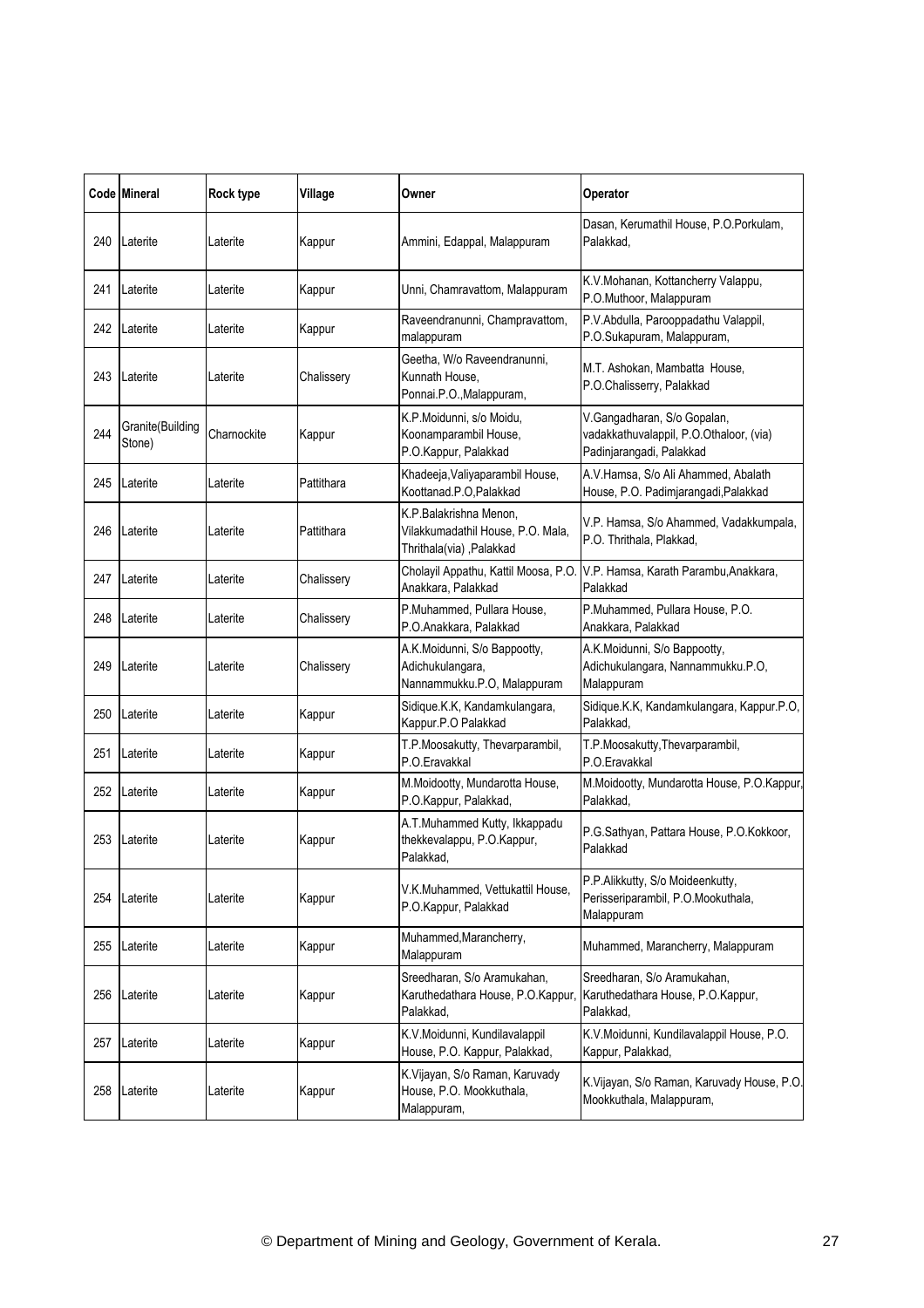|     | Code Mineral               | Rock type   | Village    | Owner                                                                                                                                          | Operator                                                                                                                                      |
|-----|----------------------------|-------------|------------|------------------------------------------------------------------------------------------------------------------------------------------------|-----------------------------------------------------------------------------------------------------------------------------------------------|
| 259 | Laterite                   | Laterite    | Kappur     | K.P.Kunhumarakkar,<br>Koonamparambil House,<br>P.O.Kappur, Palakkad                                                                            | T.K. Moidunni, Thekkethil House,<br>P.O.Alamkode                                                                                              |
| 260 | Laterite                   | Laterite    | Pattithara | Ramachandran.K., Kolathattil House<br>P.O.Naripparambu, Thavannur (via)<br>Malappuram,                                                         | P.Manu, Pookkathu House,<br>P.O.Thalakkasserry, Palakkad                                                                                      |
| 261 | Laterite                   | Laterite    | Pattithara |                                                                                                                                                | Chandran, Kunnanmkulam, Thrissur, Chandran, Kunnanmkulam, Thrissur,                                                                           |
| 263 | Granite(Building<br>Stone) | Charnockite | Kappur     | Abdu Haji, Machincherry Marath<br>House, P.O.Tthozhuvanoor,<br>Malappuram, Jamal haji, Panthal<br>Parambil House, Thozhuvanoor,<br>Malappuram, | Abdu Haji, Machincherry Marath House,<br>P.O.Tthozhuvanoor, Malappuram, , Jamal<br>haji, Panthal Parambil House, Thozhuvanoor,<br>Malappuram, |
| 264 | Granite(Building<br>Stone) | Charnockite | Kappur     | Abdu Haji, Machincherry Marath<br>House, P.O.Thozhuvanoor,<br>Malappuram, Jamal Haji, Panthal<br>Parambil House, Thozhuvanoor,<br>Malappuram,  | Abdu Haji, Machincherry Marath House,<br>P.O.Thozhuvanoor, Malappuram, , Jamal<br>Haji, Panthal Parambil House,, hozhuvanoor,<br>Malappuram,  |
| 265 | Laterite                   | Laterite    | Kappur     | A.K.Muhammed Haji, Mele kuzhi<br>House, P.O.Anakkara, Palakkad                                                                                 | K.Dasan, S/o. Raman Nair, Kaladi House,<br>P.O. Aloor, Palakkad                                                                               |
| 266 | Laterite                   | Laterite    | Anakkara   | Balakrishnan, Mandamakkayil<br>house, P.O. Koodalloor, (via)<br>Padinjarangadi,                                                                | P.Sathayanandan, S/o. Madhavan, Paroli<br>House, P.O.Anakkara, Palakkad,                                                                      |
| 267 | Laterite                   | Laterite    | Anakkara   | Balakrishnan, Mandammakkayil,<br>P.O.Koodalloor, Padinjarangadi(via)<br>Palakkad,                                                              | P.Sathyanandan, S/o Madhavan, Paroli<br>House, P.O.Anakkara, Palakkad,                                                                        |
| 268 | Laterite                   | Laterite    | Anakkara   | T. Raveendran, S/o. Kunhappu,<br>Thalakkattu House, P.O. Edappal,<br>Malappuram,                                                               | T. Raveendran, S/o. Kunhappu, Thalakkattu<br>House, P.O. Edappal, Malappuram,                                                                 |
| 269 | Laterite                   | Laterite    | Anakkara   | Moideen Kutty Haji, Mullanmadakkal<br>House, Chullippara.P.O, Thiroor                                                                          | Moideen Kutty Haji, Mullanmadakkal House,<br>Chullippara.P.O, Thiroor                                                                         |
|     | 270 Laterite               | Laterite    | Anakkara   | House, Chullippara.P.O, Thiroor                                                                                                                | Moideen Kutty Haji, Mullanmadakkal Moideen Kutty Haji, Mullanmadakkal House,<br>Chullippara.P.O.Thiroor                                       |
| 271 | Laterite                   | Laterite    | Anakkara   | Kunhippa.T, Thathathu<br>House, Koodalloor.P.O,<br>Padinjarangadi (via), Palakkad                                                              | V.Krishnan, Velletheri House,<br>P.O.Marancherry                                                                                              |
| 272 | Laterite                   | Laterite    | Anakkara   | N.Hameed,Narimadakkan,P.OKumbi A.Balankurup, Akkaramadambath,<br>di                                                                            | P.O.Muthoor, Anakkara, Palakkad,                                                                                                              |
| 273 | Laterite                   | Laterite    | Anakkara   | N.Hameed, Narimadakkan House,<br>P.O.Kumbidi,                                                                                                  | A.Balan Kurup, Akkaramadambath,<br>P.O.Muthoor                                                                                                |
| 274 | Laterite                   | Laterite    | Anakkara   | Sankunni, undukattil House,<br>P.O.Kumbidi                                                                                                     |                                                                                                                                               |
| 275 | Laterite                   | Laterite    | Anakkara   | Fathimma, Ummathoorkunnu,<br>Kudallur (via), Palakkad,                                                                                         | Fathimma, Ummathoorkunnu, Kudallur (via),<br>Palakkad,                                                                                        |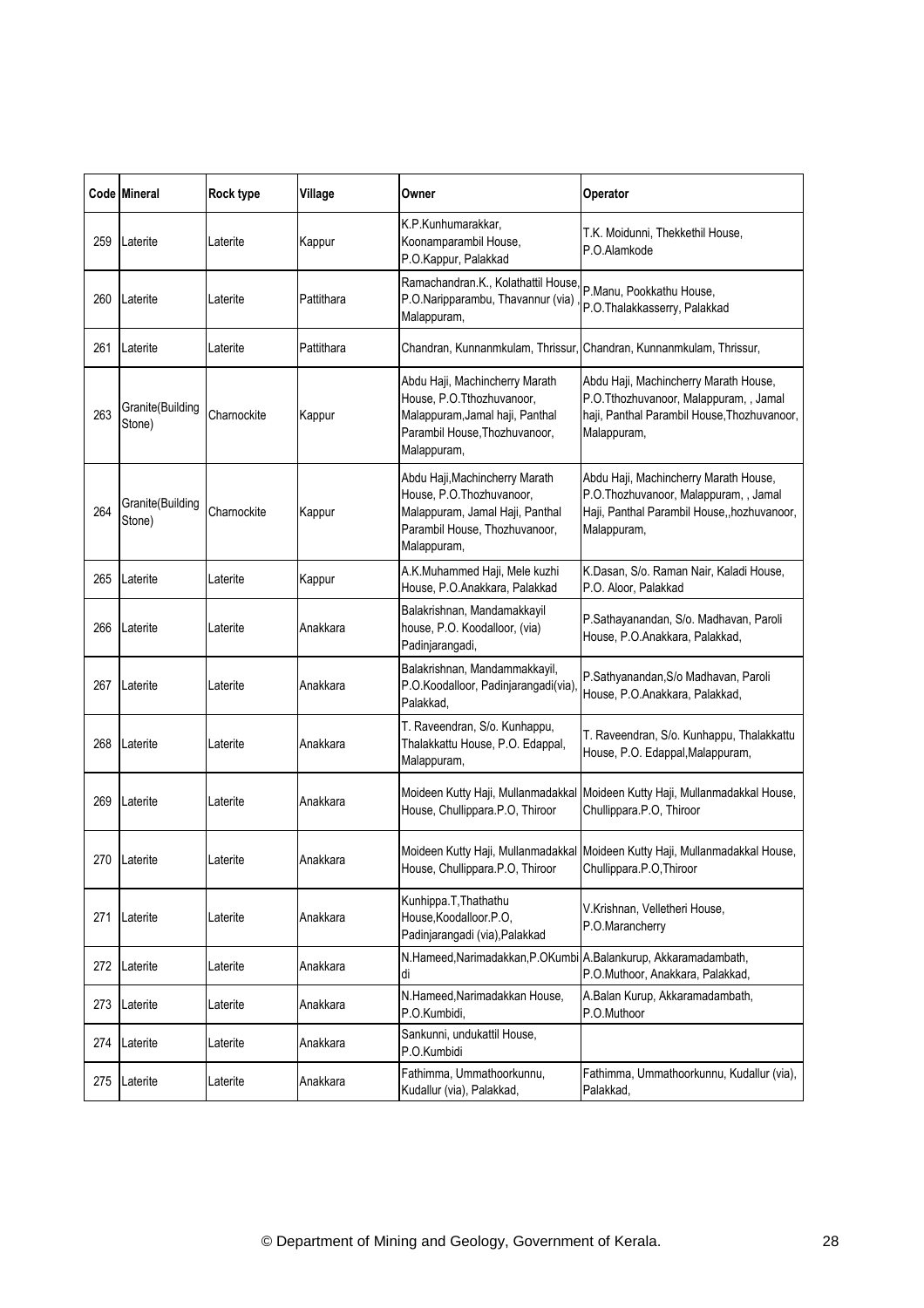|     | <b>Code Mineral</b>         | Rock type   | Village    | Owner                                                                                                                          | Operator                                                                            |
|-----|-----------------------------|-------------|------------|--------------------------------------------------------------------------------------------------------------------------------|-------------------------------------------------------------------------------------|
| 276 | Laterite                    | Laterite    | Anakkara   | O.A.Rahman, S/o. Moosakkutty,<br>Oravil House, P.O.Kumbidi                                                                     | Koran, Ayimkalam House, Kumbidi                                                     |
| 277 | Laterite                    | Laterite    | Anakkara   | P.Muhammed, Pullara House,<br>Anakkara                                                                                         | Krishnan, Mundarakkod House, Anakkara                                               |
| 278 | Laterite                    | Laterite    | Anakkara   | M.V. Gopalakrishnan, Moolayil<br>Vadakkethil House, P.O. Ayilakkad                                                             | M.V. Gopalakrishnan, Moolayil Vadakkethil<br>House, P.O.Ayilakkad                   |
| 279 | Granite(Building<br>Stone)  | Charnockite | Anakkara   | Unni, kannamvalappil house,<br>P.O.Malamakkavu, Palakkad                                                                       | Mohanan, Varikkottil House,<br>P.O.Malamakkavu, Palakkad                            |
| 280 | Granite(Building<br>Stone)  | Charnockite | Anakkara   | Unni, Kannamvalappil House, S/o.<br>Bappu, P.O.Malamakkavu                                                                     | Mohanan, Varikkottil House,<br>P.O.Malamakkavu, Palakkadu                           |
| 282 | Granite(Building<br>Stone)  | Charnockite | Anakkara   | Mohanan, Kunnath House,<br>Perumbalam, P.O.Anakkara,<br>Palakkad,                                                              | K.C.Ibrahim, Konical cholayil, P.O.Anakkara,<br>Palakkad                            |
| 283 | Laterite                    | Laterite    | Anakkara   | P.A.Rukia Abdulla, KPA<br>House, P.O. Ayilakkad, Palakkad                                                                      | P.A.Rukia Abdulla, K P A House, P.O.<br>Ayilakkad, Palakkad                         |
| 284 | Laterite                    | Laterite    | Kappur     | K.K.Kunhumuhammed. S/o.<br>Muhammed Kutty, Karuvarakunnarth P.P.Krishnan, S/o.Kunhan,<br>House, P.O.Kumaranalloor,<br>Palakkad | Pallisserriparambil, P.O.Anakkara, Palakkad                                         |
| 285 | Granite (Building<br>Stone) | Charnockite | Pattithara | E.P.Aboobacker, Elamparambil<br>house, P.O.angadi, Thrithala,<br>Palakkad                                                      | O.Fathima, W/o Aboobacker, Elamparambil<br>House, P.O. angadi, Thrithala, Palakkad, |
| 286 | Granite(Building<br>Stone)  | Charnockite | Pattithara | Hydru, Koomabaraparayil, P.O.Aloor,<br>Thrithala, Palakkad                                                                     | Hydru, Koomabaraparayil, P.O.Aloor,<br>Thrithala, Palakkad                          |
| 287 | Granite(Building<br>Stone)  | Charnockite | Pattithara | P.P.Subair, Pathayapurayil<br>House, Pattithara. P.O, Thrithala,                                                               | P.P.Subair, Pathayapurayil House,<br>Pattithara.P.O, Thrithala,                     |
| 288 | Granite(Building<br>Stone)  | Charnockite | Pattithara | Kammu, Kakkattil House,<br>Malamakkavu.P.O, Anakkava,<br>Palakkad,                                                             | V.T.Muhammed, Vetitharakkal House,<br>P.O.Kottappadom, Thrithala Palakkad           |
| 289 | Granite(Building<br>Stone)  |             | Pattithara | V.Radhakrishnan, Venkuruvil House<br>P.O Kottappadom, Thrithala,<br>Palakkad                                                   | V.Radhakrishnan, Venkuruvil House, P.O<br>Kottappadom, Thrithala, Palakkad          |
| 290 | Granite(Building<br>Stone)  | Charnockite | Pattithara | O.K.Aboobacker, Oravil house,<br>Padinjarangadi, Palakkad                                                                      | O.K.Aboobacker, Oravil house,<br>Padinjarangadi, Palakkad                           |
| 291 | Granite(Building<br>Stone)  | Charnockite | Pattithara | O.K. Aboobacker, Oravil House,<br>Padinjarangadi.P.O, Palakkad                                                                 | O.K. Aboobacker, Oravil House,<br>Padinjarangadi.P.O, Palakkad                      |
| 292 | Granite(Building<br>Stone)  | Charnockite | Pattithara | O.K.Bappooty, Oavil House,<br>Padinjarangadi.P.O, Palakkad,                                                                    | O.K.Bappooty, Oavil House,<br>Padinjarangadi.P.O, Palakkad,                         |
| 294 | Granite(Building<br>Stone)  | Charnockite | Pattithara | C.P.Rassack, Aloor, Thrithala,<br>palakkad,                                                                                    | C.P.Rassack, Aloor, Thrithala, palakkad,                                            |
| 295 | Granite(Building<br>Stone)  | Charnockite | Pattithara | O.Aboobacker, Ovil House,<br>Padinjarangadi.P.O, Palakkad                                                                      | K.Swaminathan, Keezhillath House, P.O.<br>Kottappadom, Palakkad                     |
| 297 | Granite(Building<br>Stone)  | Charnockite | Pattithara | K.V. Muhammed Ali, Pattithara,<br>Palakkad                                                                                     | K.V. Muhammed Ali, Pattithara, Palakkad                                             |
| 298 | Granite(Building<br>Stone)  | Charnockite | Pattithara | C.P.Muhammed Abdul Basheer,<br>Cherupadickal House,<br>P.O.Thalakkasserry, Palakkad                                            | C.P.Muhammed Abdul Basheer,<br>Cherupadickal House, P.O.Thalakkasserry,<br>Palakkad |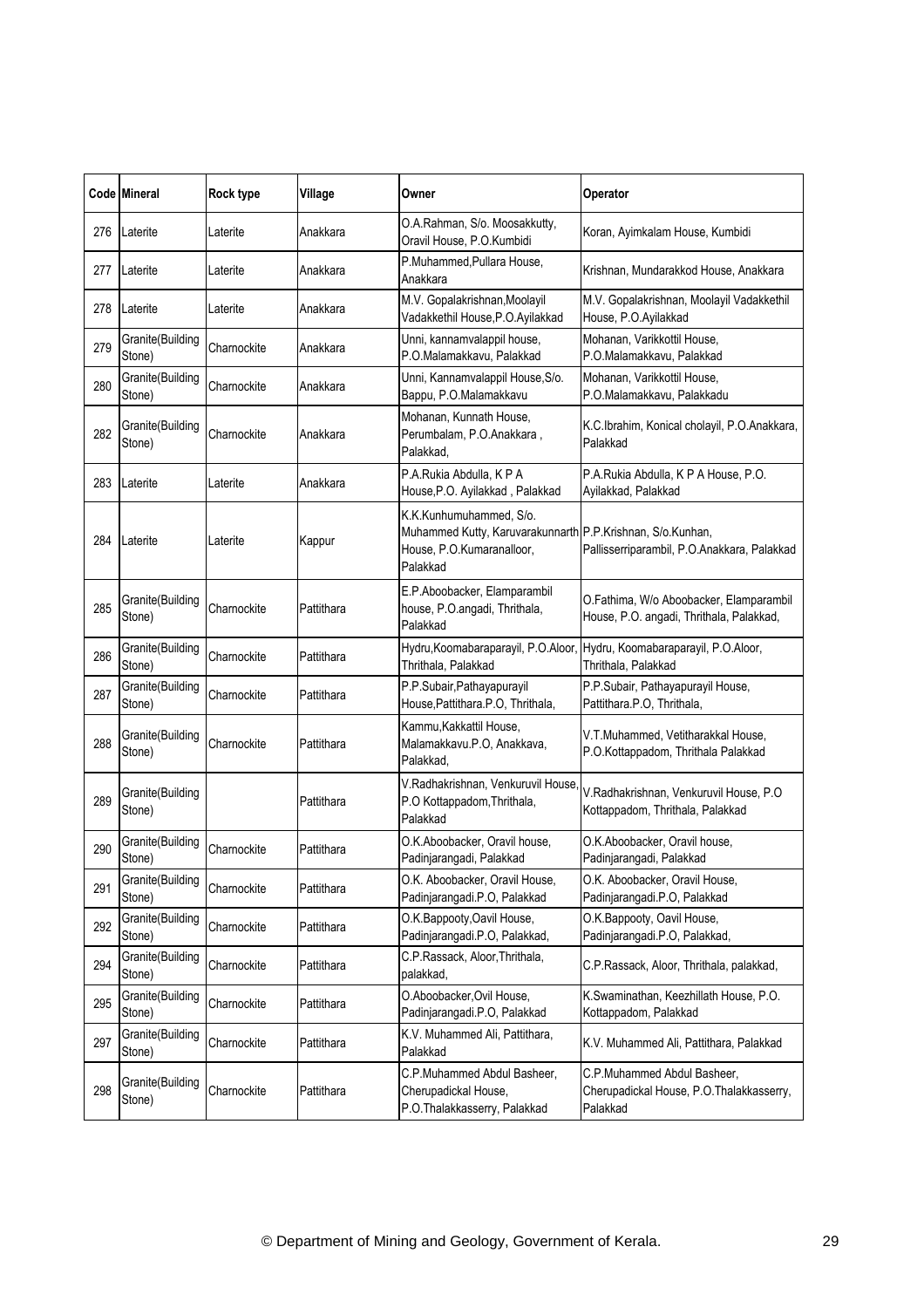|     | Code Mineral               | Rock type              | Village        | Owner                                                                               | Operator                                                                                                   |
|-----|----------------------------|------------------------|----------------|-------------------------------------------------------------------------------------|------------------------------------------------------------------------------------------------------------|
| 299 | Granite(Building<br>Stone) | Charnockite            | Pattithara     | C.P.Muhammed Abdul<br>Basheer, Cherupadickal House,<br>P.O.Thalakkasserry, Palakkad | C.P.Muhammed Abdul Basheer.<br>Cherupadickal House, P.O.Thalakkasserry,<br>Palakkad                        |
| 301 | Laterite                   | Laterite               | Pattithara     | C.K.Moidunni,chengarath Kuttikkattil,<br>P.O.Thalakkasserry, Palakkad               |                                                                                                            |
| 302 | Laterite                   | Laterite               | Pattithara     | A.Ali, Acharath house,<br>P.O.Thalakkasserry, Palakkad                              |                                                                                                            |
| 303 | Granite(Building<br>Stone) | Charnockite            | Pattithara     |                                                                                     | O.K.Bapputty, Oravil House, Padinjarangadi,<br>Thrithala (via), Palakkad,                                  |
| 304 | Laterite                   | Laterite               | Kappur         | K.P.Sudaran, Karuparambil<br>House, Pattithara.P.O, Palalkkad,                      | K.P.Sudaran, Karuparambil House,<br>Pattithara.P.O, Palalkkad,                                             |
| 305 | Granite(Building<br>Stone) | Charnockitic<br>Gneiss | Lakkidi-Peroor | K.T.Haridas, Rashmi,<br>Palappuram.P.O, Ottappalam                                  | K.T.Haridas, Rashmi, Palappuram.P.O,<br>Ottappalam                                                         |
| 306 | Granite(Building<br>Stone) | Charnockitic<br>Gneiss | Lakkidi-Peroor | K.T.<br>Haridas, Rashmi, Palappuram.P.O, Ot<br>appalam (via), Palakkad              | K.T. Haridas, Rashmi, Palappuram.P.O,<br>Ottappalam (via), Palakkad                                        |
| 307 | Granite(Building<br>Stone) | Charnockitic<br>Gneiss | Lakkidi-Peroor | K.T.<br>Haridas, Rshami, Palappuram. P.O,<br>Ottappalam, Palakakd                   | K.T. Haridas, Rshami, Palappuram.P.O,<br>Ottappalam, Palakakd                                              |
| 309 | Granite(Building<br>Stone) | Charnockitic<br>Gneiss | Lakkidi-Peroor | Mohanan, Panjavil House,<br>P.O.Mangalam, Lakkidi, Palakkad                         | P.Sivadasan, Puttianikkal, P.O.Mangalam,<br>Lakkidi, Palakakd                                              |
| 310 | Granite(Building<br>Stone) | Charnockitic<br>Gneiss | Lakkidi-Peroor | Mohanan, Panjavil house,<br>Mangalam, Lakkidi, Palakkad,                            | P.Sivadasan, Puttaianikkad, Mangalam.P.O,<br>Lakkidi, Palakakd                                             |
| 311 | Granite(Building<br>Stone) | <b>Granite Gneiss</b>  | Lakkidi-Peroor | P.K.Ibrahim, S/o Abdul Kareem,<br>P.O.Mulanhoor, Palakkad                           | P.C. Saidu Muhammed, Padinjarakkarah<br>House, P.O. Akaloor, Pzhzyalakkidi<br>(via), Palakkad              |
| 312 | Granite(Building<br>Stone) | Granite Gneiss         | Lakkidi-Peroor | P.K.Ibrahim, S/o Abdul Kareem,<br>P.O.Mulanhoor, Palakkad                           | P.C.Saidu Muhammed, Padinjarakkara<br>House, Akaloor.P.O, Pazhaya Lakkidi<br>(via), Palakkad               |
| 314 | Laterite                   | Laterite               | Lakkidi-Peroor | Yoosaf, Akaloor                                                                     | V.H.Ashraff, S/o Hussain, Veettilakath House,<br>P.O.Lakkidi Peroor, Palakkad                              |
|     | 315 Laterite               | Laterite               | Lakkidi-Peroor | Veedu, P.O.Akaloor, Ottappalam                                                      | Suresh Kumar.V.R, Vadakkumpurath Muhammed, Kolathil Valappil House, P.O.<br>Ayilakkad, Edappal, Malappuram |
| 316 | Laterite                   | Laterite               | Lakkidi-Peroor | Chandran, Akaloor, Ottappalam                                                       | P.Kasim, S/o Kunhappu, Ponnangayil House,<br>P.O.Palappuram, Ottappalam                                    |
| 317 | Laterite                   | Laterite               | Lakkidi-Peroor | Chandran, Akaloor, Ottappalam                                                       | P.Kasim, S/o Kunhappu, Ponnangayil House,<br>P.O.Palappuram, Ottappalam                                    |
| 318 | Laterite                   | Laterite               | Lakkidi-Peroor | Akbar, Akbar, Palakkad                                                              | P.Kasim, S/o Kunhappu, Ponnangayil,<br>P.O.Palappuram, Ottappalam, Palakkad                                |
| 319 | Granite(Building<br>Stone) | Granite Gneiss         | Lakkidi-Peroor | K.G. Gangadharan, Kunnathully<br>House, Kunnamkulam, Thrissur                       | K.S.Suresh, Kottilepurath House,<br>Kaipparambu, Thrissur                                                  |
| 321 | Laterite                   | Laterite               | Lakkidi-Peroor | P.O.Akaloor,Palakkad                                                                | V.P.Radhakrishnan, Vadakkumpurath Rafeek, Veettilakath House, Akaloor.P.O,<br>Ottappalam, Palakkad         |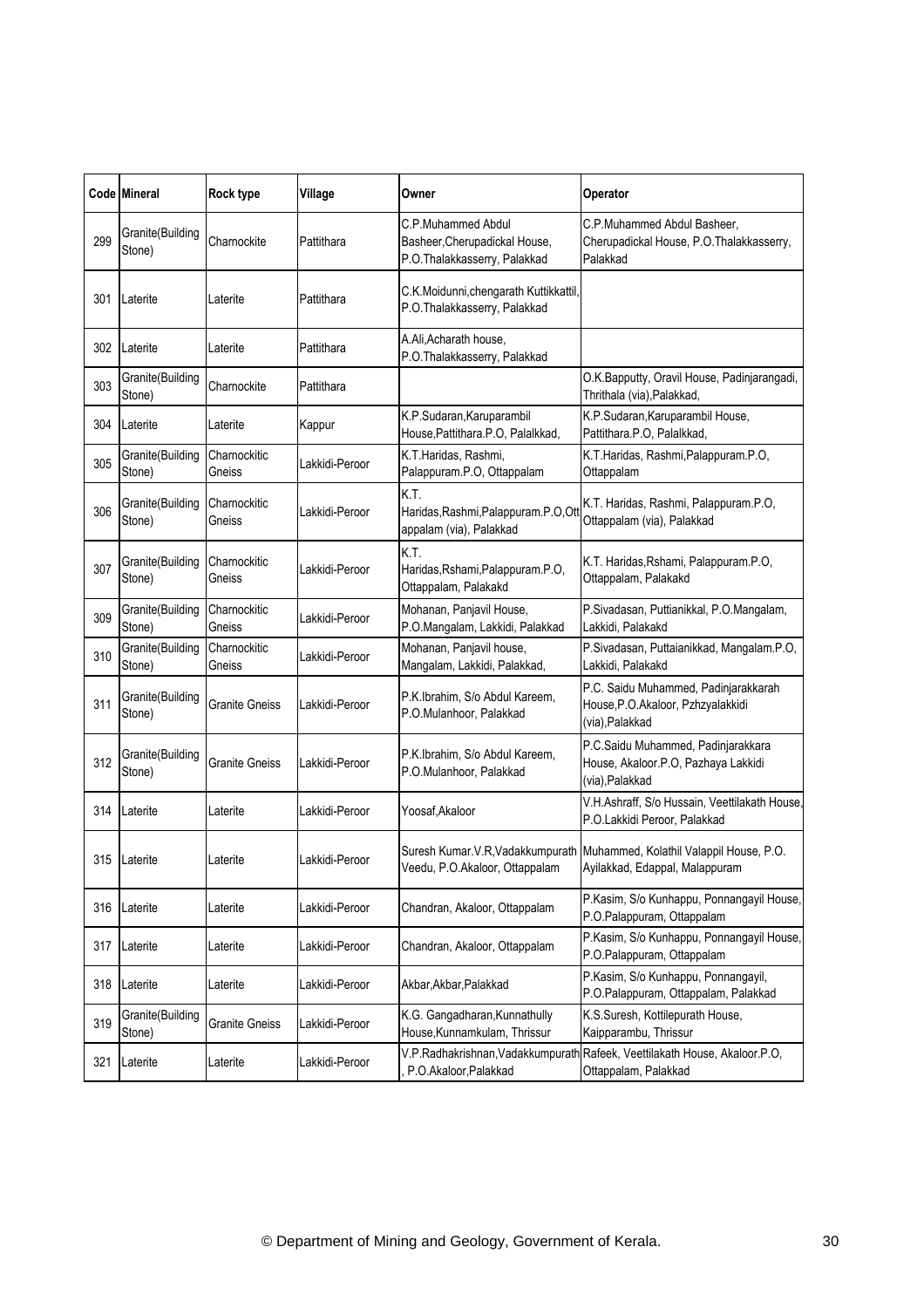|     | <b>Code Mineral</b>        | Rock type                           | Village            | Owner                                                                                     | Operator                                                                                 |
|-----|----------------------------|-------------------------------------|--------------------|-------------------------------------------------------------------------------------------|------------------------------------------------------------------------------------------|
| 322 | Laterite                   | Laterite                            | Lakkidi-Peroor     | Susheela.V, Vadakkumpurath<br>House, Akaloor.P.O, Ottappalam                              | K.Muhammed Sherief, S/o Saidali, Kunnath<br>House, P.O.Pilathara, Ottappalam             |
| 323 | Granite(Building<br>Stone) | <b>Granite Gneiss</b>               | Mankara            | R.Surendran, Thottunkal, Narmada<br>Estate, Palakkad-4                                    | R.Surendran, Thottunkal, Narmada Estate,<br>Palakkad-4                                   |
| 324 | Granite(Building<br>Stone) | <b>Biotite Gneiss</b>               | Mankara            | P.A.Vrinda, Bangalore                                                                     | K.K.Radhakrishnan, S/o kunchalan,<br>Athaniparambil, Mankurussi.P.O, Palakkad            |
| 325 | Granite(Building<br>Stone) | <b>Biotite Gneiss</b>               | Parali             | K.R.Sivaraman, Appakkadan House<br>P.O.Thenor, Parali (via), Palakkad,                    | Sulaiman, 5th mile, Thenor, Palakkad                                                     |
| 326 | Granite(Building<br>Stone) | Charnockitic<br>Gneiss              | Ambalapara II      | Ayyappan.N, Nellikkunnath Veedu,<br>Ambalappara .P.O,Ottappalam,<br>Palakkad              | Muthu, eringode, Kongad                                                                  |
| 327 | Granite(Building<br>Stone) | Charnockite                         | Ambalapara II      | Leelamma George, Elavanal<br>House, Mannarghat.P.O, Palakkad                              | Sukiman.T, Thoppil Kunnath<br>House, Akaloor.P.O, Pazhya Lakkidi,<br>Palakkad            |
| 329 | Granite(Building<br>Stone) | <b>Biotite Gneiss</b>               | Kadambazhippuram   | Vayilliamkunnu<br>Devaswom, Kadambazh-<br>ippuram.P.O, Palakkad                           | M.P.Balakrishnan Nair, Madathil Pottayil<br>House, Keralasserry.P.O, Palakkad            |
| 330 | Granite(Building<br>Stone) | <b>Biotite Gneiss</b>               | Sreekrishnapuram-l | Ramankutty, Palliappath<br>House, Kulakkattukurussi.P.O, Ottapp<br>alam, Palakkad         | P.Unnikrishnan, Pooppatta, Alangad.P.O,<br>Palakkad,                                     |
| 331 | Granite(Building<br>Stone) | Hornblende<br>Biotite gneiss        | Sreekrishnapuram-l | Ramagupthan, Kolasserry<br>House, Kadambazhippuram.P.O,<br>Palakkad                       | Unnikrishnan, Kundupalliyil House,<br>Pulapatta.P.O, Sreekrishnapuram (via),<br>Palakkad |
| 332 | Laterite                   | Laterite                            |                    | Sreekrishnapuram-I Jose, Kadampazhippuram, Palakkad                                       | Muhammed.P, Pattisserry House,<br>Nattukal.P.O, Mannarghat, Palakkad                     |
| 333 | Laterite                   | Laterite                            | Sreekrishnapuram-l | Sainaba, Manjalangadan House,<br>Sreekrishnapuram.P.O, Palakkad                           | Narayanan, Cholayil House, Mannambatta,<br>Sreekrishnapuram, Palakkad,                   |
| 334 | Laterite                   | Laterite                            | Sreekrishnapuram-l | Vesaguptan, Srambikkal Thodiyil<br>House, Punchappadam.P.O,<br>Kadambazhippuram, Palakkad | Chandran, Panthalingal House,<br>Karibuzha.P.O, Palakkad,                                |
| 335 | Laterite                   | Laterite                            | Sreekrishnapuram-l | Chandran, Panthalingal House,<br>Karimbuzha.P.O, Palakkad                                 | Chandran, anthalingal House,<br>Karimbuzha.P.O, Palakkad                                 |
| 336 | Granite(Building<br>Stone) | Hornblende<br><b>Biotite gneiss</b> |                    | Kadambazhippuram Selin Scaria, Poovathunkal House,<br>Pulppatta.P.O, Palakkad             | Gopala Krishnan .N, Nochullippadath House,<br>ulappatta.P.O, Palakkad                    |
| 337 | Laterite                   | Laterite                            | Karimbuzha-II      | Ramakrishnan, Puthenkalam,<br>Vakkatappuram.P.O, Palakkad,                                | Baby, AD324Moolayil, Parasserry.P.O,<br>Kadambazhippuram, Palakkad                       |
| 338 | Laterite                   | Laterite                            | Karimbuzha-II      | Swaminathan, Vennakkotumadathil,<br>Vakkatappuram.P.O,<br>Kadambazhippuram, Palakkad      | Ramakrishnan, Mundakkattil House,<br>Thachampara.P.O, Palakkad                           |
| 339 | Laterite                   | Laterite                            | Karimbuzha-II      | Krishnankutty Nair, Mannarghat                                                            | Sundaran.M, Mudikkunnil House,<br>Pombra.P.O, Mannarkkad, Palakkad,                      |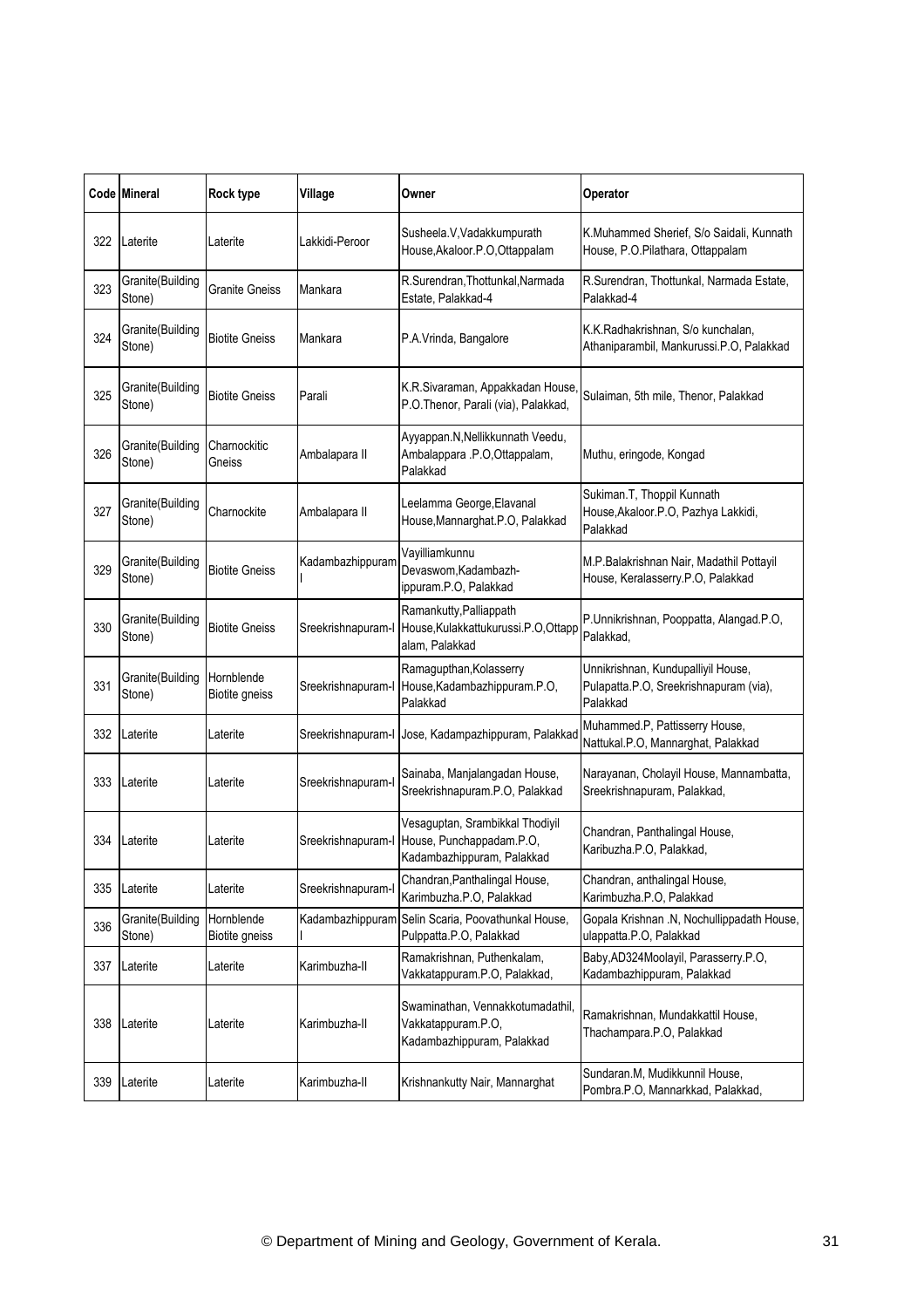|     | Code Mineral               | <b>Rock type</b>                                               | Village       | Owner                                                                               | Operator                                                                                           |
|-----|----------------------------|----------------------------------------------------------------|---------------|-------------------------------------------------------------------------------------|----------------------------------------------------------------------------------------------------|
| 340 | Laterite                   | Laterite                                                       | Karimbuzha-II | Joshy Vargheese, Vallachira House<br>(Vettukattil), Kanhirappuzha.P.O,<br>Palakkad, | Mariamma, W/o Jose kutty,<br>Kollakunnel, Vakkataoouram.P.O, Mannarkkad<br>Palakkad                |
| 341 | Laterite                   | Laterite                                                       | Karakurussi   | Saidu, Karakurussi, Palaghat                                                        | Muhammed, Thyvalappil House,<br>Karakurussi.P.O, Palagha t                                         |
| 342 | Granite(Building<br>Stone) | <b>Biotite Gneiss</b>                                          | Karakurussi   | Eeppachan, Kizhakkethalakkal,<br>Karakurussi.P.O, Palaghat                          | Unnikrishnan, Pottunkal House,<br>Vazhampuram.P.O,Karakurussi,Palaghat,                            |
| 343 | Granite(Building<br>Stone) | <b>Biotite Gneiss</b>                                          | Karakurussi   | Eeppachan, Kizhakkethalackal<br>House, Karakurussi, Palakkad,                       | Muhammed.K, Karimpanakkal<br>House, Karakurussi.P.O, Palaghat                                      |
| 371 | Laterite                   | Laterite                                                       | Karimbuzha-II | Palakkad                                                                            | Ibrahim, Vazhamburam, Mannarkkad, Joshy Vargheese, Vettukattil, Kanhirappuzha<br>.P.O, Mannarkkad, |
|     |                            |                                                                |               | <b>Palakkad Thaluk</b>                                                              |                                                                                                    |
| 345 | Granite(Building<br>Stone) | Hornblende<br><b>Biotite gneiss</b>                            | kongad-II     | Balakrishnan, Payamkulam<br>veedu, Cheraya.P.O, Palakkad                            | Kuttappan Mannadiar, Mampuzha veedu,<br>Parasserry.P.O,Kongad, Palakkad,                           |
| 346 | Granite(Building<br>Stone) | Hornblende<br>Biotite gneiss                                   | kongad-II     | A.P. Givinda pisharady, Shreyas,<br>Puthuppariyaram, Palakkad                       | Kesavadas.T, Nitmalyam,<br>P.O.Muttikulangara, Palakkad                                            |
| 347 | Granite(Building<br>Stone) | Hornblende<br>Biotite gneiss                                   | kongad-II     | Jacob, Anjilivelil, P.O. Keerippara,<br>Kallanokkode, Palakkad                      | Moosa.P.K, Konikkazhy veedu, Kalladikkode<br>(via), Palakkad                                       |
| 358 | Granite(Building<br>Stone) | <b>Garnet Biotite</b><br>Gneiss                                | Pduppariyaram | A.L.Jayaprakashan, Akshaya, P.O.Mu<br>ndoor, Palakkad                               | A.Lrajan, Akshaya, P.O.Mundoor, Palakka,                                                           |
| 429 | Granite(Building<br>Stone) | <b>Biotite Gneiss</b>                                          | Mundoor-II    | Prabhakaran,<br>Muthukurussi, Mannarkkad<br>(via), palakkad,                        | Vinu, Poonthottathil House, Kalladikkode.P.O<br>mannarkkad, Palakkad,                              |
| 430 | Granite(Building<br>Stone) | Biotite gneiss<br>(grey) + Pegnatite Kongad-I<br>veins         |               | Kunhan Kappukad, Chelappara<br>Veedu, Kanhikkulam.P.O,<br>Mannarkkad,               | Kannan, Malampadom Veedu,<br>Manikasserry.P.O, Kongad (via), Palakkad,                             |
| 431 | Granite(Building<br>Stone) | <b>Biotite Gneiss</b>                                          | Kongad-I      | Madhavan (late), Tharayil mattom<br>House, Kongad.P.O, Palakkad                     | Madhavan (late), Tharayil mattom House,<br>Kongad.P.O, Palakkad                                    |
| 432 | Granite(Building<br>Stone) | Biotite gneiss<br>(grey) + Pegnatite Mundoor-II<br>veins       |               | Chacko Vargheese, Parakkal Hosue,<br>P.O.Ezhakkad, Mundoor(via),<br>Palakkad        | Chacko Vargheese, Parakkal Hosue,<br>P.O.Ezhakkad, Mundoor(via), Palakkad                          |
| 433 | Granite(Building<br>Stone) | Fine grained<br>granite                                        | Mundoor-II    | P.I.Devasia, Prayil House, Plasanal,<br>Pala (via), kottayam                        | P.I.Devasia, Prayil House, Plasanal, Pala<br>(via), kottayam                                       |
| 435 | Granite(Building<br>Stone) | <b>Biotite gneiss</b><br>(grey) + Pegnatite Mundoor-I<br>veins |               | Rajan, Vazhukkappara House,<br>Mundoor, Palakkad,                                   | Rajan, Vazhukkappara House, Mundoor,<br>Palakkad,                                                  |
| 437 | Granite(Building<br>Stone) | Biotite gneiss<br>(grey) + Pegnatite Mundoor-I<br>veins        |               | Ramakrishnan, S/o Theethu,<br>Punnayil veedu, Mundoor.P.O,<br>Palakkad              | Ramakrishnan, S/o Theethu, Punnayil veedu,<br>Mundoor.P.O,Palakkad                                 |
| 438 | Granite(Building<br>Stone) | <b>Biotite Gneiss</b>                                          | Mundoor-I     | Chandran, Vazhukkappara,<br>Mundoor, Palakkad                                       | Chandran, Vazhukkappara,<br>Mundoor, Palakkad                                                      |
| 460 | Granite(Building<br>Stone) | <b>Biotite Gneiss</b>                                          | Mundoor-I     | Valiparambil Mani, Vazhukapara,<br>P.O.Mundur                                       | Valiparambil Mani, Vazhukapara, P.O. Mundur                                                        |
| 461 | Granite(Building<br>Stone) | <b>Biotite Gneiss</b>                                          | Mundoor-I     | Cremation land of MUndur<br>Panchayath                                              | Cremation land of MUndur Panchayath                                                                |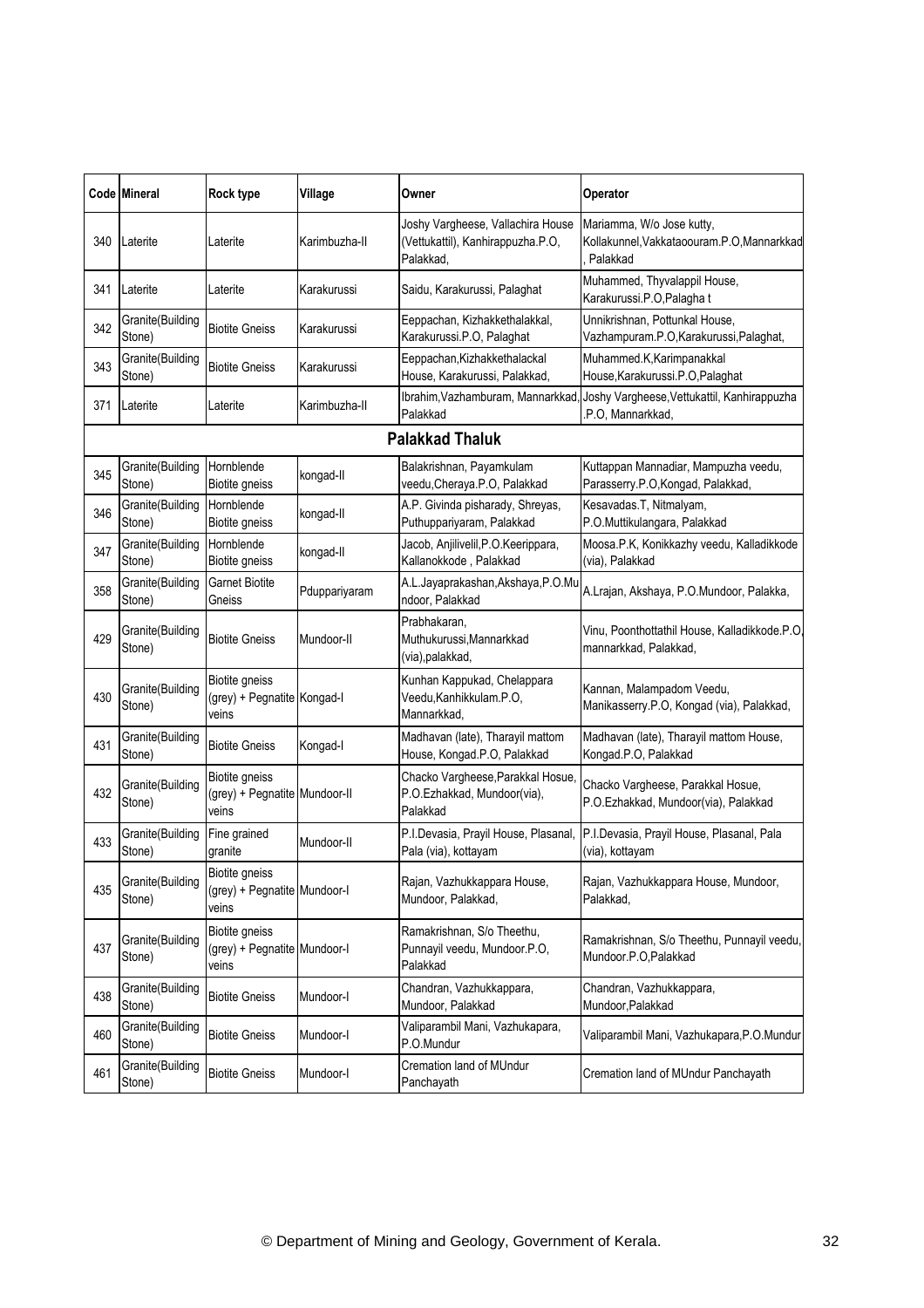|     | Code Mineral               | Rock type                                                        | Village     | Owner                                                      | Operator                                                          |
|-----|----------------------------|------------------------------------------------------------------|-------------|------------------------------------------------------------|-------------------------------------------------------------------|
| 462 | Granite(Building<br>Stone) | Biotite gneiss<br>(grey) + Pegnatite Pduppari-yaram<br>veins     |             | V.K.Andavan, Valayakad,<br>P.O.Nochupully, (via) Mundur    | V.K.Andavan, Valayakad, P.O.Nochupully,<br>(via) Mundur           |
| 463 | Granite(Building<br>Stone) | Biotite gneiss<br>(grey) + Pegnatite Akathethara<br>veins        |             |                                                            | Mathew Jacob, Ponmala, P.O.Dhoni Mathew Jacob, Ponmala, P.O.Dhoni |
| 464 | Granite(Building<br>Stone) | Biotite gneiss<br>(grey) + Pegnatite Akathethara<br>veins        |             | Antony Martin, Mangali House,<br>Kallekulangara            | Antony Martin, Mangali House,<br>Kallekulangara                   |
| 465 | Granite(Building<br>Stone) | <b>Biotite Gneiss</b>                                            | Akathethara | Antony Martin, Mangali (House),<br>Kallekulangara,         | Antony Martin, Mangali (House),<br>Kallekulangara,                |
| 466 | Granite(Building<br>Stone) | Biotite gneiss<br>(grey) + Pegnatite Akathethara<br>veins        |             | B.Mani, Palakal House, P.O.Dhoni,                          | P.C.Moidu, Peediyekal, P.O.Dhoni                                  |
| 468 | Granite(Building<br>Stone) | Biotite gneiss<br>(grey) + Pegnatite Akathethara<br>veins        |             | P.K.Nimshid, Pandikadavath,<br>P.O.Panakad, Malappuram     | P.Aboobacker, Palakathodi, P.O.Paravakal,<br>Perinthalmanna       |
| 469 | Granite(Building<br>Stone) | <b>Biotite Gneiss</b>                                            | Akathethara | Peter Mathew, Edaparambil,<br>P.O.Dhoni and 5 others       | Peter Mathew, Edaparambil, P.O.Dhoni                              |
| 470 | Granite(Building<br>Stone) | Biotite gneiss<br>(grey) + Pegnatite Akathethara<br>veins        |             | T.V.Vijayan, P.A.M.House, Sastha<br>Nagar, P.O.Akathethara | Sivadasan, Pathur                                                 |
| 472 | Granite(Building<br>Stone) | <b>Biotite gneiss</b><br>(grey) + Pegnatite Akathethara<br>veins |             | T.Vijayan, P A M House, Sastha<br>Nagar, P.O. Akathethara  | T.Vijayan, P A M House, Sastha Nagar, P.O.<br>Akathethara         |
| 473 | Granite(Building<br>Stone) | Biotite gneiss<br>(grey) + Pegnatite Akathethara<br>veins        |             | T.Vijayan, P.A.M.House, Sastha<br>Nagar, P.O.Akathethara,  | T.Vijayan, P.A.M.House, Sastha Nagar,<br>P.O.Akathethara,         |
| 474 | Granite(Building<br>Stone) | Biotite gneiss<br>(grey) + Pegnatite Akathethara<br>veins        |             | Shaji, Puthiyapalam, Olavakode                             |                                                                   |
| 475 | Granite(Building<br>Stone) | Biotite gneiss<br>(grey) + Pegnatite Akathethara<br>veins        |             | V.K.Rama chnadran, Thapovanam,<br>P.O.Dhoni,               |                                                                   |
| 476 | Granite(Building<br>Stone) | Charnockite                                                      | Akathethara | V.K.Rama Chandran, Thapovanam,<br>P.O.Dhoni                | V.K.Rama Chandran, Thapovanam,<br>P.O.Dhoni                       |
| 477 | Granite(Building<br>Stone) | Biotite gneiss<br>(grey) + Pegnatite Akathethara<br>veins        |             | Emoor Bhagavathy Devaswam,<br>Kallekulangara,              | R.Vijayan, Lakshmi, Milma Road, Kallepully,<br>Palakkad           |
| 478 | Granite(Building<br>Stone) | Biotite gneiss<br>(grey) + Pegnatite Malampuzha-I<br>veins       |             | Chentharmaraksham, Nayattu<br>Parakalam, P.O.Kallepallu    | Chentharmaraksham, Nayattu Parakalam,<br>P.O.Kallepallu           |
| 479 | Granite(Building<br>Stone) | Biotite gneiss<br>(grey) + Pegnatite Malampuzha-I<br>veins       |             | Janardhanan, Suresh Bhavan,<br>P.O.Malampuzha,             | Janardhanan, Suresh Bhavan,<br>P.O.Malampuzha,                    |